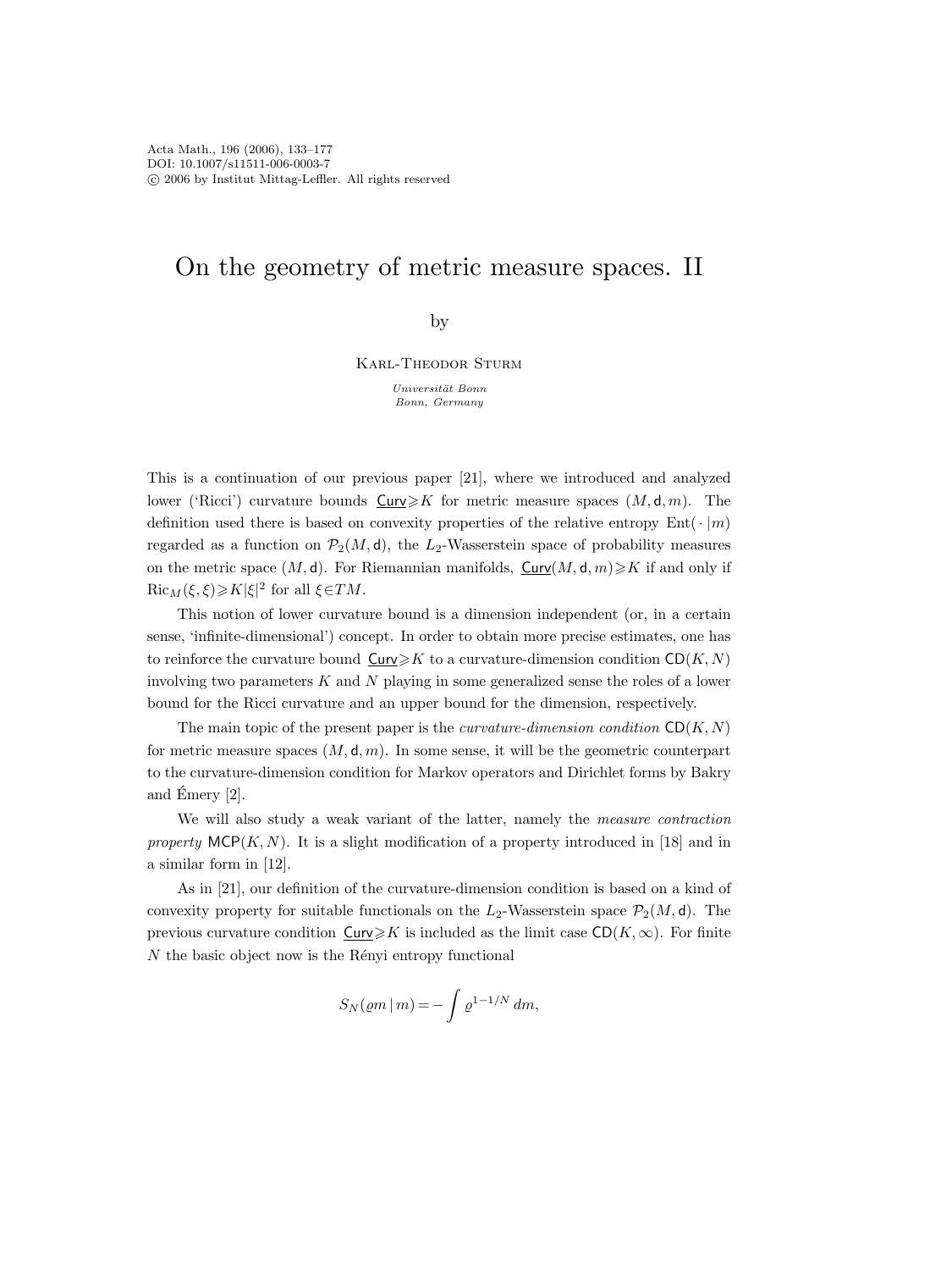replacing the relative ('Shannon') entropy

$$
Ent(\varrho m \,|\, m) = \int \varrho \log \varrho \, dm = \lim_{N \to \infty} N(1 + S_N(\varrho m \,|\, m)).
$$

For Riemannian manifolds, the curvature-dimension condition  $CD(K, N)$  will be satisfied if and only if  $\dim(M) \leq N$  and  $\text{Ric}_M(\xi, \xi) \geq K|\xi|^2$  for all  $\xi \in TM$ .

Under minimal regularity assumptions, condition  $CD(K, N)$  will imply property  $MCP(K, N)$ ; the latter will be strictly weaker. Roughly spoken,  $CD(K, N)$  is a condition on the optimal transport between any pair of (absolutely continuous) probability measures on M, whereas  $MCP(K, N)$  is a condition on the optimal transport between Dirac masses and the uniform distribution on M.

One of the fundamental results is that the curvature-dimension condition as well as the measure contraction property are stable under measured Gromov–Hausdorff convergence or, more generally, under convergence with respect to the distance **D**. The latter was introduced in [21] as a complete separable metric on the family of (isomorphism classes of) normalized metric measure spaces. Moreover, we deduce that for each triple  $(K, N, L) \in \mathbb{R}^3$ , the family of normalized metric measure spaces  $(M, d, m)$  which have diameter  $\leq L$  and which satisfy condition  $CD(K, N)$  (or alternatively property  $MCP(K, N)$ ) is compact.

Furthermore, we present various geometric consequences of the curvature-dimension condition (or alternatively of the measure contraction property). The most prominent among them being the Bishop–Gromov theorem on the volume growth of concentric balls and the Bonnet–Myers theorem on the diameter of metric measure spaces with positive lower curvature bounds. In both cases, we obtain the sharp estimates known from the Riemannian case.

Of particular interest are the analytic consequences of property  $MCP(K, N)$ . It allows one to construct a canonical Dirichlet form and a canonical Laplace operator on  $L_2(M,m)$ , it implies a local Poincaré inequality, a scale invariant Harnack inequality, and Gaussian estimates for heat kernel, and it yields Hölder continuity of harmonic functions.

The curvature-dimension condition can be interpreted as a control on the distortion of infinitesimal volume elements under transport along geodesics. Let us briefly try to explain this.

The curvature-dimension condition  $CD(0, N)$ —which, besides condition  $CD(K, \infty)$ , is the easiest to formulate—simply states that for all  $N' \ge N$  the functional  $S_{N'}(\cdot | m)$  is convex on the  $L_2$ -Wasserstein space  $\mathcal{P}_2(M, d)$ . In the Riemannian case, it was already observed in [19] that the latter characterizes manifolds with dimension  $\leq N$  and Ricci curvature  $\geq 0$ . This is basically due to the fact that the Jacobian determinant  $J_t$ =det  $dF_t$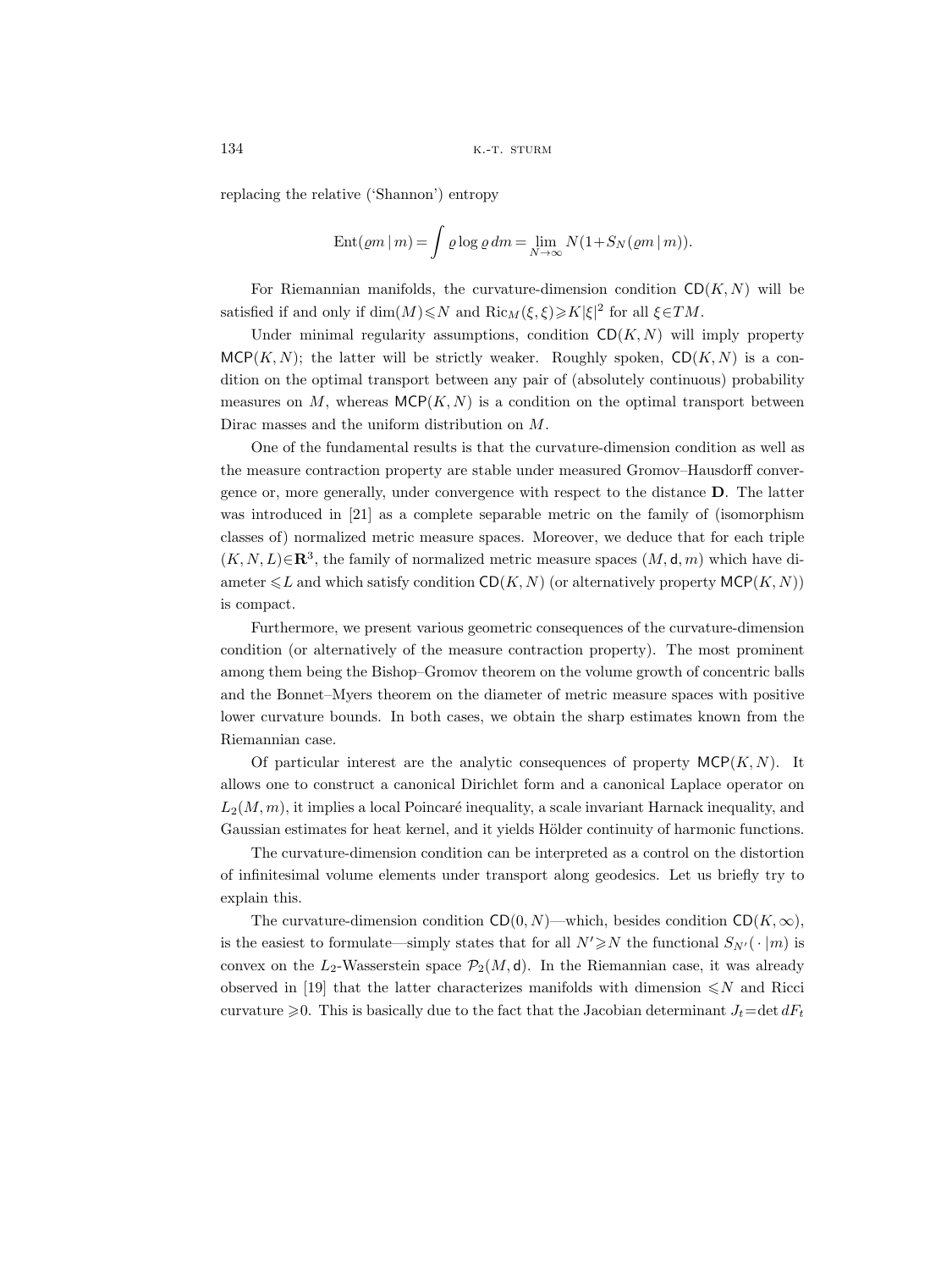of any 'transport' map  $F_t := \exp(-t\nabla \varphi) : M \to M$  satisfies

$$
\frac{\partial^2}{\partial t^2} J_t^{1/N}(x) \leq 0 \tag{0.1}
$$

if and only if M has dimension  $\leq N$  and Ricci curvature  $\geq 0$ . Essentially equivalent to (0.1) is the Brunn–Minkowski inequality:

$$
m(A_t)^{1/N'} \geq (1-t)m(A_0)^{1/N'} + tm(A_1)^{1/N'} \tag{0.2}
$$

for any  $N' \ge N$ , any  $t \in [0, 1]$  and any pair of sets  $A_0, A_1 \subset M$ , where  $A_t$  denotes the set of points  $\gamma_t$  on geodesics with endpoints  $\gamma_0 \in A_0$  and  $\gamma_1 \in A_1$ .

The curvature-dimension condition  $CD(K, N)$  for general K and N is more involved. As a first step, the inequality (0.1) can be replaced by

$$
\frac{\partial^2}{\partial t^2} J_t^{1/N}(x) \leqslant -\frac{K}{N} J_t^{1/N}(x) d^2(x, F_1(x))
$$
\n
$$
(0.3)
$$

(see [19, Corollary 3.4]). A more refined analysis yields

$$
J_t^{1/N}(x) \ge \tau_{K,N}^{(1-t)}(\mathsf{d}(x,F_1(x)))J_0^{1/N}(x) + \tau_{K,N}^{(t)}(\mathsf{d}(x,F_1(x)))J_1^{1/N}(x) \tag{0.4}
$$

for  $t \in [0, 1]$  and  $x \in M$ , where

$$
\tau_{K,N}^{(t)}(\theta) = t^{1/N} \left( \frac{\sin \left( \varkappa \, t\theta \right)}{\sin \left( \varkappa \, \theta \right)} \right)^{\! 1-1/N}
$$

with  $\varkappa = \sqrt{K/(N-1)}$  (and with appropriate interpretation if  $K \le 0$ ). The curvaturedimension condition  $CD(K, N)$  to be discussed in the sequel can be regarded as a robust version of (0.4).

Assume for simplicity that for  $(m \otimes m)$ -a.e.  $(x, y) \in M^2$  there exists a unique geodesic  $t \mapsto \gamma_t(x, y)$  depending in a measurable way on the endpoints x and y. Then CD(K, N) states that that for any pair of absolutely continuous probability measures  $\varrho_0 m$  and  $\varrho_1 m$ on  $M$  there exists an optimal coupling  $q$  such that

$$
\varrho_t(\gamma_t(x,y)) \leqslant [\tau_{K,N}^{(1-t)}(\mathbf{d}(x,y)) \, \varrho_0^{-1/N}(x) + \tau_{K,N}^{(t)}(\mathbf{d}(x,y)) \, \varrho_1^{-1/N}(y)]^{-N} \tag{0.5}
$$

for all  $t \in [0, 1]$  and  $q$ -a.e.  $(x, y) \in M^2$ , where  $\rho_t$  is the density of the push-forward of q under the map  $(x, y) \mapsto \gamma_t(x, y)$ . Roughly spoken, MCP(K, N) is the particular case where  $\varrho_0 m$ is degenerated to a Dirac mass. This amounts to say that for every  $x \in M$  and  $t \in [0, 1]$ the 'contracted measure'  $m_{t,x}:=\gamma_t(x,\cdot)_* m$  satisfies

$$
t\left(\frac{\sin(\varkappa \mathsf{d}(x,y))}{\sin(\varkappa \mathsf{d}(x,y)/t)}\right)^{N-1}m_{t,x}(dy)\leqslant m(dy).
$$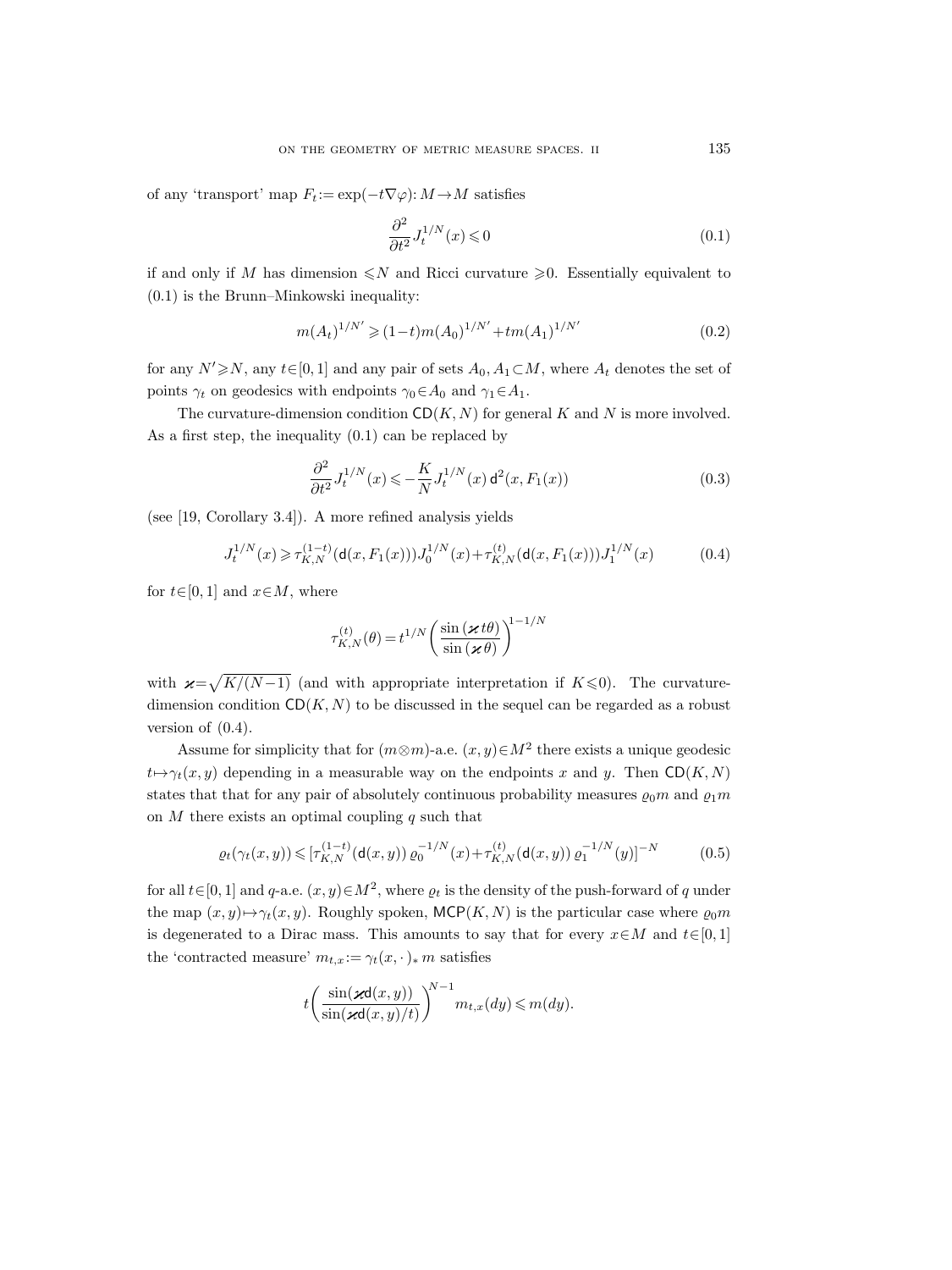In the general case, the assumption of a measurable choice of a unique geodesic is replaced by the assumption of a measurable choice of a measure on the geodesics.

Independently of [19] and [21], the particular cases  $CD(K, \infty)$  and  $CD(0, N)$  of the curvature-dimension condition—essentially defined in the same form—were also discussed in a recent paper [13] by John Lott and Cédric Villani.

In the first section of this paper, we introduce the curvature-dimension condition and we deduce some of the basic properties.

In the second section, we derive various geometric consequences of the curvaturedimension condition like the Brunn–Minkowski inequality, the Bishop–Gromov volume growth estimate, and the Bonnet–Myers theorem.

The topic of Section 3 is the stability of the curvature-dimension condition under convergence. Moreover, compactness of families of normalized metric measure spaces with suitable bounds on the diameter, the dimension and the curvature is deduced.

In Section 4 we study the curvature-dimension condition under the additional assumption that the underlying space is non-branching.

In Section 5 we introduce and study the measure contraction property, including its geometric consequences, and its stability under convergence.

Section 6 is devoted to the analytic consequences of the measure contraction property, in particular, the construction of Sobolev spaces and Dirichlet forms as well as the derivation of a scale invariant local Poincaré inequality.

Throughout this paper, we freely use definitions and results from our previous paper [21]. Theorem x.y and equation  $(a.b)$  of that paper will be quoted as Theorem I.x.y or  $(I.a.b)$ , respectively.

# **1. The curvature-dimension condition**

A metric measure space will always be a triple  $(M, d, m)$ , where  $(M, d)$  is a complete separable metric space and m is a locally finite measure (i.e.  $m(B_r(x)) < \infty$  for all  $x \in$ M and all sufficiently small  $r>0$ ) on M equipped with its Borel  $\sigma$ -algebra. To avoid pathologies, we exclude the case  $m(M)=0$ .

 $\mathcal{G}(M)$  will denote the space of geodesics  $\gamma: [0, 1] \to M$ , equipped with the topology of uniform convergence. Here and in the sequel, by definition, each geodesic is minimizing and parametrized proportional to arclength. A point  $z$  will be called  $t$ -intermediate point of points x and y if  $d(x, z) = td(x, y)$  and  $d(z, y) = (1-t)d(x, y)$ .

 $\mathcal{P}_2(M, d)$  denotes the L<sub>2</sub>-Wasserstein space of probability measures on M and d<sub>W</sub> the corresponding  $L_2$ -Wasserstein distance. The subspace of m-absolutely continuous measures is denoted by  $\mathcal{P}_2(M, \mathsf{d}, m)$ .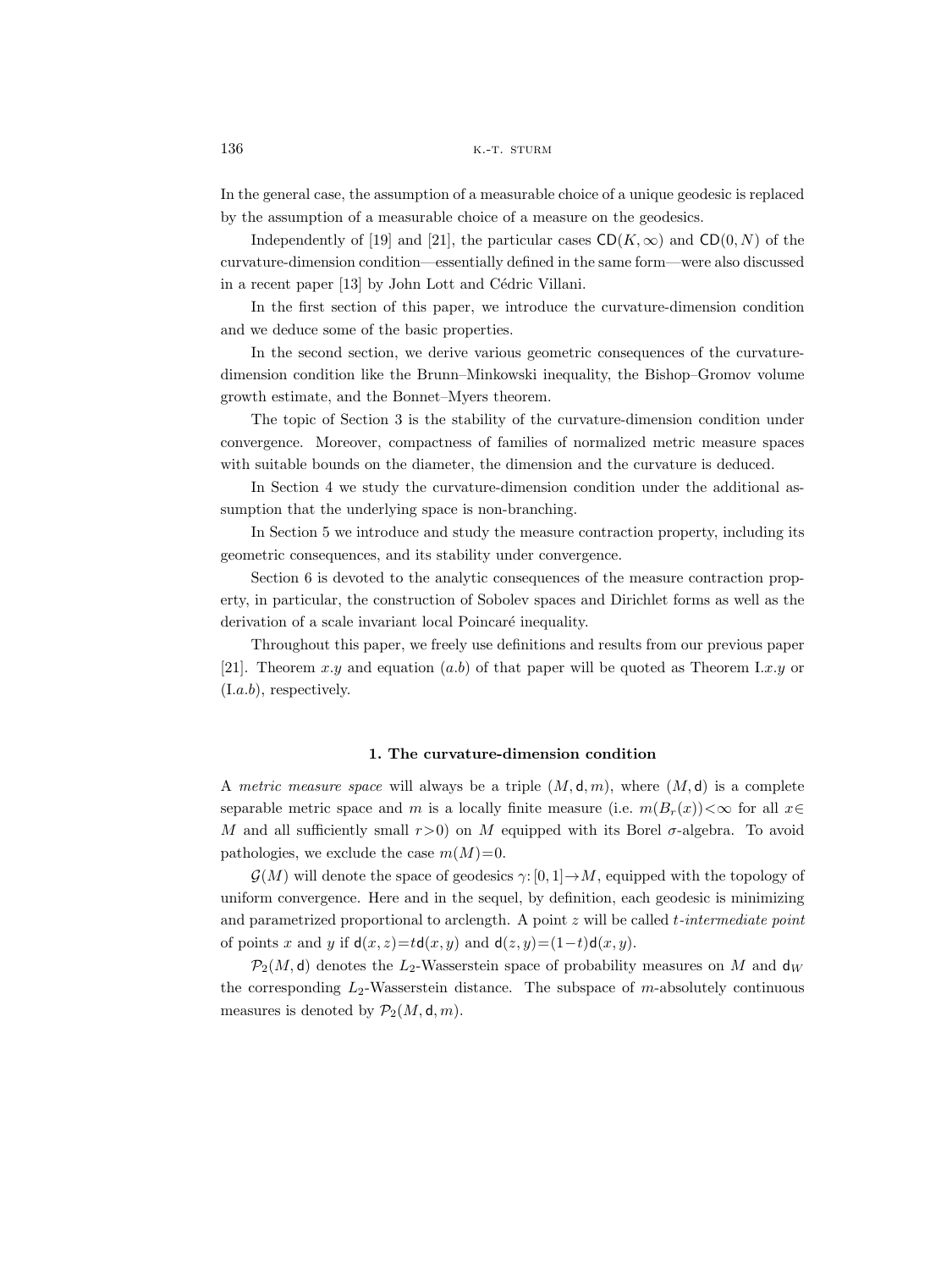**X** denotes the family of all isomorphism classes of metric measure spaces and **X**<sup>1</sup> the subfamily of isomorphism classes of normalized metric measure spaces  $(M, d, m)$  with finite variances (i.e.  $m(M)=1$  and  $\int_M d^2(o, y) dm(y) < \infty$ ). On  $\mathbf{X}_1$  we have introduced the distance **D**, see [21, Section 3].

Given a metric measure space  $(M, d, m)$  and a number  $N \in \mathbb{R}$ ,  $N \geq 1$ , we define the Rényi entropy functional

$$
S_N(\ \cdot\ | \ m) \colon\! \mathcal{P}_2(M,\mathsf{d})\!\longrightarrow\! \mathbf{R}
$$

with respect to  $m$  by

$$
S_N(\nu \,|\, m) := -\int \varrho^{-1/N} \, d\nu,
$$

where  $\rho$  denotes the density of the absolutely continuous part  $\nu^c$  in the Lebesgue decomposition  $\nu = \nu^c + \nu^s = \rho m + \nu^s$  of  $\nu \in \mathcal{P}_2(M, \mathsf{d})$ . Note that in the borderline case  $N = 1$ this reads  $S_1(\nu|m):=-m(\text{supp}[\nu^c])$ . Instead of  $S_N$ , mostly in the literature the functional  $\widetilde{S}_N := N + N S_N$  is considered. The latter shares various properties with the relative Shannon entropy Ent $(\cdot | m)$ . For instance, if m is a probability measure, then  $\widetilde{S}_N(\cdot | m) \geq 0$  on  $\mathcal{P}_2(M, d)$  and  $\widetilde{S}_N(\nu | m) = 0$  if and only if  $\nu = m$ . For the purpose of this paper, the functional  $S_N$  from above is more convenient. We recall two important facts from the proof of Lemma I.4.1.

LEMMA 1.1. Assume that  $m(M)$  is finite.

(i) Then for each  $N > 1$  the Rényi entropy functional  $S_N(\cdot | m)$  is lower semicontinuous and satisfies  $-m(M)^{1/N} \leqslant S_N(\cdot | m) \leqslant 0$  on  $\mathcal{P}_2(M, d)$ .

(ii) For each  $\nu \in \mathcal{P}_2(M, d)$ ,

$$
Ent(\nu \mid m) = \lim_{N \to \infty} N(1 + S_N(\nu \mid m)).
$$

Given two numbers  $K, N \in \mathbb{R}$ , with  $N \geq 1$ , we put, for  $(t, \theta) \in [0, 1] \times \mathbb{R}_+$ ,

$$
\tau_{K,N}^{(t)}(\theta) := \left\{ \begin{array}{ll} \infty, & \text{if } K\theta^2 \geqslant (N-1)\pi^2, \\[1ex] t^{1/N}\left(\frac{\sin\left(t\theta\sqrt{K/(N-1)}\right)}{\sin\left(\theta\sqrt{K/(N-1)}\right)}\right)^{1-1/N}, & \text{if } 0 < K\theta^2 < (N-1)\pi^2, \\[1ex] t, & \text{if } K\theta^2 = 0 \text{ or } \\[1ex] t^{1/N}\left(\frac{\sinh\left(t\theta\sqrt{-K/(N-1)}\right)}{\sinh\left(\theta\sqrt{-K/(N-1)}\right)}\right)^{1-1/N}, & \text{if } K\theta^2 < 0 \text{ and } N > 1. \end{array} \right.
$$

That is,  $\tau_{K,N}^{(t)}(\theta) := t^{1/N} \sigma_{K,N-1}^{(t)}(\theta)^{1-1/N}$ , where

$$
\sigma_{K,N}^{(t)}(\theta) := \frac{\sin\left(t\theta\sqrt{K/N}\,\right)}{\sin\left(\theta\sqrt{K/N}\,\right)}
$$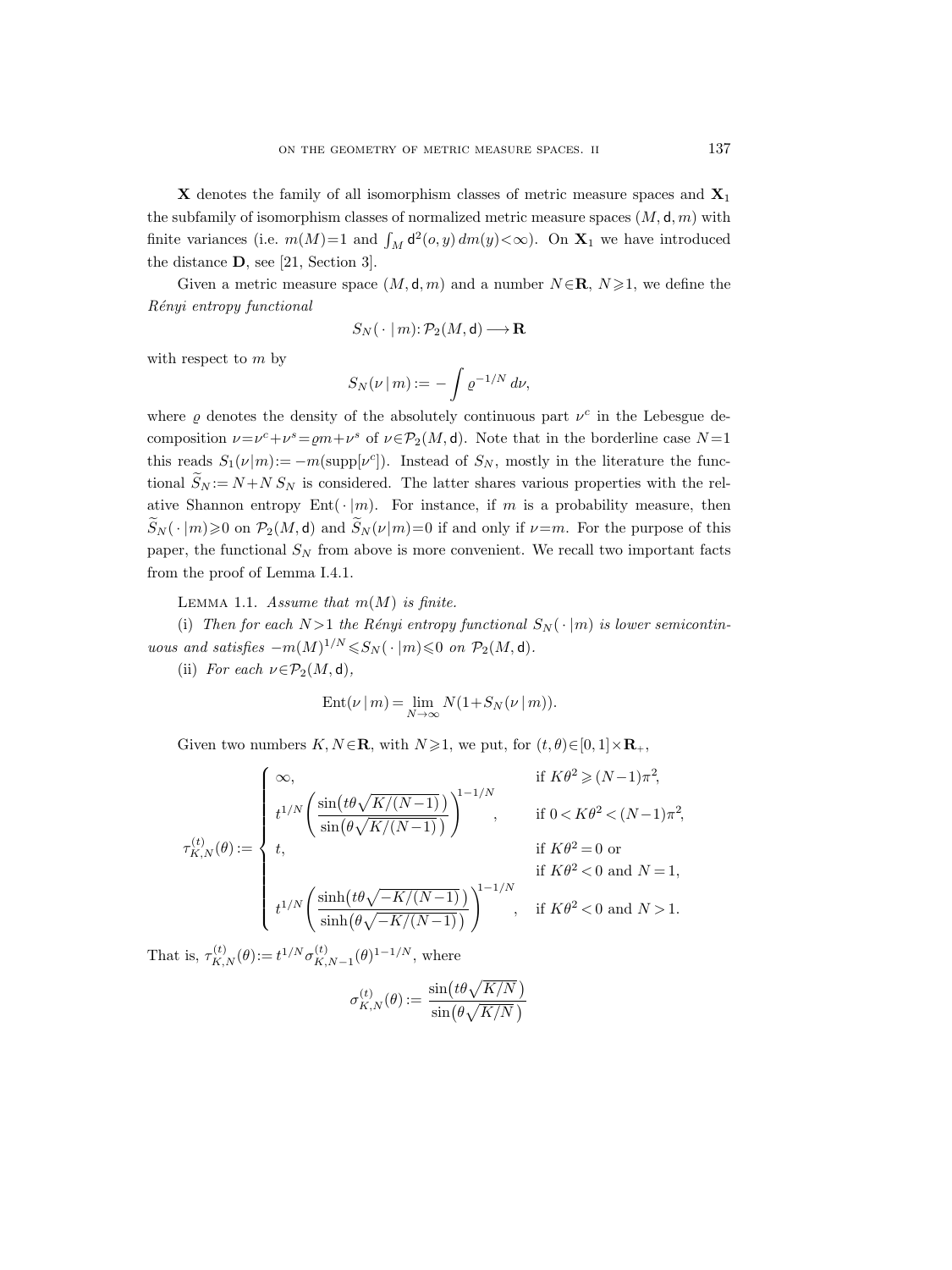if  $0 < K\theta^2 < N\pi^2$  and with appropriate interpretation otherwise. Moreover, we put

$$
\varsigma_{K,N}^{(t)}(\theta) := \tau_{K,N}^{(t)}(\theta)^N.
$$

Straightforward calculations yield that for fixed  $t \in ]0,1[$  and  $\theta \in ]0,\infty[$  the function  $(K, N) \mapsto \tau_{K,N}^{(t)}(\theta)$  is continuous, non-decreasing in K and non-increasing in N. Moreover, we have the following result.

LEMMA 1.2. For all  $K, K' \in \mathbf{R}$ , all  $N, N' \in ]0, \infty[$ , all  $t \in [0, 1]$  and all  $\theta \in \mathbf{R}_+$ ,

$$
\sigma_{K,N}^{(t)}(\theta)^N\cdot \sigma_{K',N'}^{(t)}(\theta)^{N'}\geqslant \sigma_{K+K',N+N'}^{(t)}(\theta)^{N+N'}
$$

and, if  $N \geq 1$ ,

$$
\tau_{K,N}^{(t)}(\theta)^N\cdot \sigma_{K',N'}^{(t)}(\theta)^{N'}\geqslant \tau_{K+K',N+N'}^{(t)}(\theta)^{N+N'}.
$$

*Proof.* We derive the first inequality; the rest easily follows. For each fixed  $t \in [0, 1]$ the function

$$
f: K \longmapsto \log \frac{\sin(t\sqrt{K})}{\sin(\sqrt{K})}
$$

(with canonical interpretation for non-positive K) is convex on  $]-\infty, \pi^2[$ . Hence, for all  $K, K' \in \mathbf{R}$ , all  $N, N' > 0$  and all  $\theta \in \mathbf{R}$  under consideration

$$
\frac{N}{N+N'}f\left(\frac{K}{N}\theta^2\right) + \frac{N'}{N+N'}f\left(\frac{K'}{N'}\theta^2\right) \ge f\left(\frac{K+K'}{N+N'}\theta^2\right).
$$

In other words,

$$
\left(\frac{\sin(t\theta\sqrt{K/N})}{\sin(\theta\sqrt{K/N})}\right)^{N} \left(\frac{\sin(t\theta\sqrt{K'/N'})}{\sin(\theta\sqrt{K'/N'})}\right)^{N'} \geq \left(\frac{\sin(t\theta\sqrt{(K+K')/(N+N')})}{\sin(\theta\sqrt{(K+K')/(N+N')})}\right)^{N+N'}.\square
$$

In particular  $\tau_{K,N}^{(t)}(\theta) \geq \sigma_{K,N}^{(t)}(\theta)$ , provided  $N>1$ , since  $\tau_{K,N}^N = \sigma_{0,1}^1 \sigma_{K,N-1}^{N-1}$ . Definition 1.3. Given two numbers  $K, N \in \mathbb{R}$  with  $N \geq 1$  we say that a metric measure

space  $(M, d, m)$  satisfies the *curvature-dimension condition*  $CD(K, N)$  if and only if for each pair  $\nu_0, \nu_1 \in \mathcal{P}_2(M, \mathsf{d}, m)$  there exist an optimal coupling q of  $\nu_0 = \rho_0 m$  and  $\nu_1 = \rho_1 m$ , and a geodesic  $\Gamma: [0, 1] \to \mathcal{P}_2(M, d, m)$  connecting  $\nu_0$  and  $\nu_1$ , with

$$
S_{N'}(\Gamma(t) \mid m) \leqslant - \int_{M \times M} \left[ \tau_{K,N'}^{(1-t)}(\mathbf{d}(x_0, x_1)) \varrho_0^{-1/N'}(x_0) + \tau_{K,N'}^{(t)}(\mathbf{d}(x_0, x_1)) \varrho_1^{-1/N'}(x_1) \right] dq(x_0, x_1)
$$
\n(1.1)

for all  $t \in [0, 1]$  and all  $N' \ge N$ .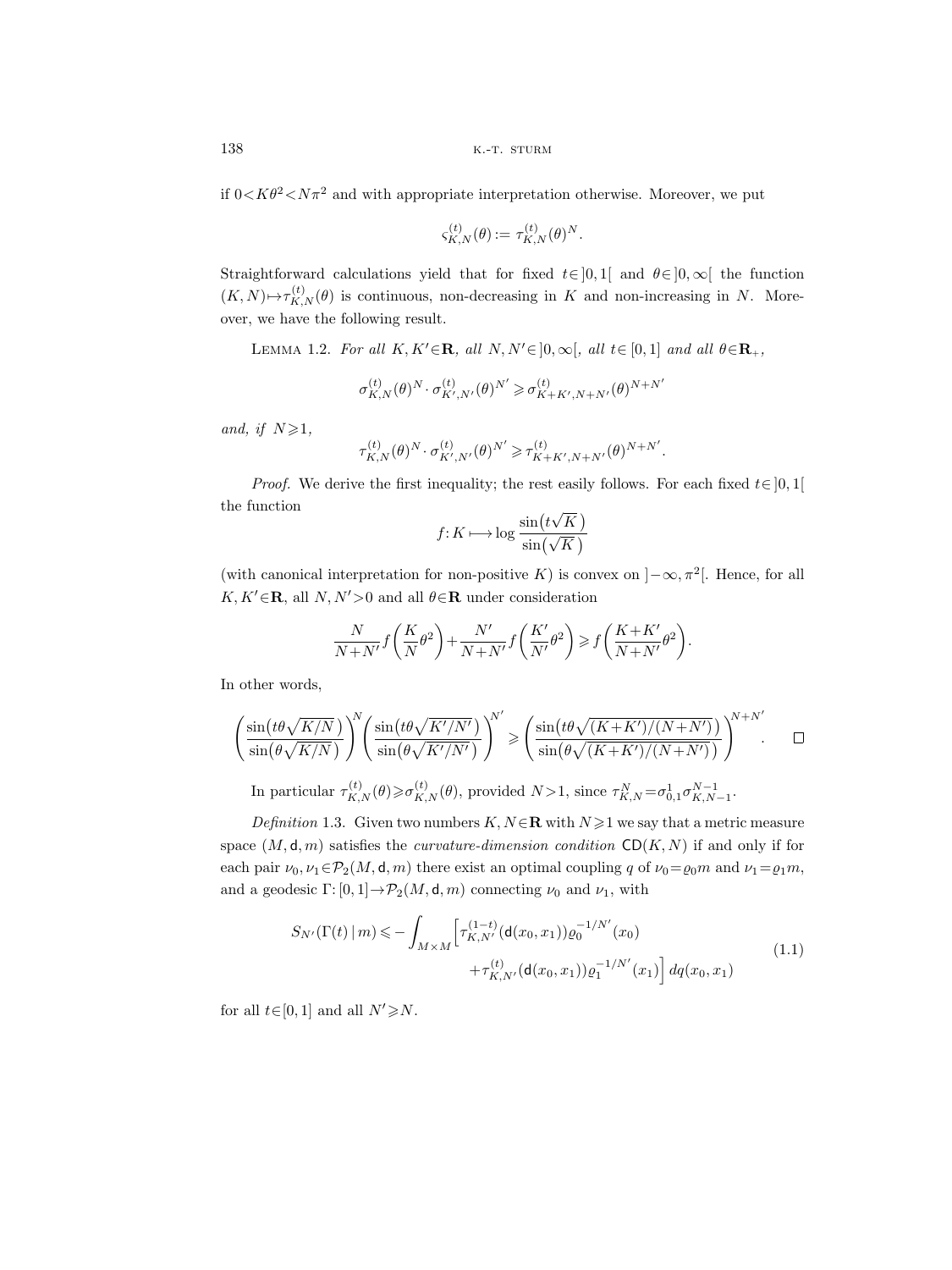The definition of the curvature-dimension condition immediately implies its invariance under standard transformations of metric measure spaces. (Cf. Propositions I.4.12, I.4.13 and I.4.15 as well as the proofs of these results.)

PROPOSITION 1.4. Let  $(M, d, m)$  be a metric measure spaces which satisfies the  $CD(K, N)$  condition for some pair of real numbers  $K, N$ . Then the following properties hold.

(i) Isomorphism: Each metric measure space  $(M', d', m')$  which is isomorphic to  $(M, d, m)$  satisfies the  $CD(K, N)$  condition.

(ii) Scaled spaces: For each  $\alpha, \beta > 0$  the metric measure space  $(M, \alpha d, \beta m)$  satisfies the  $CD(\alpha^{-2}K, N)$  condition.

(iii) Subsets: For each convex subset M' of M the metric measure space  $(M', d, m)$ satisfies the same  $CD(K, N)$  condition.

Remark 1.5. In order for the curvature-dimension condition to be invariant under isomorphisms we require (1.1) to hold only for  $\nu_0, \nu_1 \in \mathcal{P}_2(M, \mathsf{d}, m)$  and not for all  $\nu_0, \nu_1 \in$  $\mathcal{P}_2(M, \mathsf{d})$ . For instance, consider  $M = \mathbb{R}^n$  equipped with the Euclidean distance d and let m be the  $(n-1)$ -dimensional Lebesgue measure on  $M_0 := \{0\} \times \mathbb{R}^{n-1}$ . Then  $(M, d, m)$ satisfies the condition CD(0, n−1). However, choose  $\nu_0=1_A m$  for some set  $A\subset M_0$ , with  $m(A)=1$ , and  $\nu_1=\delta_z$  for some point  $z=(z_1, ..., z_n)$  with  $z_1\neq 0$ . Then for each midpoint  $Γ<sub>1/2</sub>$  of them

$$
0 = S_{n-1}(\Gamma_{1/2} \mid m) \nless \frac{1}{2} S_{n-1}(\nu_0 \mid m) + \frac{1}{2} S_{n-1}(\nu_1 \mid m) = -\frac{1}{2}.
$$

PROPOSITION 1.6. (i) If  $(M, d, m)$  satisfies the curvature-dimension condition  $CD(K, N)$  then it also satisfies the curvature-dimension conditions  $CD(K', N')$  for all  $K' \leq K$  and  $N' \geq N$ .

Conversely, if  $(M, d, m)$  is compact with diameter  $\leq L$  and satisfies the curvaturedimension conditions  $CD(K_n, N_n)$  for a sequence of pairs  $(K_n, N_n)$  with

$$
\lim_{n \to \infty} (K_n, N_n) = (K, N)
$$

and  $KL^2 < (N-1)\pi^2$  then it also satisfies the curvature-dimension conditions CD(K, N). (ii) If  $(M, d, m)$  has finite mass and satisfies the curvature-dimension condition

 $CD(K, N)$  for some K and N then it has curvature  $\geq K$  in the sense of Definition I.4.5.

Therefore, the condition  $\text{Curv}(M, d, m) \geqslant K$  may be interpreted as the curvaturedimension condition  $CD(K, \infty)$  for  $(M, d, m)$ .

(iii) A metric measure space  $(M, d, m)$  satisfies the curvature-dimension condition CD(0, N) for some  $N \geq 1$  if and only if the Rényi entropy functionals  $S_{N'}(\cdot | m)$  for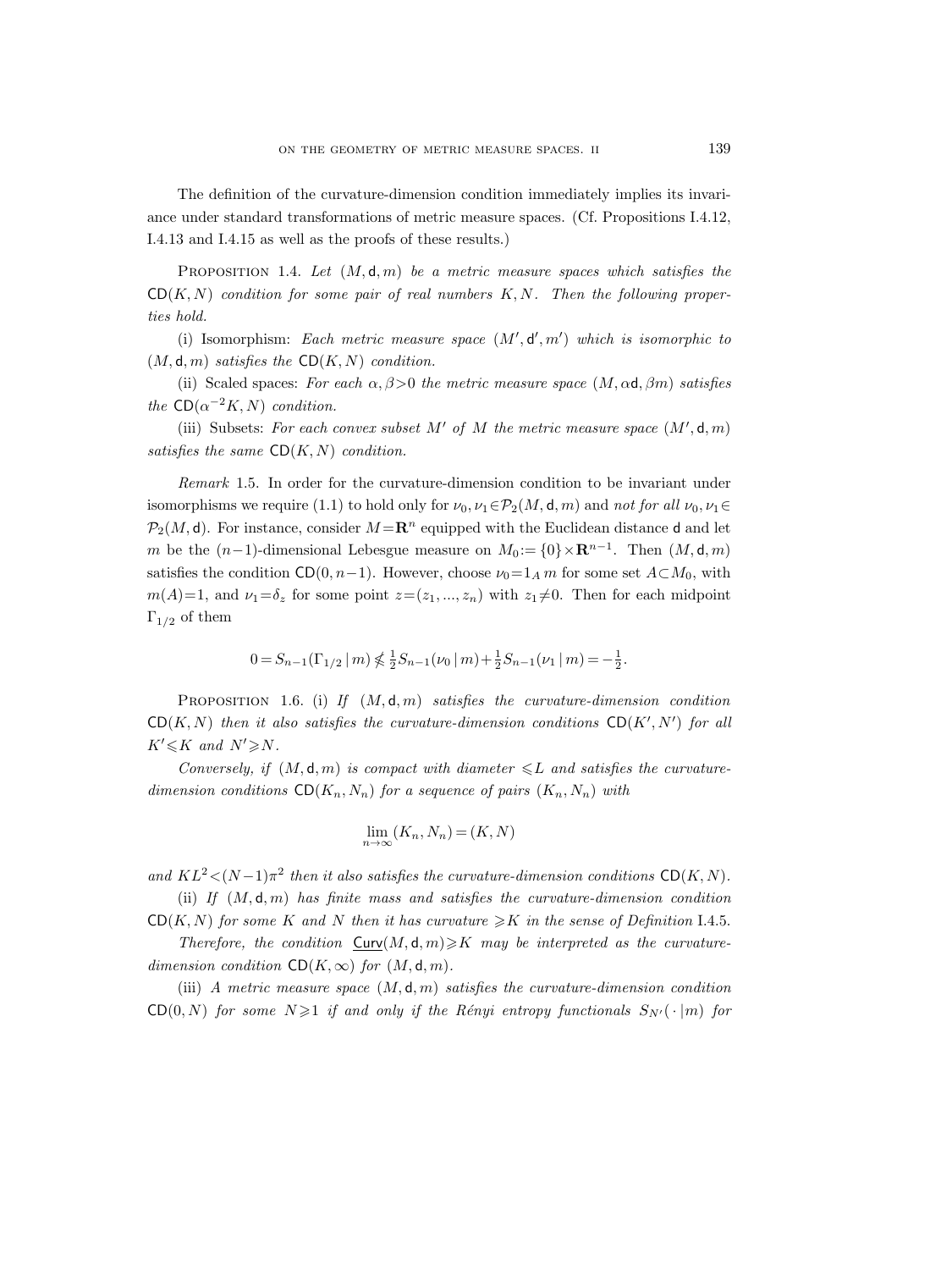$N' \ge N$  are weakly convex on  $\mathcal{P}_2(M, \mathsf{d}, m)$  in the following sense: for each pair  $\nu_0, \nu_1 \in$  $\mathcal{P}_2(M, \mathsf{d}, m)$  there exists a geodesic  $\Gamma: [0, 1] \to \mathcal{P}_2(M, \mathsf{d}, m)$  connecting  $\nu_0$  and  $\nu_1$ , with

$$
S_{N'}(\Gamma(t) \,|\, m) \leq (1-t) S_{N'}(\nu_0 \,|\, m) + t S_{N'}(\nu_1 \,|\, m) \tag{1.2}
$$

for all  $t \in [0,1]$  and  $N' \ge N$ .

Proof. (i) The first assertion is obvious. The second one will follow from Theorem 3.1 below.

(ii) Let  $\nu_0, \nu_1 \in \mathcal{P}_2(M, d, M)$  be given with  $Ent(\nu_0 | m) < \infty$  and  $Ent(\nu_1 | m) < \infty$ . By assumption,  $(M, d, m)$  satisfies the curvature-dimension condition  $CD(K, N)$  for some K and N. Hence, there exist an optimal coupling q of  $\nu_0$  and  $\nu_1$ , and a geodesic Γ: [0, 1]  $\rightarrow$  $\mathcal{P}_2(M, \mathsf{d}, m)$  connecting  $\nu_0$  and  $\nu_1$ , with (1.1) for all  $t \in [0, 1]$  and all  $N' \ge N$ .

The assumption  $m(M) < \infty$  implies that  $Ent(\Gamma_t|m) = \lim_{N' \to \infty} N'(1 + S_{N'}(\Gamma_t|m))$ for all  $t \in [0, 1]$ . Hence,

$$
\begin{split} \text{Ent}(\Gamma_t \,|\, m) - (1-t) \, \text{Ent}(\Gamma_0 \,|\, m) - t \, \text{Ent}(\Gamma_1 \,|\, m) \\ &= \lim_{N' \to \infty} N'(S_{N'}(\Gamma_t \,|\, m) - (1-t) S_{N'}(\Gamma_0 \,|\, m) - t S_{N'}(\Gamma_1 \,|\, m)) \\ &\leqslant \lim_{N' \to \infty} \int \Big[ N'[(1-t) - \tau_{K,N'}^{(1-t)}(\mathsf{d}(x_0, x_1))] \varrho_0^{-1/N'}(x_0) \\ &\quad + N'[t - \tau_{K,N'}^{(t)}(\mathsf{d}(x_0, x_1))] \varrho_1^{-1/N'}(x_1) \Big] \, dq(x_0, x_1) \\ &\leqslant \lim_{N' \to \infty} \int \Big[ N'[(1-t) - \tau_{K,N'}^{(1-t)}(\mathsf{d}(x_0, x_1))] \\ &\quad + N'[t - \tau_{K,N'}^{(t)}(\mathsf{d}(x_0, x_1))] \Big] \, dq(x_0, x_1) \\ &= -\frac{t(1-t)}{2} K \int \mathsf{d}^2(x_0, x_1) \, dq(x_0, x_1) \\ &= -\frac{t(1-t)}{2} K \mathsf{d}^2_W(\nu_0, \nu_1). \end{split}
$$

(iii) This is obvious.

 $\Box$ 

Proposition 1.6 (iii) gives an elementary characterization of the condition  $CD(0, N)$ through convexity of the Rényi entropy functionals  $S_{N'}$  for  $N' \ge N$ . A generalization of this characterization to  $K\neq 0$  will be discussed in Section 4. Moreover, we will present various modifications of the curvature-dimension condition which formally are more restrictive.

Of course, the most important case to be studied is the case of Riemannian manifolds. Let us mention here the basic result. We postpone its proof to the end of the section.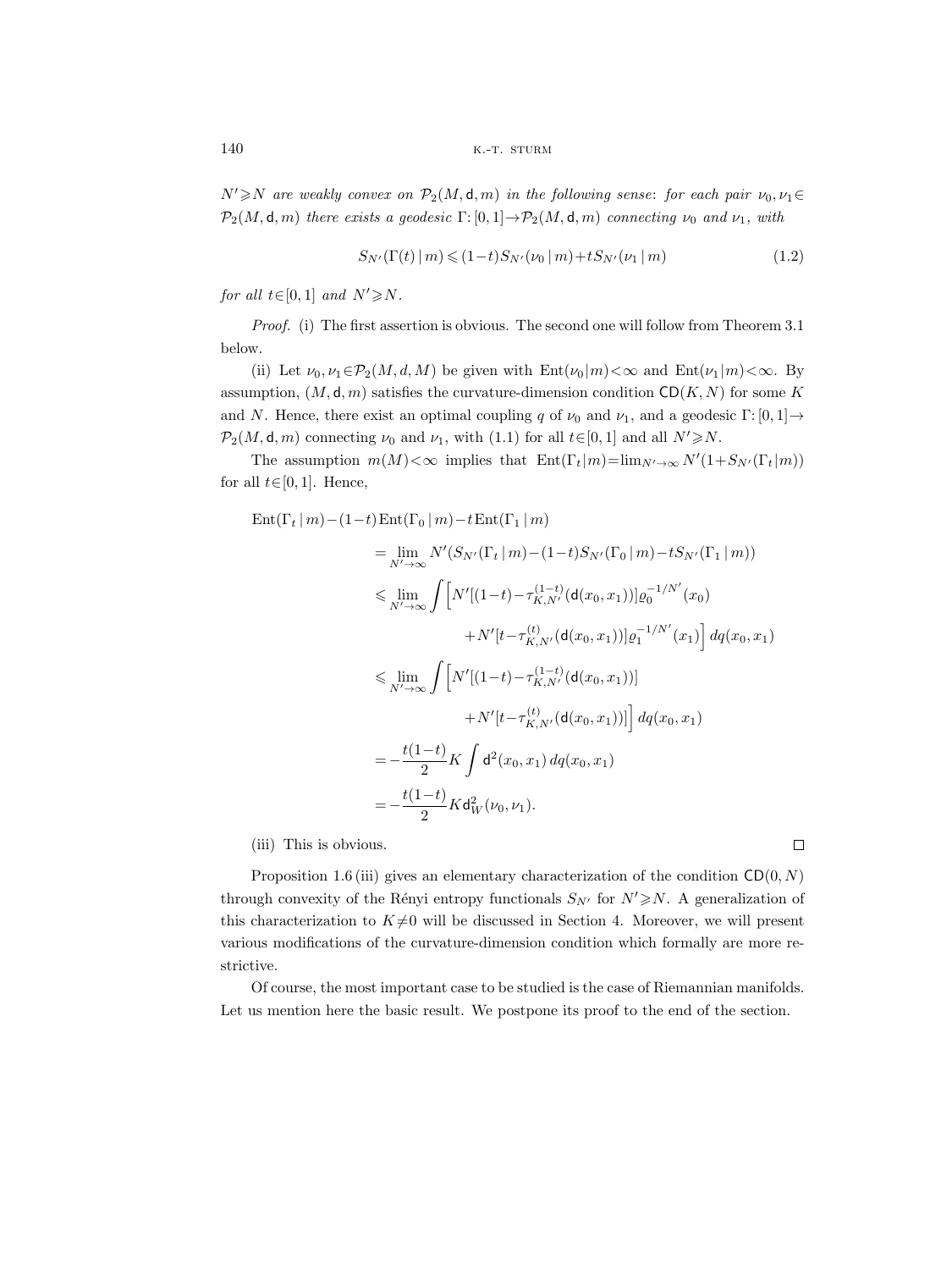THEOREM 1.7. Let M be a complete Riemannian manifold with Riemannian distance d and Riemannian volume m and let numbers  $K, N \in \mathbb{R}$  with  $N \geq 1$  be given.

(i) The metric measure space  $(M, d, m)$  satisfies the curvature-dimension condition  $CD(K, N)$  if and only if the Riemannian manifold M has Ricci curvature  $\geq K$  and di $mension \leq N$ .

(ii) Moreover, in this case for every measurable function  $V: M \rightarrow \mathbf{R}$  the weighted space  $(M, d, Vm)$  satisfies the curvature-dimension condition  $CD(K + K', N + N')$  provided

$$
\mathop{\rm Hess}\nolimits V^{1/N'}\leqslant -\frac{K'}{N'}V^{1/N'}
$$

for some numbers  $K' \in \mathbb{R}$  and  $N' > 0$ , in the sense that

$$
V(\gamma_t)^{1/N'} \geq \sigma_{K',N'}^{(1-t)}(\mathsf{d}(\gamma_0,\gamma_1)) V(\gamma_0)^{1/N'} + \sigma_{K',N'}^{(t)}(\mathsf{d}(\gamma_0,\gamma_1)) V(\gamma_1)^{1/N'} \tag{1.3}
$$

for each geodesic  $\gamma: [0, 1] \to M$  and each  $t \in [0, 1]$ .

Let us have a closer look on these results if  $M$  is a subset of the real line equipped with the usual distance **d** and the 1-dimensional Lebesgue measure m.

*Example* 1.8. (i) For each pair of real numbers  $K>0$ ,  $N>1$  the space ([0, L], d, Vm) with  $L:=\pi\sqrt{(N-1)/K}$  and

$$
V(x)=\sin\biggl(\sqrt{\frac{K}{N-1}}~x\biggr)^{\!\!N-1}
$$

satisfies the curvature-dimension condition  $CD(K, N)$ .

(ii) For each pair of real numbers  $K \leq 0$ ,  $N > 1$  the space  $(\mathbf{R}_{+}, \mathbf{d}, Vm)$  with

$$
V(x) = \sinh\left(\sqrt{\frac{-K}{N-1}}x\right)^{N-1},\,
$$

if  $K < 0$ , and  $V(x)=x^{N-1}$ , if  $K=0$ , satisfies the curvature-dimension condition CD(K, N).

(iii) For each pair of real numbers  $K < 0$ ,  $N > 1$  the space  $(\mathbf{R}, \mathbf{d}, V, m)$  with

$$
V(x) = \cosh\left(\sqrt{\frac{-K}{N-1}}x\right)^{N-1}
$$

satisfies the curvature-dimension condition  $CD(K, N)$ .

Note that for  $N \rightarrow \infty$  the weight V from example (iii) above converges to the weight

$$
V(x) = \exp\left(\frac{-K}{2}x^2\right)
$$

from Example I.4.10 (ii). Also note that according to [3], the Examples  $(i)$ –(iii) equipped with natural weighted Laplacians are also the prototypes for the Bakry–Emery curvaturedimension condition.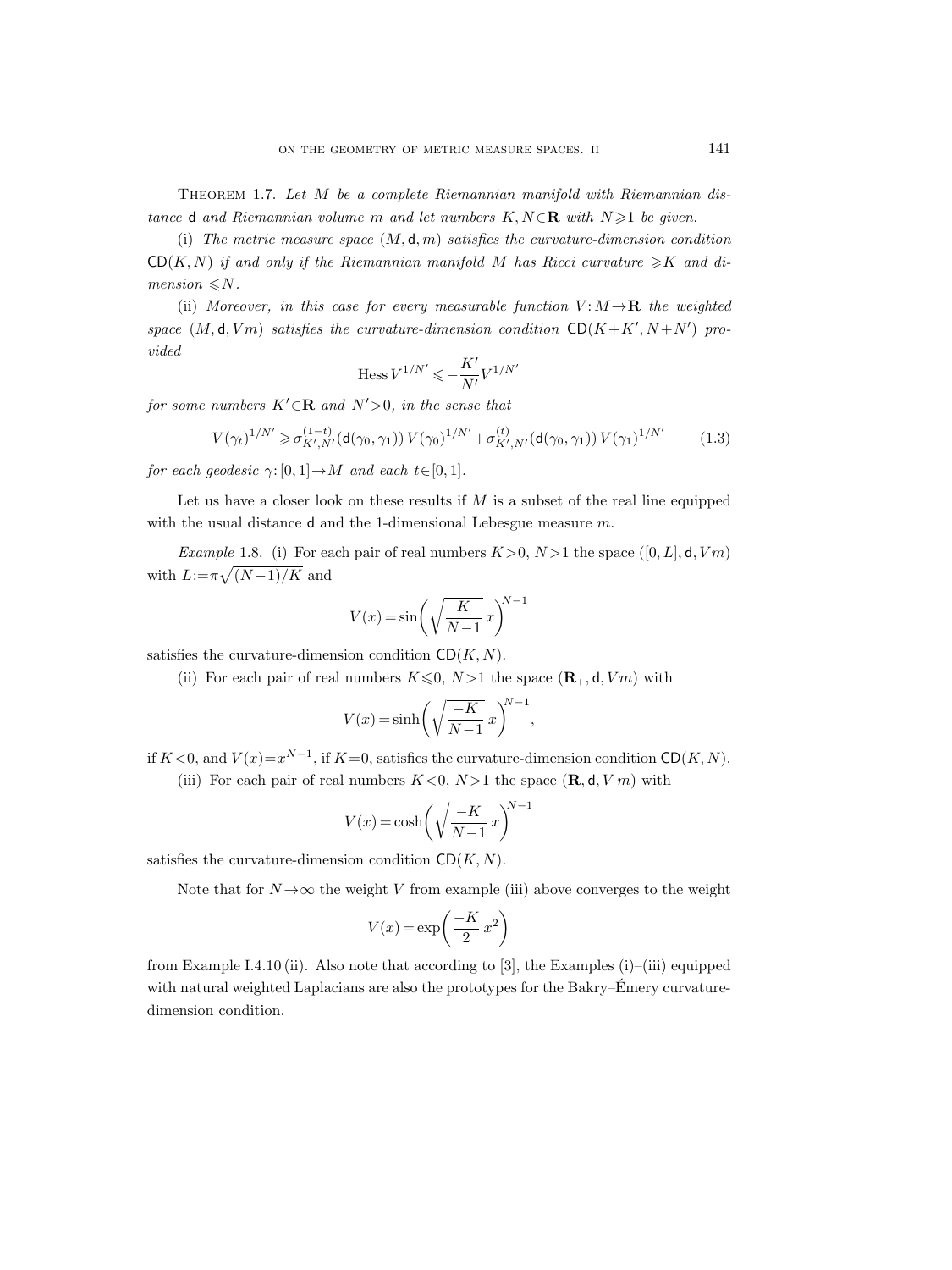*Proof of Theorem* 1.7. (a) Let  $M$  be a complete Riemannian manifold with Ricci curvature  $\geq K$  and dimension  $n \leq N$  and assume that we are given two absolutely continuous probability measures  $\nu_0 = \rho_0 m$  and  $\nu_1 = \rho_1 m$  in  $\mathcal{P}_2(M, \mathsf{d}, m)$ . Without restriction, we may assume that both are compactly supported. (Otherwise, we have to choose compact exhaustions of  $M \times M$  and to consider the restriction of the coupling to these compact sets). According to Remark I.2.12 (iii), there exists a weakly differentiable function  $\varphi: M \to \mathbf{R}$  such that the push-forward measures

$$
\Gamma_t\,{=}\,(F_t)_*\nu_0
$$

with

$$
F_t(x) = \exp_x(-t\nabla\varphi(x))
$$

for  $t\in[0,1]$  define the unique geodesic  $t\mapsto\Gamma_t$  in  $\mathcal{P}_2(M, d)$  connecting  $\nu_0$  and  $\nu_1$ . Again each  $\Gamma_t$  is compactly supported and absolutely continuous, say  $\Gamma_t = \varrho_t m$ .

Following [6] we may choose  $\varphi$  in such a way that it is  $(d^2/2)$ -concave(<sup>1</sup>) and such that for  $\nu_0$ -a.e.  $x \in M$  the Hessian of  $\varphi$  at x exists and the Jacobian  $dF_t(x)$  is non-singular for all  $t \in [0, 1]$ .

(b) For each  $x$  and  $t$  as above, consider the matrix of Jacobi fields

$$
\mathcal{A}_t(x) := dF_t(x) \colon T_x M \longrightarrow T_{F_t(x)} M
$$

along the geodesic  $F_{\bullet}(x)$ . (More precisely,  $\mathcal{A}_t(x)v$  is a Jacobi field along  $F_{\bullet}(x)$  for each  $v \in T_xM$ .) It is the unique solution of the Jacobi equation

$$
\nabla_t \nabla_t \mathcal{A}_t(x) + R(\mathcal{A}_t(x), \dot{F}_t(x)) \dot{F}_t(x) = 0
$$

with initial conditions  $A_0 = Id$  and  $\nabla_t A_t |_{\{t=0\}} = -H \text{ess }\varphi$ . Here R is the curvature tensor and  $\nabla_t$  denotes covariant derivative along the geodesics  $F_{\bullet}(x)$  (cf. [4, (3.4)]). By assumption, the matrix  $A_t(x)$  is non-degenerate for all x and t under consideration. Hence, the Jacobi equation immediately implies that the self-adjoint matrix valued map  $\mathcal{U}_t := \nabla_t \mathcal{A}_t \circ \mathcal{A}_t^{-1}$  solves the Riccati type equation

$$
\nabla_t \mathcal{U}_t + \mathcal{U}_t^2 + R(\cdot, \dot{F}_t) \dot{F}_t = 0 \tag{1.4}
$$

and thus

$$
\operatorname{tr}(\nabla_t \mathcal{U}_t) + \operatorname{tr}(\mathcal{U}_t^2) + \operatorname{Ric}(\dot{F}_t, \dot{F}_t) = 0.
$$
\n(1.5)

 $(1)$  This notion of concavity is defined in terms of some generalized Legendre transform. It is completely different from the notion of 'convexity/concavity along geodesics' used at all other instances in this paper.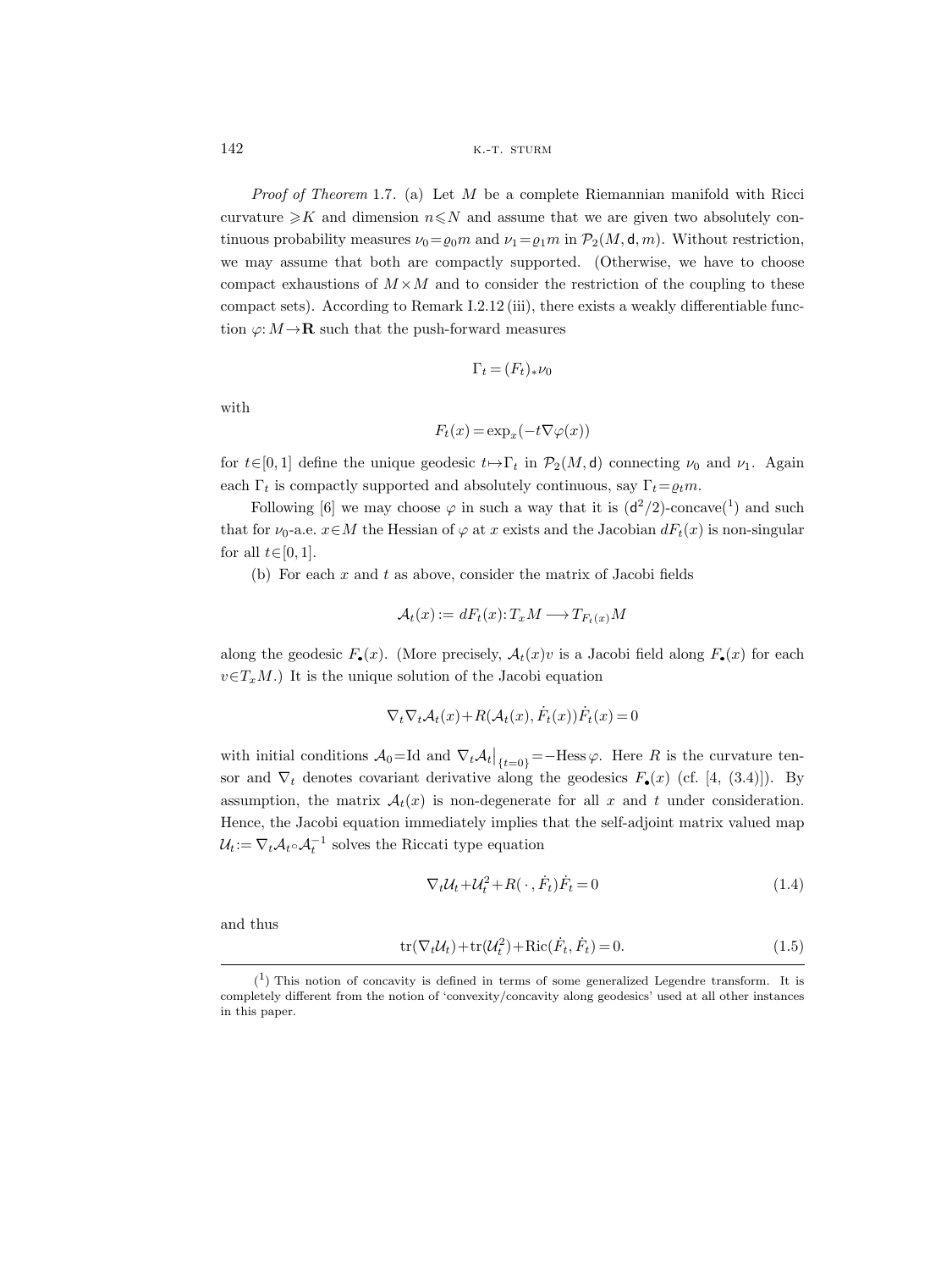Now consider  $y_t := \log J_t = \log \det \mathcal{A}_t$ . Then  $\text{tr} \, \mathcal{U}_t = \text{tr}(\nabla_t \mathcal{A}_t \circ \mathcal{A}_t^{-1}) = (d/dt)(\log \det \mathcal{A}_t) = \dot{y}_t$ (cf. [4, Proposition 2.8]). Hence,  $tr(\nabla_t \mathcal{U}_t)=(d/dt)tr(\mathcal{U}_t)=\ddot{y}_t$ . By means of the standard estimate  $tr(U_t^2) \geq (1/n)(tr U_t)^2$  for the trace of the square of a self-adjoint matrix, we obtain from (1.5),

$$
\ddot{y}_t \leqslant -\frac{1}{n} \dot{y}_t^2 - \text{Ric}(\dot{F}_t, \dot{F}_t). \tag{1.6}
$$

Using our estimates for the dimension and the Ricci curvature of  $M$  we get

$$
\ddot{y}_t \leqslant -\frac{1}{N} \dot{y}_t^2 - K \theta^2
$$

with  $\theta(x) := |\dot{F}_t(x)| = d(x, F_1(x))$  or equivalently

$$
\frac{d^2}{dt^2} J_t^{1/N} \leqslant -\frac{K\theta^2}{N} J_t^{1/N}.\tag{1.7}
$$

Integrating (1.7) for fixed x along the geodesic  $t \mapsto F_t(x)$  yields

$$
J_t^{1/N} \geq \sigma_{K,N}^{(1-t)}(\theta) J_0^{1/N} + \sigma_{K,N}^{(t)}(\theta) J_1^{1/N}.
$$
 (1.8)

This is close to the estimate  $(1.12)$  which we aim for. In the case  $n=1$  we are already done.

(c) In order to improve upon (1.8) in the case  $n \geqslant 2$ , we will separately study the deformation of the volume element in directions parallel and orthogonal to the transport direction. To be precise, fix x as above and let  $e_t^1, ..., e_t^n$  be an orthonormal basis of  $T_{F_t(x)}M$  with  $e_t^1 = \dot{F}_t(x)/|\dot{F}_t(x)|$  for all  $t \in [0, 1[$ . Put  $u_{ij}(t) = \langle e_t^i, \mathcal{U}_t e_t^j \rangle$ ,  $\lambda_t = 1 + \int_0^t u_{11}(s)ds$ and  $L_t=\exp(\lambda_t)$ . Then (1.4) implies

$$
-\frac{d}{dt}u_{11}(t) = \sum_{j=1}^{n} u_{1j}^2(t) \geq u_{11}^2(t).
$$
 (1.9)

That is,  $-\ddot{\lambda}_t \geq \dot{\lambda}_t^2$  or, equivalently,  $\ddot{L}_t \leq 0$ , which in integrated form reads

$$
L_t \geqslant (1-t)L_0 + tL_1\tag{1.10}
$$

for all  $t\in[0,1]$ . Now put  $\alpha_t=y_t-\lambda_t$ ,  $A_t=\exp(\alpha_t)=J_t/L_t$  and  $\mathcal{V}_t=(u_{ij}(t))_{i,j=2,\ldots,n}$ . Then (1.4) together with (1.9) imply

$$
-\ddot{\alpha}_t - K\theta^2 \ge -\ddot{y}_t - \text{Ric}(\dot{F}_t, \dot{F}_t) + \ddot{\lambda}_t = \text{tr}(\mathcal{U}_t^2) + \ddot{\lambda}_t = \sum_{i,j=1}^n u_{ij}^2(t) - \sum_{j=1}^n u_{1j}^2(t)
$$

$$
\ge \sum_{i,j=2}^n u_{ij}^2(t) = \text{tr}(\mathcal{V}_t^2) \ge \frac{1}{n-1} (\text{tr } \mathcal{V}_t)^2 = \frac{1}{n-1} \dot{\alpha}_t^2 \ge \frac{1}{N-1} \dot{\alpha}_t^2.
$$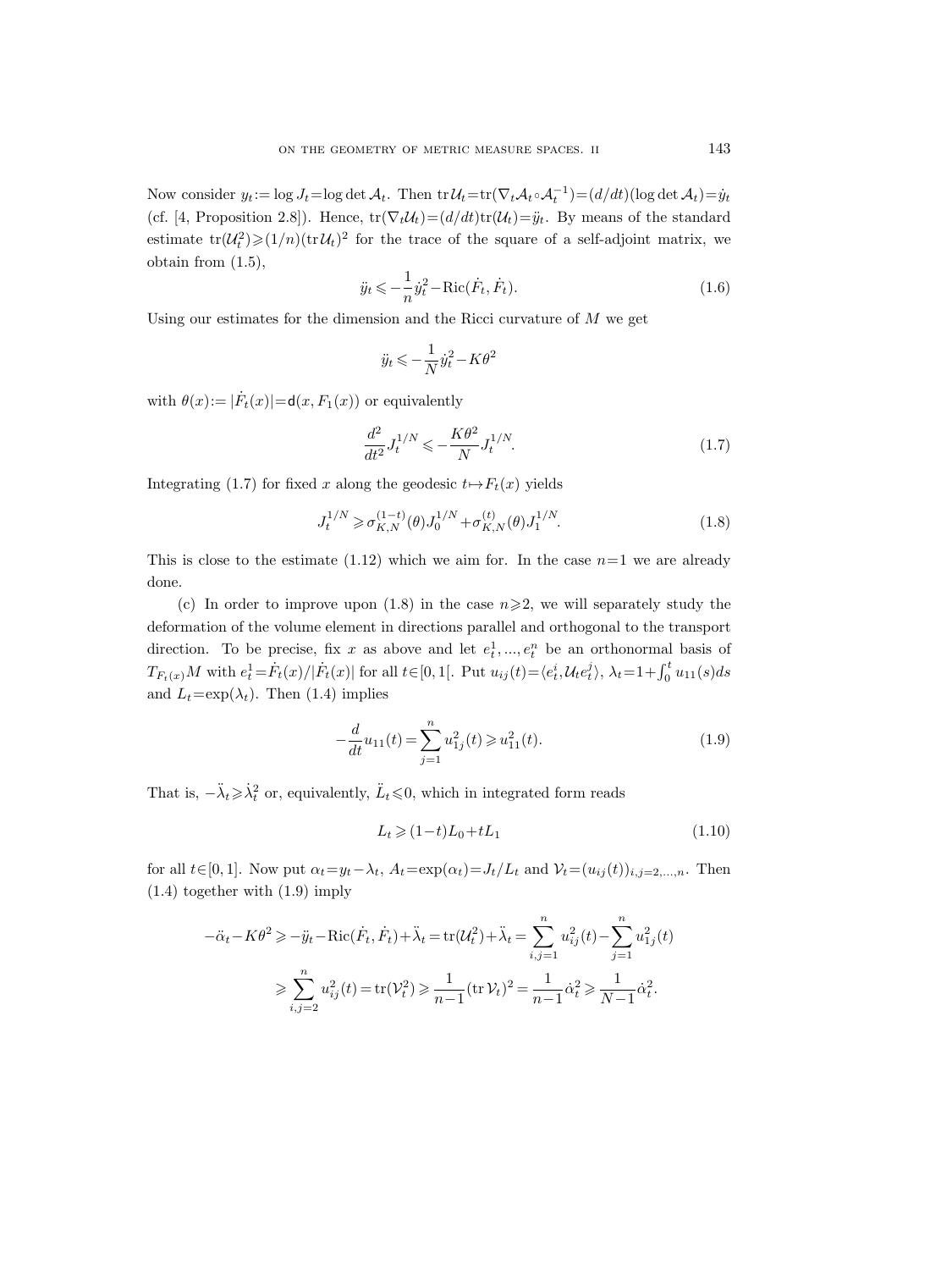Hence,

$$
\frac{d^2}{dt^2} (A_t^{1/(N-1)}) \leqslant -\frac{K\theta^2}{N-1} A_t^{1/(N-1)}
$$

and thus

$$
A_t^{1/(N-1)} \geq \sigma_{K,N-1}((1-t),\theta)A_0^{1/(N-1)} + \sigma_{K,N-1}(t,\theta)A_1^{1/(N-1)}.
$$
 (1.11)

Finally,  $(1.11)$  and  $(1.10)$  together with Hölder's inequality yield

$$
J_t^{1/N} = (L_t A_t)^{1/N}
$$
  
\n
$$
\geq ((1-t)L_0 + tL_1)^{1/N} (\sigma_{K,N-1}^{(1-t)}(\theta) A_0^{1/(N-1)} + \sigma_{K,N-1}^{(t)}(\theta) A_1^{1/(N-1)})^{(N-1)/N}
$$
  
\n
$$
\geq ((1-t)L_0)^{1/N} (\sigma_{K,N-1}^{(1-t)}(\theta) A_0^{1/(N-1)})^{(N-1)/N}
$$
  
\n
$$
+ (tL_1)^{1/N} (\sigma_{K,N-1}^{(t)}(\theta) A_1^{1/(N-1)})^{(N-1)/N}
$$
  
\n
$$
= \tau_{K,N}^{(1-t)}(\theta) J_0^{1/N} + \tau_{K,N}^{(t)}(\theta) J_t^{1/N}.
$$

That is, the Jacobian determinant  $J_t(x) := \det dF_t(x)$  satisfies

$$
J_t(x)^{1/N} \ge \tau_{K,N}^{(1-t)} (\mathsf{d}(x, F_1(x)) J_0(x)^{1/N} + \tau_{K,N}^{(t)} (\mathsf{d}(x, F_1(x)) J_1(x)^{1/N}). \tag{1.12}
$$

This estimate is—from the technical point of view—the main result in [6] (Lemma 6.1 and Corollary 2.2). (To be precise, it is stated there only for the case  $N=n$ ; however, the extension to the general case  $N \geq n$  is straightforward.) For the convenience of the reader, we have presented here an alternative, essential self-contained derivation, following similar calculations in [19].

(d) The change of variable formula for  $F_t$  yields that  $\varrho_t(F_t)J_t = \varrho_0$  a.e. Thus together with  $(1.12)$  and  $(1.3)$  we obtain

$$
S_{N+N'}(\Gamma_t | Vm) = -\int \left(\frac{\varrho_t}{V}\right)^{-\frac{1}{N+N'}} \varrho_t dm
$$
  
\n
$$
= -\int J_t^{\frac{1}{N+N'}} V(F_t)^{\frac{1}{N+N'}} \varrho_0^{1-\frac{1}{N+N'}} dm
$$
  
\n
$$
\leq -\int (\tau_{K,N}^{(1-t)}(\mathbf{d}) J_0^{1/N} + \tau_{K,N}^{(t)}(\mathbf{d}) J_1^{1/N})^{\frac{N}{N+N'}}
$$
  
\n
$$
\times (\sigma_{K',N'}^{(1-t)}(\mathbf{d}) V(F_0)^{1/N'} + \sigma_{K',N'}^{(t)}(\mathbf{d}) V(F_1)^{1/N'})^{\frac{N'}{N+N'}} \varrho_0^{1-\frac{1}{N+N'}} dm
$$
  
\n
$$
\leq -\int (\tau_{K,N}^{(1-t)}(\mathbf{d})^{\frac{N}{N+N'}} \sigma_{K',N'}^{(1-t)}(\mathbf{d})^{\frac{N'}{N+N'}} J_0^{\frac{1}{N+N'}} V(F_0)^{\frac{1}{N+N'}}
$$
  
\n
$$
+ \tau_{K,N}^{(t)}(\mathbf{d})^{\frac{N}{N+N'}} \sigma_{K',N'}^{(t)}(\mathbf{d})^{\frac{N'}{N+N'}} J_1^{\frac{1}{N+N'}} V(F_1)^{\frac{1}{N+N'}} \varrho_0^{1-\frac{1}{N+N'}} dm
$$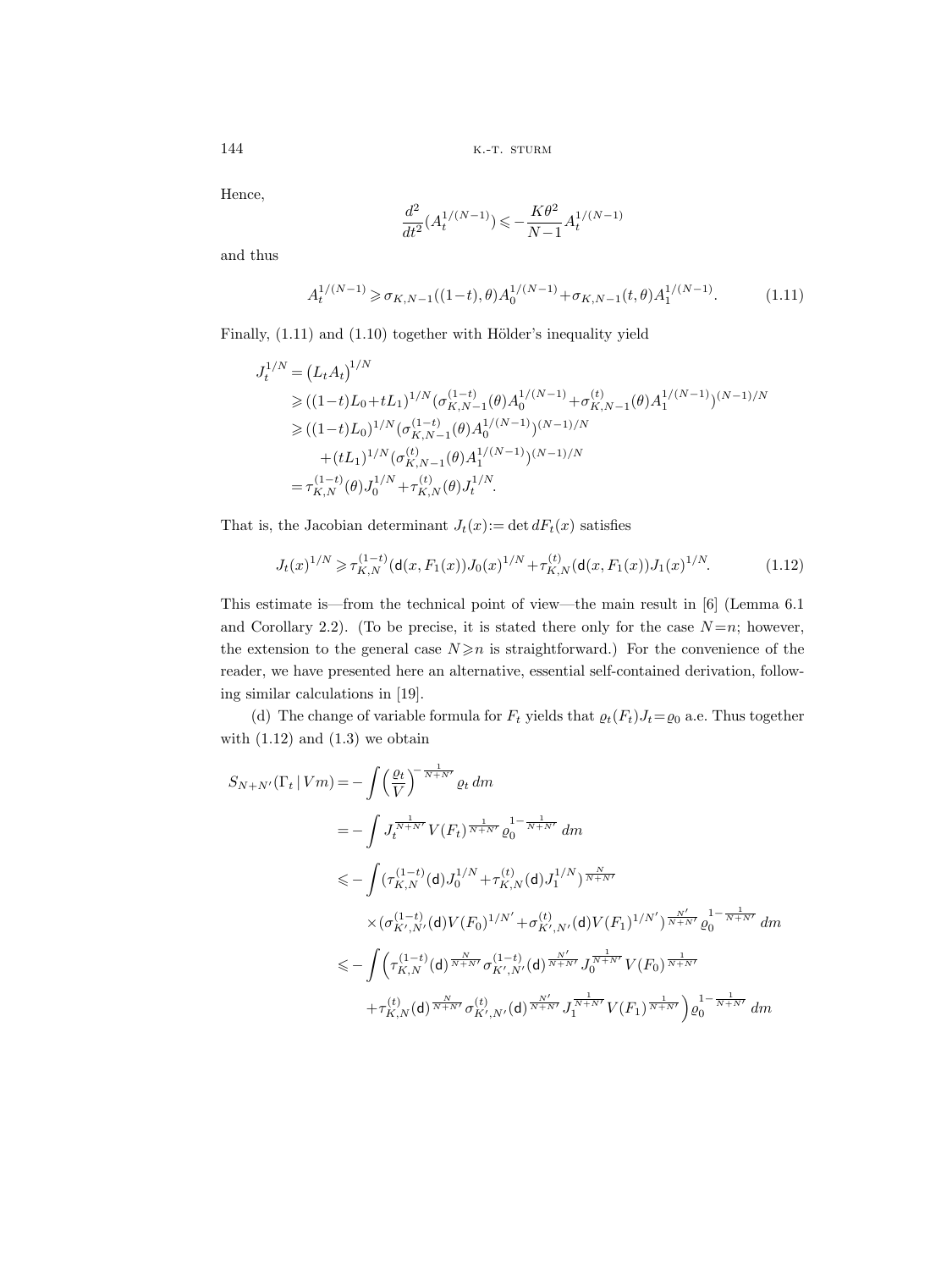$$
\begin{split}\n&\stackrel{(*)}{\leq} - \int \left( \tau_{K+K',N+N'}^{(1-t)}(\mathbf{d})(J_0 V(F_0))^{\frac{1}{N+N'}} \right. \\
&\quad + \tau_{K+K',N+N'}^{(t)}(\mathbf{d})(J_1 V(F_1))^{\frac{1}{N+N'}} \right) \varrho_0^{1-\frac{1}{N+N'}} \, dm \\
&= - \int \left( \left( \tau_{K+K',N+N'}^{(1-t)}(\mathbf{d})(\frac{\varrho_0}{V})^{-\frac{1}{N+N'}} + \tau_{K+K',N+N'}^{(t)}(\mathbf{d})(\frac{\varrho_1}{V})^{-\frac{1}{N+N'}} \right) \, dq\n\end{split}
$$

which proves the claim. Here  $(*)$  is due to Lemma 1.2. For the final equality we have used the fact that the unique optimal coupling of  $\nu_0$  and  $\nu_1$  is given by  $dq(x_0, x_1)$  $\delta_{F_1(x_0)}(dx_1) d\nu(x_0)$ . To simplify the above formulae, we always have dropped the arguments  $x_0$  and  $x_1$ . To be more specific, d denotes  $d(x_0, F_1(x_0))$  if we integrate with respect to  $dm(x_0)$ , and it denotes  $d(x_0, x_1)$  if we integrate with respect to  $dq(x_0, x_1)$ .

(e) Necessity: Assume that  $(M, d, m)$  satisfies the curvature-dimension condition  $CD(K, N)$  for some pair of real numbers K, N with  $N \ge 1$ . Then, by Corollary 2.5, we have  $N \geqslant$  Hausdorff dimension of M. In the Riemannian case, the latter coincides with the dimension.

In order to prove that  $K \leq Ricci$  curvature of M, let us first investigate the case  $n \ge 2$ . Assume the contrary:  $\text{Ric}_z(\xi, \xi) \le (K - \delta) |\xi|^2$  for some  $\delta > 0$ , some point  $z \in M$  and some  $\xi \in T_z(M)$ . Consider the sets  $A_0 = B_\varepsilon(\exp_z(-r\xi))$  and  $A_1 = B_\varepsilon(\exp_z(+r\xi))$ . Then for sufficiently small  $\varepsilon \ll r \ll 1$ , Riemannian calculation yields

$$
m(A_{1/2}) \leqslant \left(1 + \frac{K - \delta}{2} r^2 + O(r^4) \right) \frac{m(A_0) + m(A_1)}{2}
$$

(cf. [19, Theorem 5.2]), whereas Proposition 2.1 gives

$$
m(A_{1/2}) \geqslant \left(1 + \frac{K}{2}r^2 + O(r^4)\right) \frac{m(A_0) + m(A_1)}{2}.
$$

Hence,  $Ric \geq K$ .

Now let us investigate the case  $n=1$ . Here the Ricci curvature always vanishes. On the other hand,  $n=1$  implies  $N=1$  (according to Corollary 2.5) and thus necessarily  $K \le 0$ (according to Corollary 2.6, the generalized Bonnet–Myers theorem). Hence, also in this case  $Ric \ge K$ .  $\Box$ 

#### **2. Geometric consequences of the curvature-dimension condition**

Compared with our defining property (1.1), the following version of the Brunn–Minkowski inequality will be a very weak statement. However, it will still be strong enough to imply all the geometric consequences which we formulate in the sequel.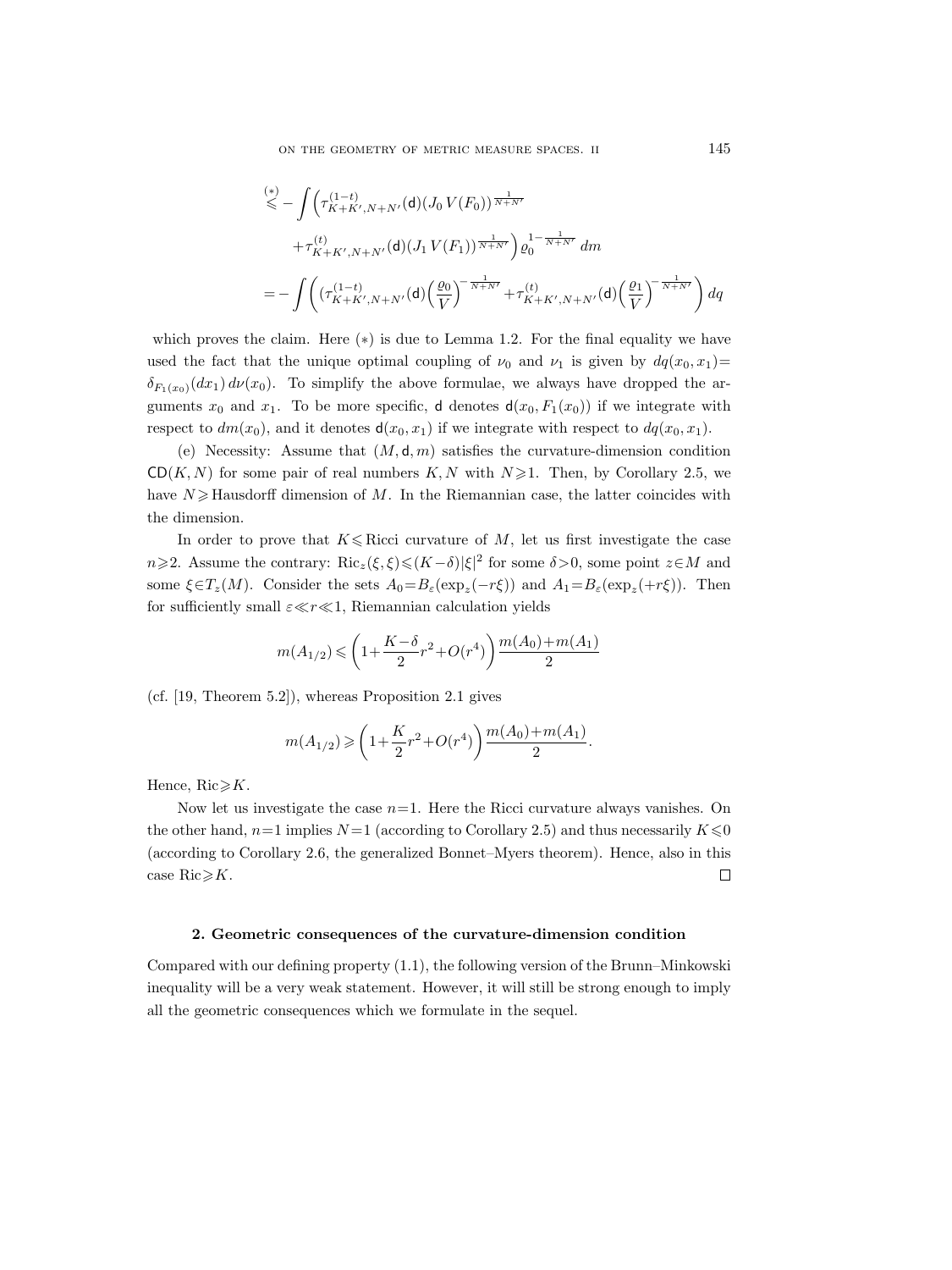PROPOSITION 2.1. (Generalized Brunn–Minkowski inequality) Assume that the metric measure space  $(M, d, m)$  satisfies the curvature-dimension condition  $CD(K, N)$  for some real numbers K, N ∈**R**, with  $N \ge 1$ . Then for all measurable sets  $A_0, A_1 \subset M$  with  $m(A_0)m(A_1)$ >0, all  $t \in [0,1]$  and all  $N' \ge N$ ,

$$
m(A_t)^{1/N'} \geq \tau_{K,N'}^{(1-t)}(\Theta)m(A_0)^{1/N'} + \tau_{K,N'}^{(t)}(\Theta)m(A_1)^{1/N'},
$$
\n(2.1)

where  $A_t$  denotes the set of points which divide geodesics starting in  $A_0$  and ending in  $A_1$ with ratio  $t:(1-t)$  and where  $\Theta$  denotes the minimal/maximal length of such geodesics, that is,

$$
A_t := \{ y \in M : \text{ there is } (x_0, x_1) \in A_0 \times A_1 \text{ such that}
$$
  

$$
d(y, x_0) = t d(x_0, x_1) \text{ and } d(y, x_1) = (1-t) d(x_0, x_1) \}
$$

and

$$
\Theta := \begin{cases} \inf_{x_0 \in A_0, x_1 \in A_1} d(x_0, x_1), & \text{if } K \geq 0, \\ \sup_{x_0 \in A_0, x_1 \in A_1} d(x_0, x_1), & \text{if } K < 0. \end{cases}
$$

In particular, if  $K\geqslant0$  then

$$
m(A_t)^{1/N'} \geq (1-t)m(A_0)^{1/N'} + tm(A_1)^{1/N'}.
$$
\n(2.2)

*Proof.* Let us first assume that  $0 \leq m(A_0)m(A_1) \leq \infty$ . Applying the curvaturedimension condition  $CD(K, N)$  to  $\nu_i := (1/m(A_i))1_{A_i}m$  for  $i=0, 1$  yields

$$
\int_{A_t} \varrho_t(y)^{1-1/N'} dm(y) \geq \tau_{K,N'}^{(1-t)}(\Theta) m(A_0)^{1/N'} + \tau_{K,N'}^{(t)}(\Theta) m(A_1)^{1/N'},
$$
\n(2.3)

where  $\rho_t$  denotes the density of some geodesic  $\Gamma_t$  connecting  $\nu_0$  and  $\nu_1$ . (Here without restriction we assume  $N' \neq 1$ .) Now by Jensen's inequality the left-hand side of (2.3) is dominated by  $m(A_t)^{1/N'}$ . This proves the claim, provided  $m(A_0)m(A_1) < \infty$ . The general case follows by approximation of  $A_i$  by sets of finite volume.  $\Box$ 

Remark 2.2. The assumption  $m(A_0)m(A_1)>0$  cannot be dropped. For instance, let  $M = \mathbb{R}^2$  and let m be the 1-dimensional Lebesgue measure on  $A_0 := \{0\} \times \mathbb{R}$  and choose  $A_1 = \{1\} \times \mathbf{R}$ .

Now let us fix a point  $x_0 \in \text{supp}[m]$  and study the growth of the volume of concentric balls

$$
v(r):=m(\overline{B}_r(x_0))
$$

as well as the growth of the volume of the corresponding spheres

$$
s(r) := \limsup_{\delta \to 0} \frac{1}{\delta} m(\overline{B}_{r+\delta}(x_0) \setminus B_r(x_0)).
$$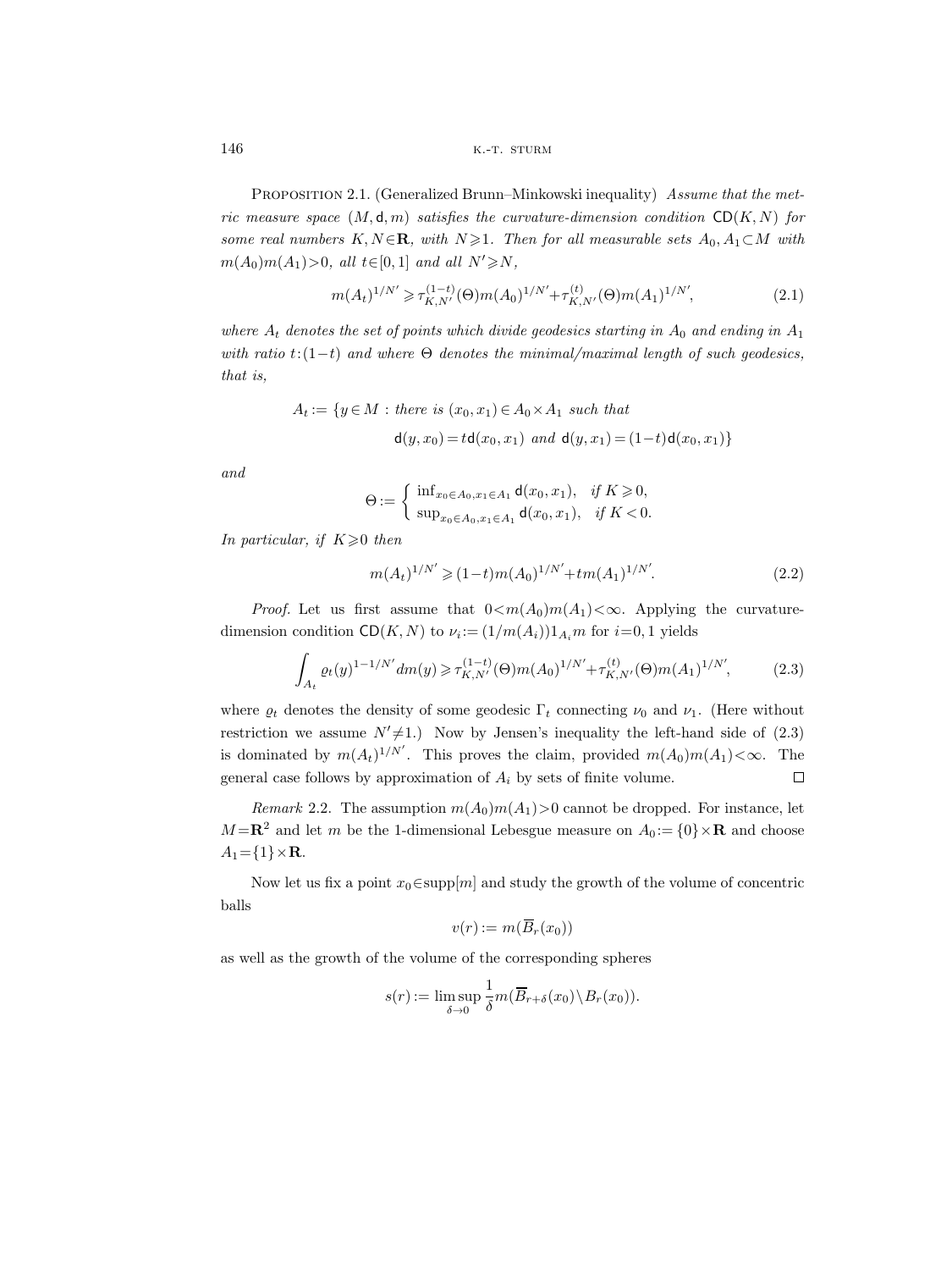THEOREM 2.3. (Generalized Bishop–Gromov volume growth inequality) Assume that the metric measure space  $(M, d, m)$  satisfies the curvature-dimension condition  $CD(K, N)$  for some real numbers  $K, N \in \mathbb{R}$ ,  $N \geq 1$ . Then each bounded set  $M' \subset M$  has finite volume. Moreover, either m is supported by one point or all points and all spheres have mass 0.

More precisely, if  $N > 1$  then for each fixed  $x_0 \in \text{supp}[m]$  and all  $0 < r < R \le$  $\pi\sqrt{(N-1)/(K\vee 0)},$ 

$$
\frac{s(r)}{s(R)} \geqslant \left(\frac{\sin\left(\frac{r\sqrt{K/(N-1)}}{\sin\left(\frac{R\sqrt{K/(N-1)}}{\sigma}\right)}\right)^{N-1}}\right) \tag{2.4}
$$

and

$$
\frac{v(r)}{v(R)} \ge \frac{\int_0^r \sin\left(t\sqrt{K/(N-1)}\right)^{N-1} dt}{\int_0^R \sin\left(t\sqrt{K/(N-1)}\right)^{N-1} dt}
$$
\n(2.5)

with  $s(\cdot)$  and  $v(\cdot)$  defined as above and with the usual interpretation of the right-hand sides if  $K \leq 0$ . In particular, if  $K=0$  then

$$
\frac{s(r)}{s(R)}\geqslant \left(\frac{r}{R}\right)^{\!N-1}\quad and \quad \frac{v(r)}{v(R)}\geqslant \left(\frac{r}{R}\right)^{\!N}.
$$

The latter also holds if  $N=1$  and  $K \le 0$ .

For each K and each *integer*  $N > 1$  the simply connected spaces of dimension N and constant curvature  $K/(N-1)$  provide examples where these volume growth estimates are sharp. But also for arbitrary real numbers  $N > 1$  these estimates are sharp as demonstrated by Example 1.8 (i) and (ii) where equality is attained.

*Proof.* Let us fix a point  $x_0 \in \text{supp}[m]$  and assume first that  $m({x_0})=0$ . Let numbers r and R with  $0 < r < R$  be given and put  $t=r/R$ . Choose numbers  $\varepsilon > 0$  and  $\delta > 0$ . We will apply the generalized Brunn–Minkowski inequality from above to  $A_0 := B_\varepsilon(x_0)$  and  $A_1 := \overline{B}_{R+\delta R}(x_0) \backslash B_R(x_0)$ . One easily verifies that

$$
A_t \subset \overline{B}_{r+\delta r+\varepsilon r/R}(x_0) \backslash B_{r-\varepsilon r/R}(x_0)
$$

and  $R-\varepsilon \leq \Theta \leq R+\delta R+\varepsilon$ . Hence, Proposition 2.1 implies that

$$
m(\overline{B}_{r+\delta r+\varepsilon r/R}(x_0)\setminus B_{r-\varepsilon r/R}(x_0))^{1/N} \geq \tau_{K,N}^{(1-r/R)}(R+\delta R+\varepsilon)m(B_{\varepsilon}(x_0))^{1/N} + \tau_{K,N}^{(r/R)}(R+\delta R+\varepsilon)m(\overline{B}_{R+\delta R}(x_0)\setminus B_R(x_0))^{1/N},
$$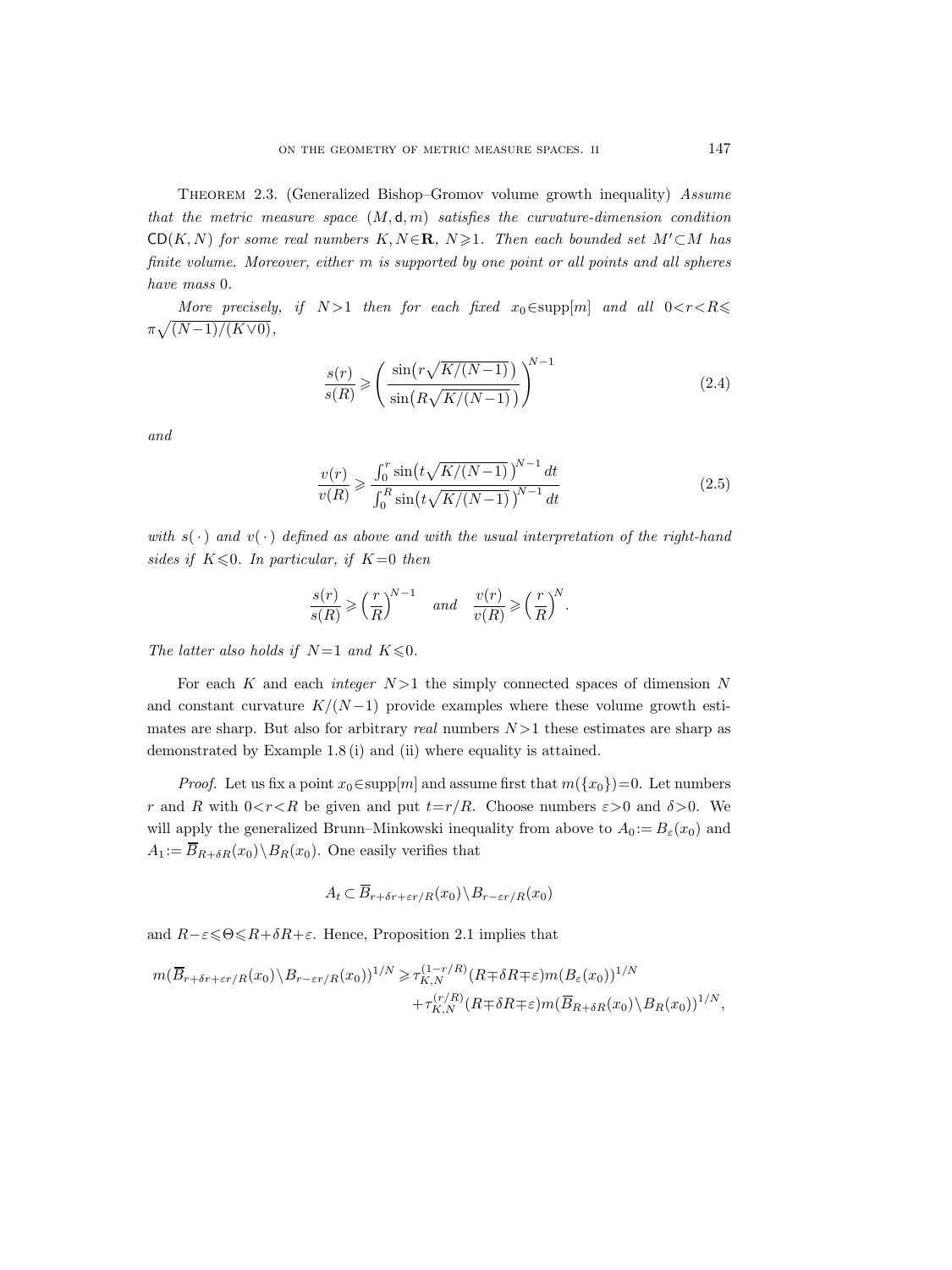where  $\mp$  has to be chosen to coincide with the sign of K. In the limit  $\varepsilon \rightarrow 0$ , this yields

$$
m(\overline{B}_{(1+\delta)r}(x_0)\backslash B_r(x_0))^{1/N}\geq \tau_{K,N}^{(r/R)}((1\mp\delta)R)m(\overline{B}_{(1+\delta)R}(x_0)\backslash B_R(x_0))^{1/N}
$$

or, in other words,

$$
v((1+\delta)r) - v(r) \ge \tau_{K,N}^{(r/R)}((1 \mp \delta)R)^N[v((1+\delta)R) - v(R)].
$$
\n(2.6)

For r small enough, the left-hand side will be finite, since by assumption  $m$  is locally finite, and thus  $v(R)$  will be finite for all  $R \in \mathbb{R}_+$  and it will coincide with  $v(R^*)$  for all  $R \ge R^* := \pi \sqrt{(N-1)/(K\vee 0)}$ . Moreover, by construction, v will be right continuous and non-decreasing with at most countably many discontinuities. In particular, there will be arbitrarily small  $r>0$  and  $\delta>0$  such that v is continuous on the interval  $[r,(1+\delta)r]$ . Hence, by (2.6), v will be continuous on **R**<sub>+</sub>. Therefore,  $m(\partial B_r(x_0))=0$  for all  $r>0$  and in turn  $m({x})=0$  for all  $x\neq x_0$ .

Inequality (2.6) can be restated as

$$
\frac{1}{\delta r}[v((1+\delta)r)-v(r)] \geq \frac{1}{\delta R}[v((1+\delta)R)-v(R)] \left(\frac{\sin\left((1+\delta)r\sqrt{K/(N-1)}\right)}{\sin\left((1+\delta)R\sqrt{K/(N-1)}\right)}\right)^{N-1} \tag{2.7}
$$

with the usual interpretation if  $K \le 0$ . In the limit  $\delta \rightarrow 0$ , this yields the first claim (2.4).

Furthermore, given r and  $\delta$  by successive subdivision of the interval  $[r,(1+\delta)r]$ , one can construct a sequence  $(r_n)_{n\in\mathbb{N}}$  of points in  $[r,(1+\delta)r]$  with

$$
0\leqslant \frac{1}{2^{-n}\delta r}[v((1+2^{-n}\delta)r)-v(r)]\leqslant \frac{1}{\delta r}[v((1+\delta)r)-v(r)]=:C.
$$

Together with  $(2.7)$  this implies that v is locally Lipschitz continuous on  $\mathbf{R}_{+}$ . Therefore, in particular, it is weakly differentiable a.e. on  $\mathbf{R}_{+}$ , and it coincides with the integral of its weak derivative s. We thus may apply  $[4, \text{Lemma } 3.1]$  according to which the inequality (2.4) implies the integrated version (2.5).

It only remains to treat the case  $m({x_0})>0$ . If there were a point  $x_1 \in \text{supp}[m]\backslash \{x_0\}$ then we could apply the previous arguments (now with  $x_1$  in the place of  $x_0$ ) and deduce that  $m({x})=0$  for all  $x\neq x_1$ , which would lead to the contradiction  $m({x_0})=0$ . Hence,  $m({x_0})>0$  implies supp $[m]=\{x_0\}$ . All the estimates of the theorem are trivially true in this case.  $\Box$ 

COROLLARY 2.4. (Doubling) For each metric measure space  $(M, d, m)$  which satisfies the curvature-dimension condition  $CD(K, N)$  for some real numbers  $K, N \in \mathbb{R}, N \geq 1$ , the doubling property holds on each bounded subset  $M' \subset \text{supp}[m]$ . In particular, each bounded closed subset  $M' \subset \text{supp}[m]$  is compact.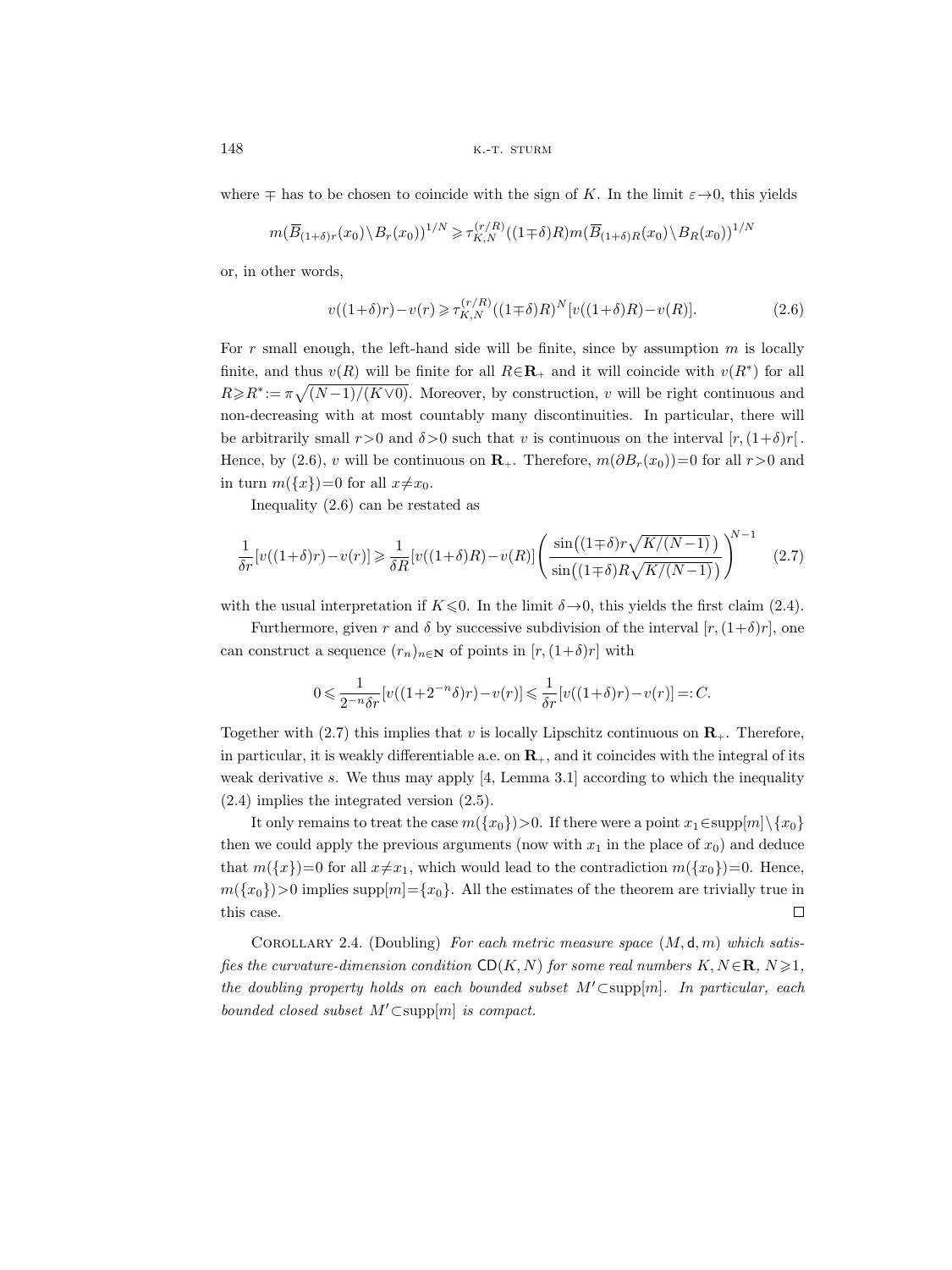If  $K \geqslant 0$  or  $N=1$  the doubling constant is  $\leqslant 2^N$ . Otherwise, it can be estimated in terms of  $K$ ,  $N$ , and the diameter  $L$  of  $M'$  as follows

$$
C\,{\leqslant}\, 2^N\cosh\biggl(L\sqrt{\frac{-K}{N\!-\!1}}\,\biggr)^{\!\!N-1}\!.
$$

*Proof.* Assume  $N>1$  and put  $\mathcal{H} = \sqrt{\frac{((-K)\vee 0)}{(N-1)}}$ . Then (2.5) immediately yields the doubling property

$$
\frac{m(B_{2r}(x))}{m(B_r(x))} \leqslant \frac{2\int_0^r \sinh(\varkappa 2t)^{N-1}\,dt}{\int_0^r \sinh(\varkappa t)^{N-1}\,dt} \leqslant 2^N\cosh(\varkappa r)^{N-1}.
$$

The doubling property, however, always implies compactness of the support; see e.g. the proof of Theorem I.3.16.  $\Box$ 

COROLLARY 2.5. (Hausdorff dimension) For each metric measure space  $(M, d, m)$ satisfying the curvature-dimension condition  $CD(K, N)$  for some real numbers  $K, N \in \mathbb{R}$ ,  $N \geq 1$ , the support of m has Hausdorff dimension  $\leq N$ .

*Proof.* We will prove that for each  $N' > N$  the N'-dimensional Hausdorff measure of  $M$  vanishes. Without restriction we may assume that  $M$  is bounded and that it has full support. For each  $\varepsilon > 0$  we can estimate the  $\varepsilon$ -approximate N'-dimensional Hausdorff measure of  $M$  as follows:

$$
\mathcal{H}_{N'}^{\varepsilon}(M) := c_{N'} \inf \left\{ \sum_{j=1}^{\infty} \left( \frac{1}{2} \operatorname{diam} S_j \right)^{N'} : \bigcup_{j=1}^{\infty} S_j = M \text{ and } \operatorname{diam} S_j \leqslant \varepsilon \right\}
$$

$$
\leqslant c_{N'} \varepsilon^{N'} \inf \left\{ k \in \mathbf{N} : \bigcup_{j=1}^{k} B_{\varepsilon}(x_j) = M \right\}.
$$

According to the doubling property as derived in Corollary 2.4, the minimal number  $k$  in the last term can be estimated by  $k \leq C \varepsilon^N$  (cf. also the proof of Theorem I.4.9). Hence,

$$
\mathcal{H}_{N'}(M):=\lim_{\varepsilon\to 0}\mathcal{H}_{N'}^\varepsilon(M)=0
$$

for each  $N' > N$ .

COROLLARY 2.6. (Generalized Bonnet–Myers theorem) For every metric measure space  $(M, \mathsf{d}, m)$  which satisfies the curvature-dimension condition  $CD(K, N)$  for some real numbers  $K>0$  and  $N\geq 1$  the support of m is compact and has diameter

$$
L\leqslant \pi\sqrt{\frac{N-1}{K}}.
$$

In particular, if  $K>0$  and  $N=1$  then supp $[m]$  consists of one point.

 $\Box$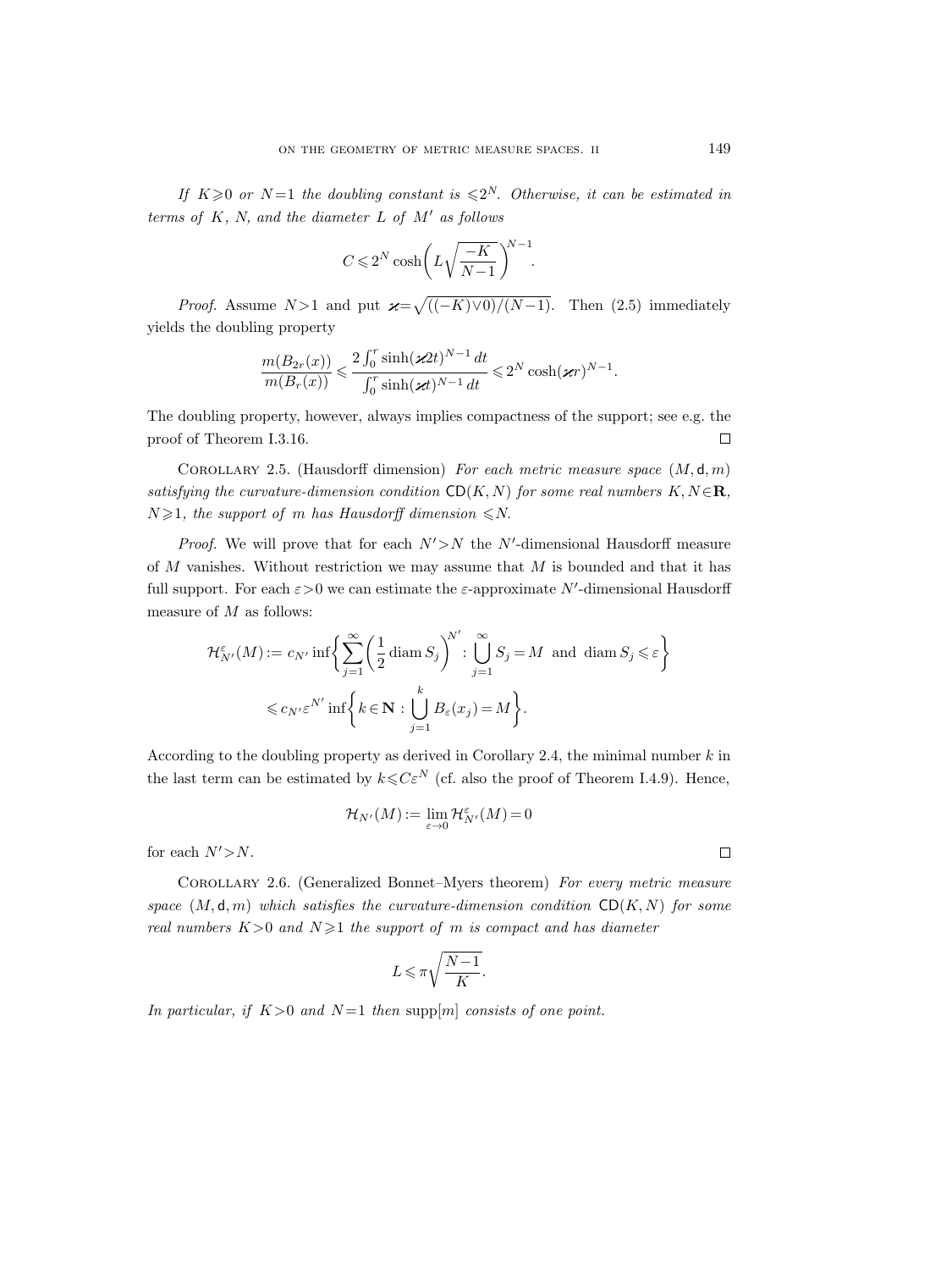*Proof.* Let  $x_0, x_1 \in \text{supp}[m]$  and  $\varepsilon > 0$  be given with  $d(x_0, x_1) \ge \pi \sqrt{(N-1)/K} + 4\varepsilon$  and  $0 \leq m(B_{\varepsilon}(x_i)) < \infty$ . Put  $A_i = B_{\varepsilon}(x_i)$  for  $i = 0, 1$ . Then  $A_{1/2} \subset B_R(x_0)$  for some finite R. Hence, Proposition 2.1 with  $\Theta > \pi \sqrt{(N-1)/K}$  implies  $m(A_{1/2})=\infty$ , whereas Theorem 2.3 implies  $m(B_R(x_0))<\infty$ . This contradiction shows that  $d(x_0, x_1)\leq \pi\sqrt{(N-1)/K}$ for all  $x_0, x_1 \in \text{supp}[m]$ . Finite diameter, however, implies compactness of supp $[m]$  according to Corollary 2.4.  $\Box$ 

#### **3. Stability under convergence**

THEOREM 3.1. Let  $((M_n, \mathsf{d}_n, m_n))_{n \in \mathbb{N}}$  be a sequence of normalized metric measure spaces, where for each  $n \in \mathbb{N}$  the space  $(M_n, \mathsf{d}_n, m_n)$  satisfies the curvature-dimension condition  $CD(K_n, N_n)$  and has diameter  $\leq L_n$ . Assume that, as  $n \to \infty$ ,

 $(M_n, \mathsf{d}_n, m_n) \xrightarrow{\mathbf{D}} (M, \mathsf{d}, m)$ 

and  $(K_n, N_n, L_n) \rightarrow (K, N, L)$  for some  $(K, N, L) \in \mathbb{R}^3$  satisfying  $KL^2 < (N-1)\pi^2$ . Then the space  $(M, \mathsf{d}, m)$  satisfies the curvature-dimension condition  $CD(K, N)$  and has diam- $\textit{eter} \leq L.$ 

The stability of the curvature-dimension condition under **D**-convergence immediately implies its stability under measured Gromov–Hausdorff (mGH) convergence (see Lemma I.3.18).

COROLLARY 3.2. For each triple  $(K, N, L) \in \mathbb{R}^3$  with  $KL^2 < (N-1)\pi^2$  the family  $\mathbf{X}_1(K, N, L)$  of isomorphism classes of normalized metric measure spaces which satisfy the curvature-dimension condition  $CD(K, N)$  and which have diameter  $\leq L$  is **D**-compact.

For each triple as above, the family  $\mathbf{X}_1(K, N, L)$  of isomorphism classes of normalized compact metric measure spaces with full support which satisfy the curvaturedimension condition  $CD(K, N)$  and which have diameter  $\leq L$  is mGH-compact. On each such family, the **D**-topology and the mGH-topology coincide.

*Proof.* Let the numbers  $K, N$  and  $L$  be as given above. The volume growth estimate  $(2.5)$  implies that each element in  $\mathbf{X}_1(K, N, L)$  satisfies the doubling property with some uniform doubling constant  $C=C(K, N, L)$ . According to Theorem I.3.16, the family of all  $(M, \mathsf{d}, m)$  with doubling constant  $\leqslant C$  and diameter  $\leqslant L$  is compact. Hence, it suffices to prove that  $\mathbf{X}_1(K, N, L)$  is closed under **D**-convergence. This is the content of the previous theorem.  $\Box$ 

Given  $t \in [0, 1]$ ,  $K \in \mathbf{R}$  and  $N \geq 1$  we introduce for the sequel the abbreviation

$$
T_{K,N}^{(t)}(q\,|\,m)=-\int\big[\tau_{K,N}^{(1-t)}(\mathsf{d}(x_0,x_1))\varrho_0(x_0)^{-1/N}+\tau_{K,N}^{(t)}(\mathsf{d}(x_0,x_1))\varrho_1(x_1)^{-1/N}\big]\,dq(x_0,x_1)
$$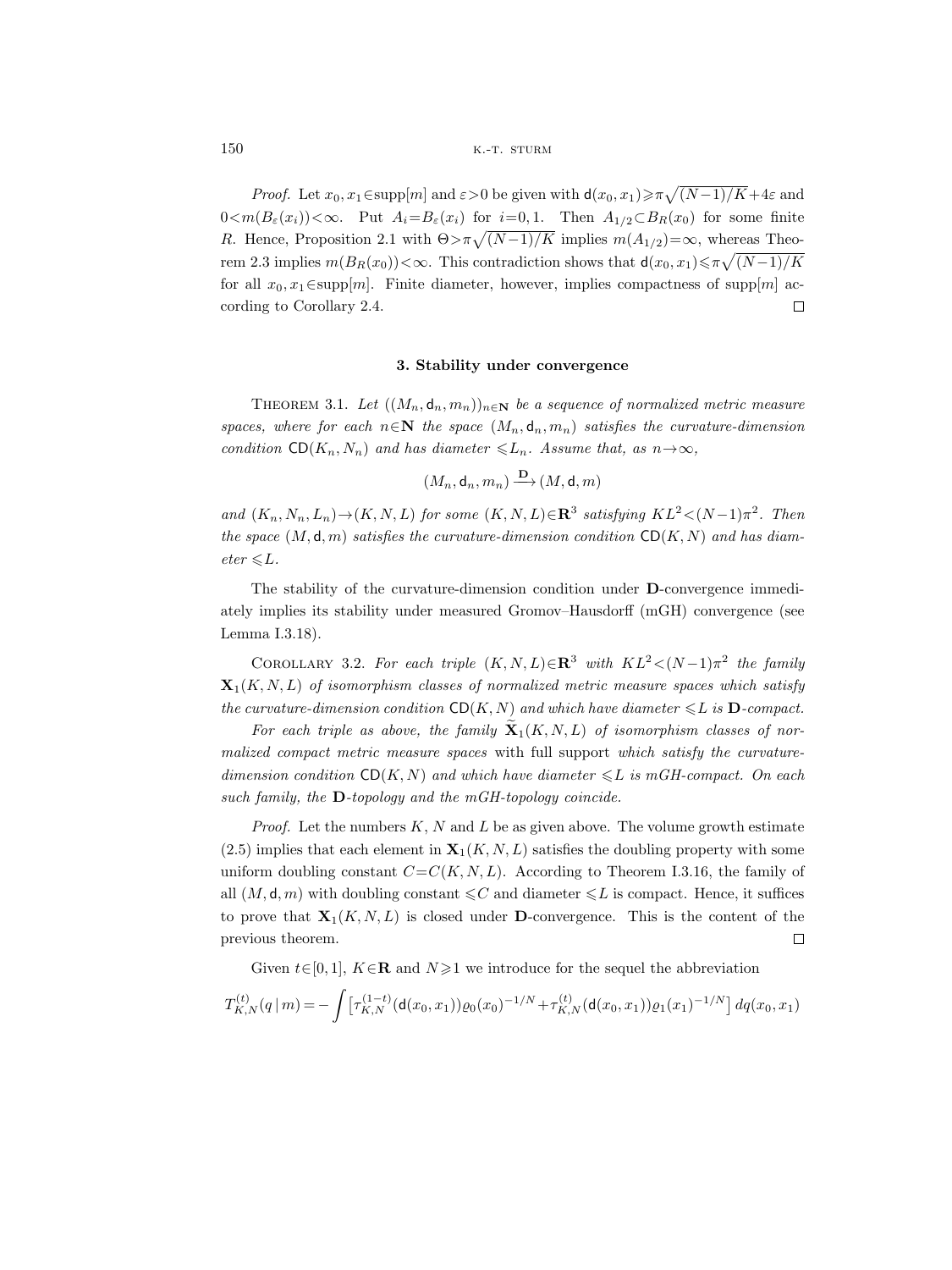whenever q is a coupling of  $\nu_0 = \rho_0 m$  and  $\nu_1 = \rho_1 m$ .

LEMMA 3.3. Let  $K, N \in \mathbb{R}$  with  $N > 1$ . For each sequence  $q^{(k)}$  of optimal couplings with the same marginals  $\nu_0$  and  $\nu_1$  which converge to some coupling  $q^{(\infty)}$ ,

$$
\limsup_{k \to \infty} T_{K,N}^{(t)}(q^{(k)} | m) \leq T_{K,N}^{(t)}(q^{(\infty)} | m).
$$

*Proof.* Let  $q^{(k)}$ , for  $k \in \mathbb{N}$ , and  $q^{(\infty)}$  be as above. We will prove that

$$
\liminf_{k \to \infty} \int \tau_{K,N}^{(1-t)} (\mathsf{d}(x_0, x_1)) \varrho_0(x_0)^{-1/N} \, dq^{(k)}(x_0, x_1) \geq \int \tau_{K,N}^{(1-t)} (\mathsf{d}(x_0, x_1)) \varrho_0(x_0)^{-1/N} \, dq^{(\infty)}(x_0, x_1).
$$
\n(3.1)

Together with an analogous assertion with  $\rho_1$  in the place of  $\rho_0$  (and t in the place of  $1-t$ ) this will prove the claim.

For  $k \in \mathbb{N} \cup \{\infty\}$  and  $C \in \mathbb{R}_+ \cup \{\infty\}$  put

$$
v_C^{(k)}(x_0) = \int [\tau_{K,N}^{(1-t)}(\mathbf{d}(x_0,x_1)) \wedge C] Q^{(k)}(x_0,dx_1),
$$

where  $Q^{(k)}(x_0, dx_1)$  denotes the disintegration of  $dq^{(k)}(x_0, x_1)$  with respect to  $d\nu(x_0)$ . Now fix  $C \in \mathbf{R}_+$ . Since  $\mathcal{C}_b(M)$  is dense in  $L_1(M, \nu_0)$  and since  $0 \leq v_C^{(k)}(\cdot) \leq C$ , for each  $\varepsilon > 0$  there exists a function  $\psi \in C_b(M)$  such that

$$
\int v_C^{(k)} \left| \left[ \varrho_0^{-1/N} \wedge C \right] - \psi \right| d\nu_0 \leqslant \varepsilon \tag{3.2}
$$

for all  $k \in \mathbb{N} \cup \{\infty\}$ . The weak convergence  $q^{(k)} \rightarrow q^{(\infty)}$  on  $M \times M$  implies that there exists a  $k(\varepsilon) \in \mathbb{N}$  such that for each  $k \geq k(\varepsilon)$ ,

$$
\int v_C^{(\infty)} \psi \, d\nu_0 \le \int v_C^{(k)} \psi \, d\nu_0 + \varepsilon. \tag{3.3}
$$

Summing up  $(3.2)$  and  $(3.3)$  we obtain

$$
\begin{array}{l} \displaystyle \int v^{(\infty)}_C[\varrho_0^{-1/N} \wedge C] \, d\nu_0 \leqslant \int v^{(\infty)}_C \psi \, d\nu_0 + \varepsilon \leqslant \int v^{(k)}_C \psi \, d\nu_0 + 2\varepsilon \\[2mm] \leqslant \displaystyle \int v^{(k)}_C[\varrho_0^{-1/N} \wedge C] \, d\nu_0 + 3\varepsilon \leqslant \displaystyle \int v^{(k)}_\infty \varrho_0^{-1/N} \, d\nu_0 + 3\varepsilon. \end{array}
$$

That is, for each  $C \in \mathbf{R}_+$ ,

$$
\int v_C^{(\infty)} [\varrho_0^{-1/N} \wedge C] d\nu_0 \leq \liminf_{k \to \infty} \int v_{\infty}^{(k)} \varrho_0^{-1/N} d\nu_0.
$$

Finally, as  $C \rightarrow \infty$  monotone convergence yields

$$
\int v_\infty^{(\infty)} \varrho_0^{-1/N} d\nu_0 \leq \liminf_{k \to \infty} \int v_\infty^{(k)} \varrho_0^{-1/N} d\nu_0.
$$

This is precisely our claim (3.1).

151

 $\Box$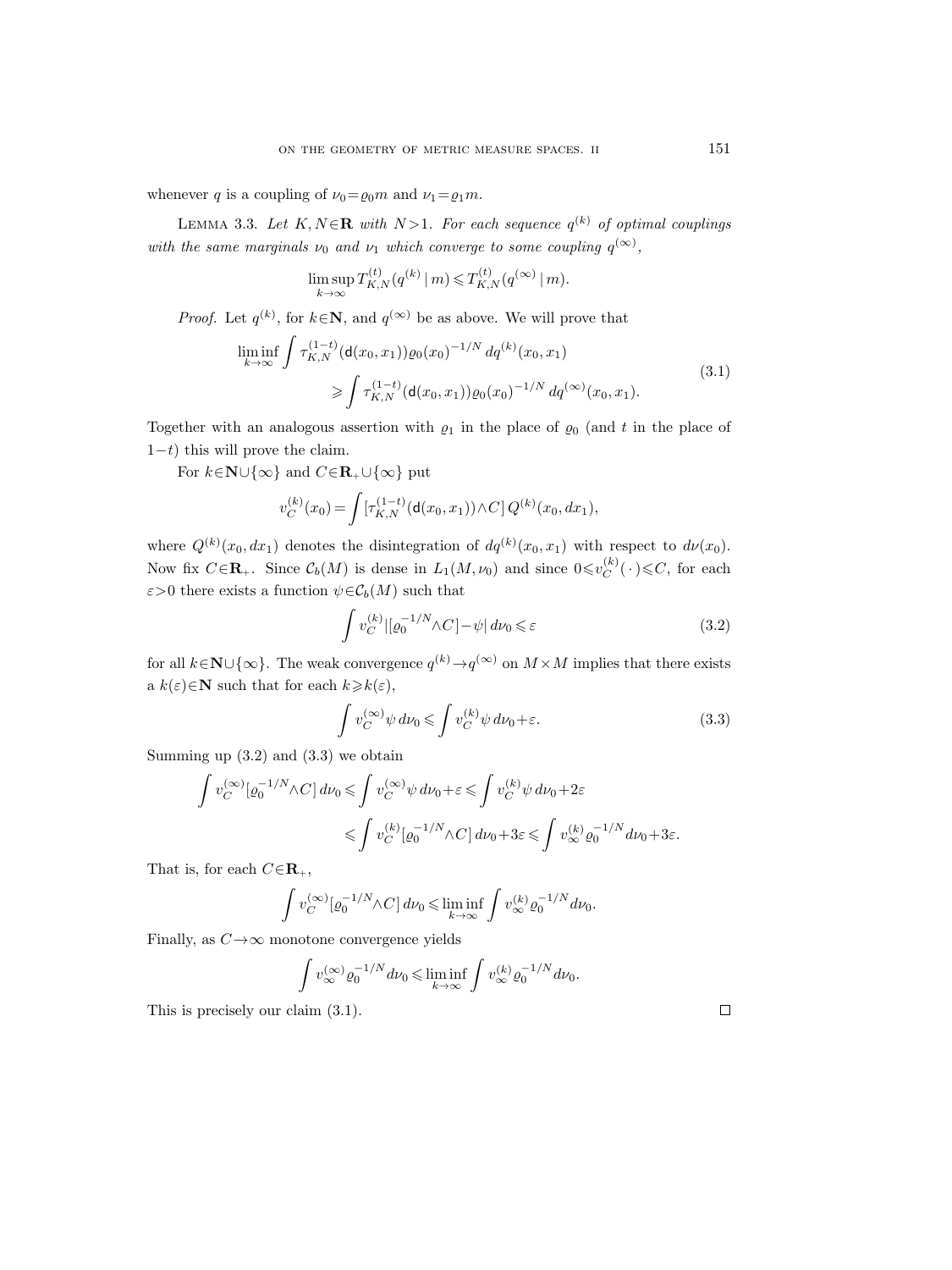*Proof of Theorem* 3.1. (i) Let  $((M_n, d_n, m_n))_{n \in \mathbb{N}}$  be a sequence of normalized metric measure spaces as above, each of them satisfying a curvature-dimension condition  $CD(K_n, N_n)$  and having diameter  $\leq L_n$ . Moreover, assume that  $(M_n, d_n, m_n) \rightarrow (M, d, m)$ as  $n \rightarrow \infty$ . Then obviously also  $(M, d, m)$  has diameter  $\leq L$ . Without restriction, we may assume that  $N_n > 1$  and that there exists a triple  $(K_0, N_0, L_0)$  with  $K_0 L_0^2 < (N_0 - 1)\pi^2$  and  $K_n \leq K_0$ ,  $L_n \leq L_0$  and  $N_n \geq N_0$  for all  $n \in \mathbb{N}$ . In order to verify the curvature-dimension condition  $CD(K, N)$  let two arbitrary measures  $\nu_0 = \rho_0 m$  and  $\nu_1 = \rho_1 m$  in  $\mathcal{P}_2(M, \mathsf{d}, m)$ and a number  $\varepsilon > 0$  be given.

(ii) Fix an arbitrary optimal coupling  $\tilde{q}$  of them and put

$$
E_r := \{(x_0, x_1) \in M^2 : \varrho_0(x_0) < r, \, \varrho_1(x_1) < r\}, \, \alpha_r := \tilde{q}(E_r) \text{ and } \tilde{q}^{(r)}(\cdot) := \frac{1}{\alpha_r} \tilde{q}(\cdot \cap E_r)
$$

for  $r \in \mathbb{R}_+$ . The latter has marginals

$$
\tilde{\nu}_0^{(r)}(\cdot) := \tilde{q}^{(r)}(\cdot \times M) \quad \text{and} \quad \tilde{\nu}_1^{(r)}(\cdot) := \tilde{q}^{(r)}(M \times \cdot)
$$

with bounded densities. Moreover, for sufficiently large  $r=r(\varepsilon)$ ,

$$
\mathsf{d}_W(\nu_0, \tilde{\nu}_0^{(r)}) \leqslant \varepsilon \quad \text{and} \quad \mathsf{d}_W(\nu_1, \tilde{\nu}_1^{(r)}) \leqslant \varepsilon. \tag{3.4}
$$

(iii) Since the densities of  $\tilde{\nu}_0^{(r)}$  and  $\tilde{\nu}_1^{(r)}$  are bounded, there exists a number  $R \in \mathbb{R}$ such that

$$
\sup_{i=0,1} \text{Ent}(\tilde{\nu}_i^{(r)} \mid m) + \frac{\text{sup}_{n \in \mathbf{N}} |K_n|}{8} \mathsf{d}_{W}^2(\tilde{\nu}_0^{(r)}, \tilde{\nu}_1^{(r)}) \leq R. \tag{3.5}
$$

Choose  $n=n(\varepsilon) \in \mathbb{N}$  and a coupling  $\hat{\mathsf{d}}$  of the metrics **d** and **d**<sub>n</sub> with

$$
\frac{1}{2}\hat{\mathsf{d}}_W(m_n, m) \le \mathbf{D}((M_n, \mathsf{d}_n, m_n), (M, \mathsf{d}, m)) \le \min\left\{\exp\left(-\frac{2+4L_0^2 R}{\varepsilon^2}\right), \frac{\varepsilon}{4C}\right\} \tag{3.6}
$$

for some constant C to be specified later. Following the proofs of Lemma I.4.19 and Theorem I.4.20, fix a coupling p of m and  $m_n$  which is optimal with respect to  $\hat{d}$  and let P and P' be disintegrations of p with respect to m and  $m_n$ , respectively. Recall that P' defines a canonical map  $P' : \mathcal{P}_2(M, \mathsf{d}, m) \to \mathcal{P}_2(M_n, \mathsf{d}_n, m_n)$ . Put

$$
\nu_{i,n} := P'(\tilde{\nu}_i^{(r)}) = \varrho_{i,n} m_n
$$

with  $\varrho_{i,n}(y) = \int \tilde{\varrho}_i^{(r)}(x) P'(y, dx)$  for  $i = 0, 1$ . Then (3.5) and (3.6) imply, by Lemma I.4.19, that

$$
\hat{\mathsf{d}}_W(\tilde{\nu}_0^{(r)}, \nu_{0,n}) \leqslant \varepsilon \quad \text{and} \quad \hat{\mathsf{d}}_W(\tilde{\nu}_1^{(r)}, \nu_{1,n}) \leqslant \varepsilon. \tag{3.7}
$$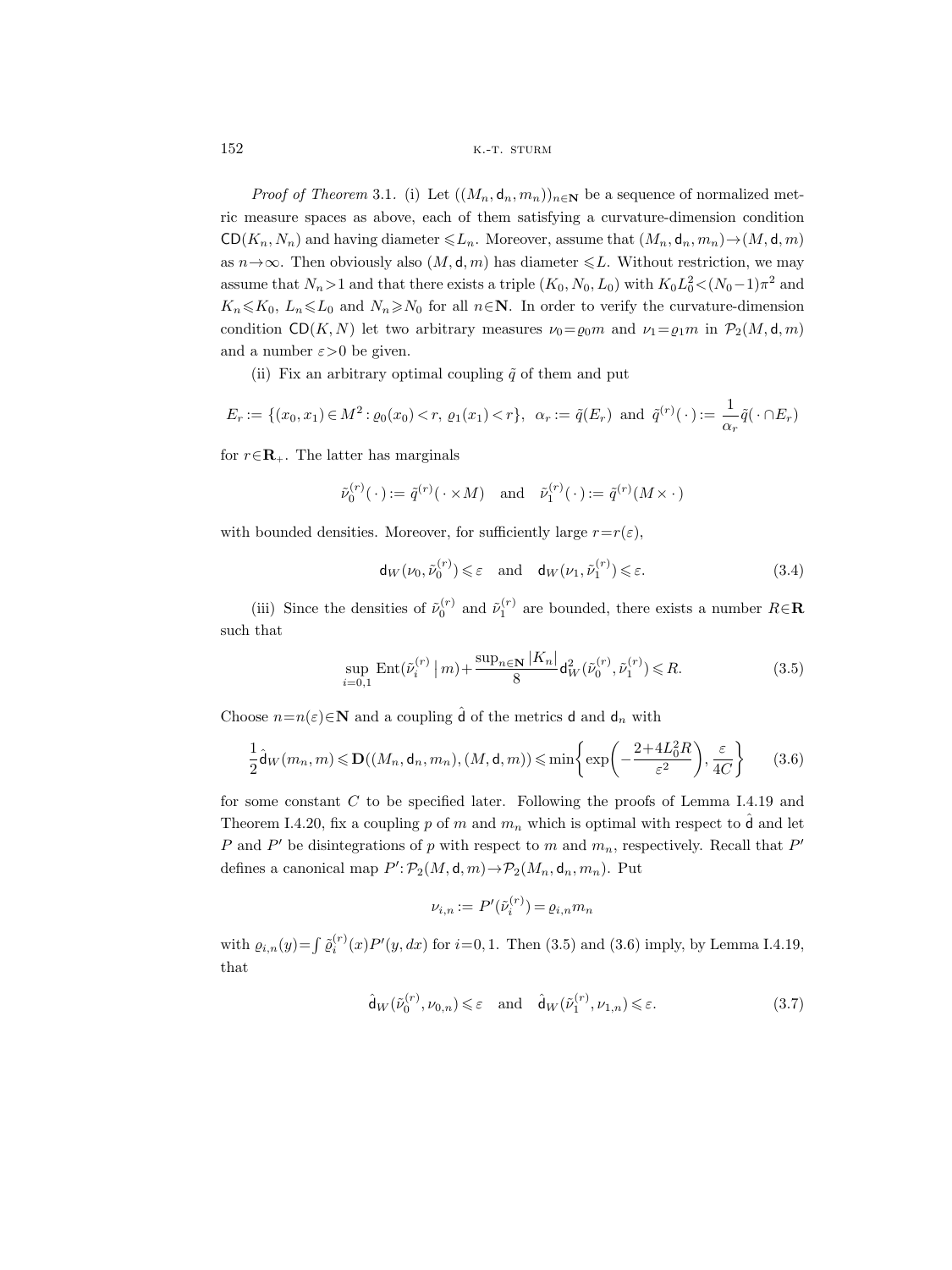(iv) Due to the curvature-dimension condition on  $(M_n, d_n, m_n)$ , there exist an optimal coupling  $q_n$  of  $\nu_{0,n}$  and  $\nu_{1,n}$ , and a geodesic  $\Gamma_{t,n}$  connecting them and satisfying

$$
S_{N'}(\Gamma_{t,n} | m_n) \le T_{K',N'}^{(t)}(q_n | m_n)
$$
\n(3.8)

for all  $N' \ge N_n$ ,  $K' \le K_n$  and  $t \in [0, 1]$ . Put

$$
\Gamma^\varepsilon_t=P(\Gamma_{t,n})
$$

with  $n=n(\varepsilon)$  as above and  $P: \mathcal{P}_2(M_n, \mathsf{d}_n, m_n) \to \mathcal{P}_2(M, \mathsf{d}, m)$  as in Lemma I.4.19. Then essentially with the same arguments as in the proof of Lemma I.4.19 (now Jensen's inequality applied to the convex function  $r \mapsto -r^{1-1/N}$ ),

$$
S_{N'}(\Gamma_t^{\varepsilon} \mid m) \leqslant S_{N'}(\Gamma_{t,n} \mid m_n)
$$
\n(3.9)

for all  $N'$  and t under consideration. Moreover, we know that the curvature-dimension condition  $CD(K_n, N_n)$  implies the curvature bound  $Curv(M_n, d_n, m_n) \geq K_n$  (cf. Proposition  $1.6$  (ii)) which in turn implies

$$
\operatorname{Ent}(\Gamma^\varepsilon_t \mid m) \leqslant \operatorname{Ent}(\Gamma_{t,n} \mid m_n) \leqslant R.
$$

This (together with (3.6)) allows us to apply again Lemma I.4.19 to deduce finally

$$
\hat{\mathsf{d}}_W(\Gamma_t^{\varepsilon}, \Gamma_{t,n}) \leqslant \varepsilon. \tag{3.10}
$$

(v) For fixed  $N', K'$  and t put

$$
v_0(y_0) \,{=}\, \int_{M_n} \tau^{(1-t)}_{K',N'}(\mathsf{d}_n(y_0,y_1))\,Q_n(y_0,dy_1)
$$

and

$$
v_1(y_1) = \int_{M_n} \tau_{K',N'}^{(t)}(\mathsf{d}_n(y_0,y_1)) Q'_n(y_1,dy_0),
$$

where  $Q_n$  and  $Q'_n$  are disintegrations of  $q_n$  with respect to  $\nu_{0,n}$  and  $\nu_{1,n}$ , respectively. Then

$$
-T_{K',N'}^{(t)}(q_n | m_n) = \sum_{i=0}^{1} \int_{M_n} \varrho_{i,n}(y)^{1-1/N'} v_i(y) dm_n(y)
$$
  

$$
= \sum_{i=0}^{1} \int_{M_n} \left[ \int_M \tilde{\varrho}_i^{(r)}(x) P'(y, dx) \right]^{1-1/N} v_i(y) dm_n(y)
$$
  

$$
\geq \sum_{i=0}^{1} \int_{M_n} \int_M \tilde{\varrho}_i^{(r)}(x)^{1-1/N} P'(y, dx) v_i(y) dm_n(y)
$$
  

$$
= \sum_{i=0}^{1} \int_M \tilde{\varrho}_i^{(r)}(x)^{1-1/N} \left[ \int_{M_n} v_i(y) P(x, dy) \right] dm(x).
$$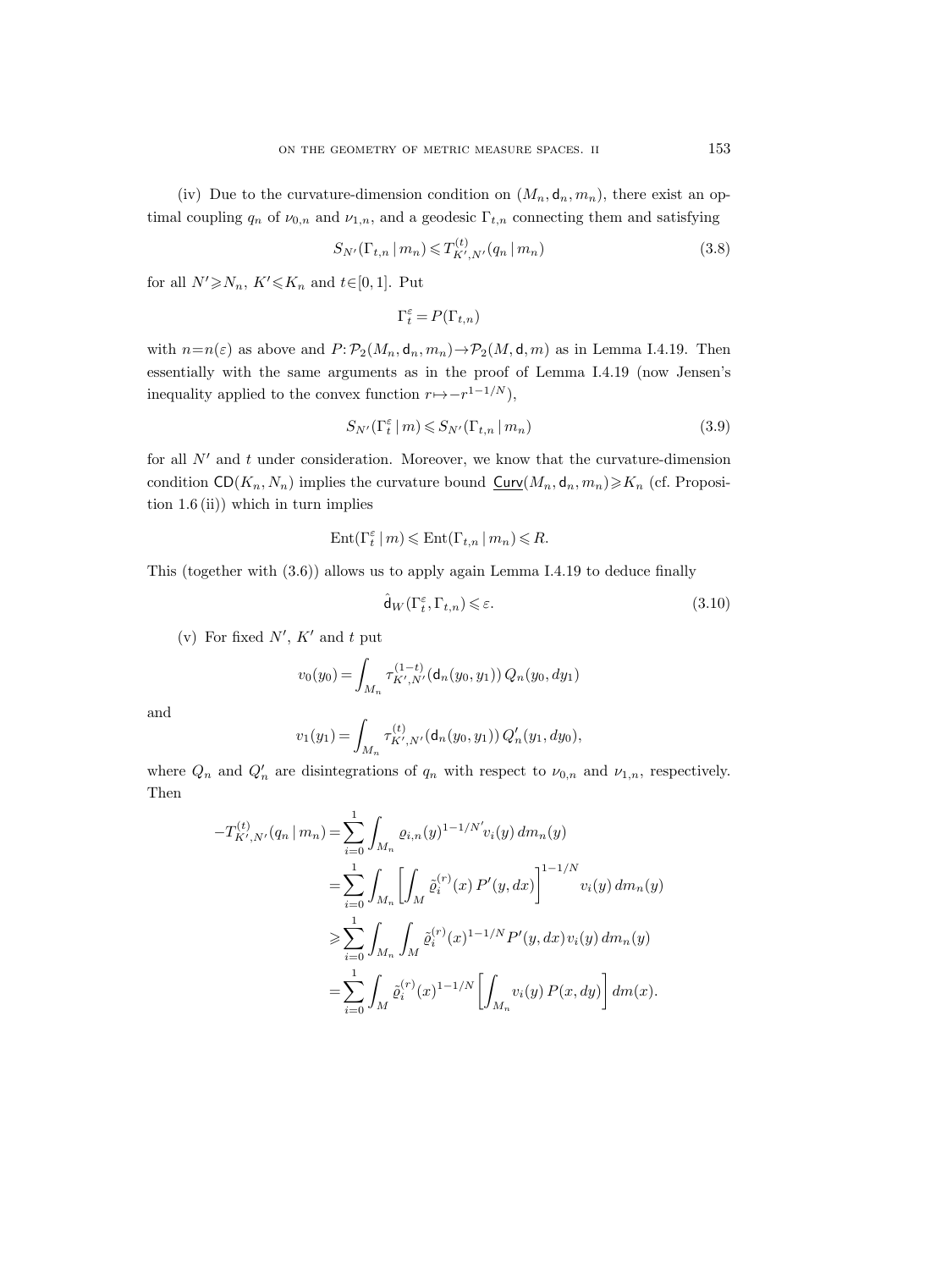154 **k.-t. sturm** 

Moreover,

$$
\int_{M_n} v_0(y_0) P(x_0, dy_0) = \int_{M_n} \int_{M_n} \tau_{K',N'}^{(1-t)}(\mathsf{d}_n(y_0, y_1)) Q_n(y_0, dy_1) P(x_0, dy_0)
$$
\n
$$
\geq \int_{M_n} \int_{M_n} \int_{M} [\tau_{K',N'}^{(1-t)}(\mathsf{d}(x_0, x_1)) - C(\mathsf{d}_n(y_0, y_1) - \mathsf{d}(x_0, x_1))]
$$
\n
$$
\times \frac{\tilde{\varrho}_1^{(r)}(x_1)}{\varrho_{1,n}(y_1)} P'(y_1, dx_1) Q_n(y_0, dy_1) P(x_0, dy_0)
$$
\n
$$
\geq \int_{M_n} \int_{M_n} \int_{M} [\tau_{K',N'}^{(1-t)}(\mathsf{d}(x_0, x_1)) - C(\mathsf{d}(x_0, y_0) + \mathsf{d}(x_1, y_1))]
$$
\n
$$
\times \frac{\tilde{\varrho}_1^{(r)}(x_1)}{\varrho_{1,n}(y_1)} P'(y_1, dx_1) Q_n(y_0, dy_1) P(x_0, dy_0),
$$

where C denotes the maximum of  $(\partial/\partial \theta) \tau_{K',N'}^{(s)}(\theta)$  for  $s \in [0,1], N' \ge N_0, K' \le K_0$  and  $\theta \le L_0$ . Analogously,

$$
\int_{M_n} v_1(y_1) P(x_1, dy_1) \ge \int_{M_n} \int_{M_n} \int_M [\tau_{K',N'}^{(t)}(d(x_0, x_1)) - C(\hat{d}(x_0, y_0) + \hat{d}(x_1, y_1))]
$$

$$
\times \frac{\tilde{\varrho}_0^{(r)}(x_0)}{\varrho_{0,n}(y_0)} P'(y_0, dx_0) Q'_n(y_1, dy_0) P(x_1, dy_1).
$$

Define a coupling  $\bar{q}^r$  (not necessarily optimal) of  $\tilde{\nu}_0^{(r)}$  and  $\tilde{\nu}_1^{(r)}$  by

$$
d\bar{q}^{r}(x_{0}, x_{1}) = \int_{M_{n} \times M_{n}} \frac{\tilde{\varrho}_{0}^{(r)}(x_{0})\tilde{\varrho}_{1}^{(r)}(x_{1})}{\varrho_{0,n}(y_{0})\varrho_{1,n}(y_{1})} P'(y_{1}, dx_{1}) P'(y_{0}, dx_{0}) dq_{n}(y_{0}, y_{1})
$$
  
= 
$$
\int_{M_{n} \times M_{n}} \frac{\tilde{\varrho}_{0}^{(r)}(x_{0})\tilde{\varrho}_{1}^{(r)}(x_{1})}{\varrho_{1,n}(y_{1})} P'(y_{1}, dx_{1}) Q_{n}(y_{0}, dy_{1}) P(x_{0}, dy_{0}) m(dx_{0})
$$

and a coupling  $q^{\varepsilon}$  of  $\nu_{0}$  and  $\nu_{1}$  by

$$
q^{\varepsilon}(\,\cdot\,):=\alpha_r\bar{q}^r+\tilde{q}(\,\cdot\cap(M^2\backslash E_r))
$$

for  $r=r(\varepsilon)$ . Then the above estimates yield

$$
T_{K',N'}^{(t)}(q_n | m_n) \leq T_{K',N'}^{(t)}(\bar{q}^r | m) + C \int_M [\tilde{\varrho}_0^{(r)}(x)^{1-1/N'} + \tilde{\varrho}_1^{(r)}(x)^{1-1/N'}] \hat{\mathbf{d}}(x,y) dp(x,y)
$$
  

$$
\leq T_{K',N'}^{(t)}(\bar{q}^r | m) + 2C \hat{\mathbf{d}}_W(m, m_n) \leq T_{K',N'}^{(t)}(\bar{q}^r | m) + \varepsilon,
$$

due to our choice of  $n$ . Moreover,

$$
\lim_{\varepsilon \to 0} \left| T_{K',N'}^{(t)}(q^{\varepsilon} \mid m) - T_{K',N'}^{(t)}(\bar{q}^{r(\varepsilon)} \mid m) \right| = 0. \tag{3.11}
$$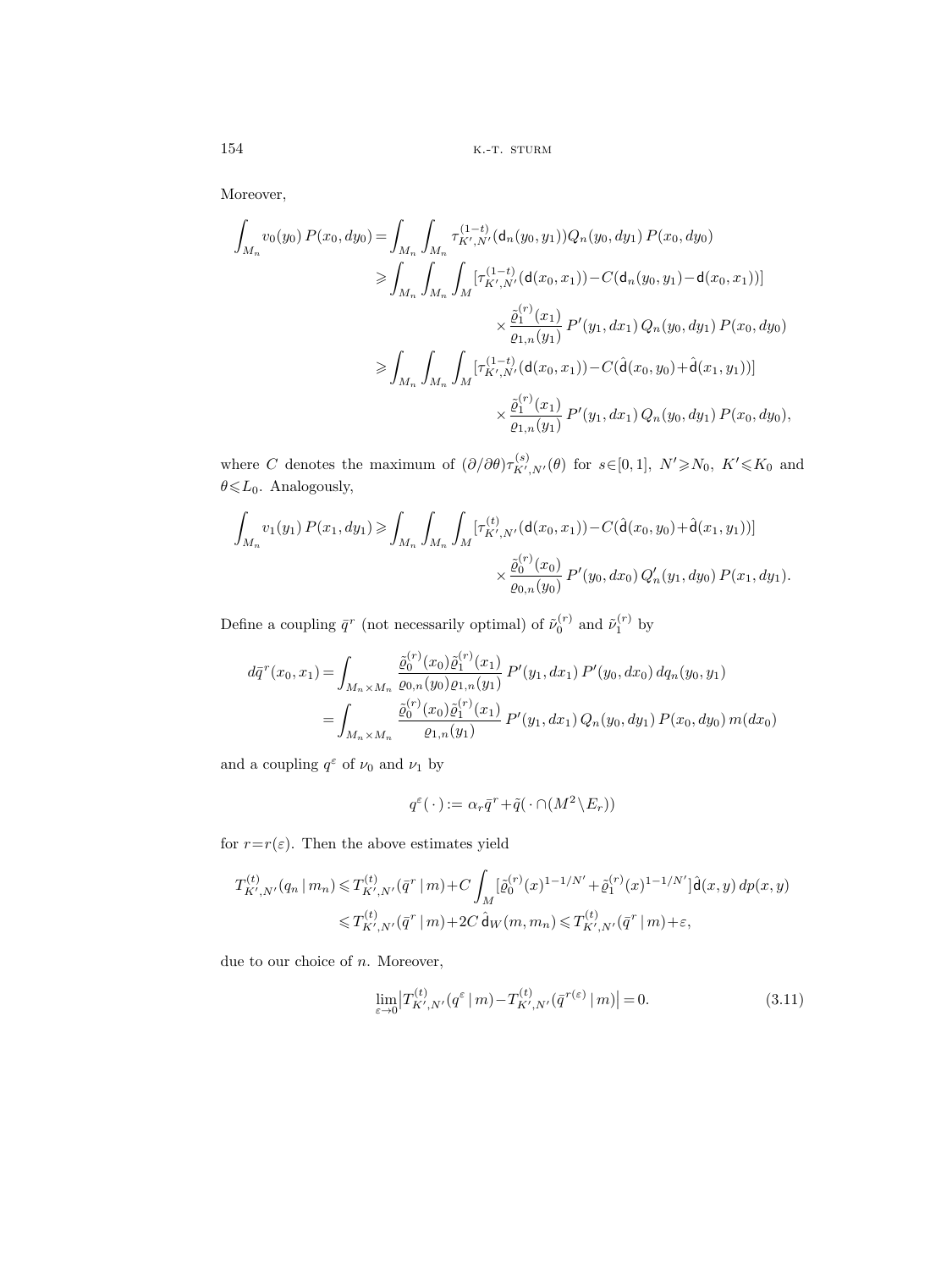(vi) Summarizing, we have for each  $\varepsilon > 0$  a probability measure  $g^{\varepsilon}$  on  $M^2$  and a family of probability measures  $\Gamma_t^{\varepsilon}$ ,  $t \in [0,1]$ , on M satisfying

$$
S_{N'}(\Gamma_t^{\varepsilon} \mid m) \leq S_{N'}(\Gamma_{t,n} \mid m_n) \leq T_{K',N'}^{(t)}(q_n \mid m_n) \leq T_{K',N'}^{(t)}(\bar{q}^{r(\varepsilon)} \mid m) + \varepsilon. \tag{3.12}
$$

Compactness of M implies that there exists a sequence  $(\varepsilon(k))_{k\in\mathbb{N}}$  converging to 0 such that the measures  $q^{\varepsilon(k)}$  converge to some q and for each rational  $t \in [0, 1]$  the measures  $\Gamma_t^{\varepsilon(k)}$  converge to some  $\Gamma_t$ . The measure q has marginals  $\nu_0$  and  $\nu_1$ . By (3.10), (3.7) and (3.4), it is even an optimal coupling of them.

For each  $n \in \mathbb{N}$  the family  $\Gamma_{t,n}$ ,  $t \in [0, 1]$ , is a geodesic in  $\mathcal{P}_2(M_n, \mathsf{d}_n, m_n)$  connecting  $\nu_{0,n}$  and  $\nu_{1,n}$ . As  $n \rightarrow \infty$  the latter converge to  $\nu_0$  and  $\nu_1$ , respectively. Together with (3.10) this implies that

$$
\mathsf{d}_W(\Gamma_s,\Gamma_t)\leqslant |s-t|\mathsf{d}_W(\nu_0,\nu_1)
$$

for all rational  $s, t \in [0, 1]$ . Hence, the family  $(\Gamma_t)_t$  extends to a geodesic connecting  $\nu_0$ and  $\nu_1$ . Moreover, (3.12) and (3.11) together with lower semicontinuity of  $S_{N'}(\cdot | m)$ (Lemma 1.1) and upper semicontinuity of  $T^{(t)}_{K',N'}(\cdot | m)$  (Lemma 3.3) imply

$$
S_{N'}(\Gamma_t | m) \le \liminf_{k \to \infty} S_{N'}(\Gamma_t^{\varepsilon(k)} | m) \le \liminf_{k \to \infty} T_{K',N'}^{(t)}(q^{\varepsilon(k)} | m) \le T_{K',N'}^{(t)}(q | m) \tag{3.13}
$$

for all  $t \in [0, 1]$ , all  $N' > N = \lim_{n \to \infty} N_n$  and all  $K' < K = \lim_{n \to \infty} K_n$ . By continuity of  $S_{N'}$ and  $T^{(t)}_{K',N'}$  in  $(K',N')$ , the inequality  $S_{N'}(\Gamma_t|m) \leq T^{(t)}_{K',N'}(q|m)$  also holds for  $(K',N')=$  $(K, N)$ . This proves the theorem.  $\Box$ 

# **4. Non-branching spaces**

Several aspects of optimal mass transportation become much simpler if the underlying space is non-branching in the sense of Definition I.2.8. In this section, we will study the curvature-dimension condition for non-branching spaces.

LEMMA 4.1. Assume that  $(M, d, m)$  is non-branching and satisfies  $CD(K, N)$  for some pair  $(K, N)$ . Then for every  $x \in \text{supp}[m]$  and  $m$ -a.e.  $y \in M$  (with exceptional set depending on x) there exists a unique geodesic between x and y.

Moreover, there exists a measurable map  $\gamma: M^2 \to \mathcal{G}(M)$  such that for  $m \otimes m$ -a.e.  $(x, y) \in M^2$  the curve  $t \mapsto \gamma_t(x, y)$  is the unique geodesic connecting x and y.

*Proof.* Fix  $x_0 \in M$ ,  $t \in ]0,1[$  and some closed set  $A_1 \subset M$ . Let  $A_t^n$  for  $n \in \mathbb{N}$  denote the set of all t-intermediate points  $z=\gamma_t(x, y)$  between points  $x\in B_{1/n}(x_0)$  and  $y\in A_1$ . Assume without restriction that  $m(B_{1/n}(x_0))m(A_1)>0$ . By Proposition 2.1,

$$
m(A_t^n) \geq \inf_{\substack{x \in B_{1/n}(x_0) \\ y \in A_1}} \varsigma_{K,N}^{(t)}(\mathsf{d}(x,y)) m(A_1)
$$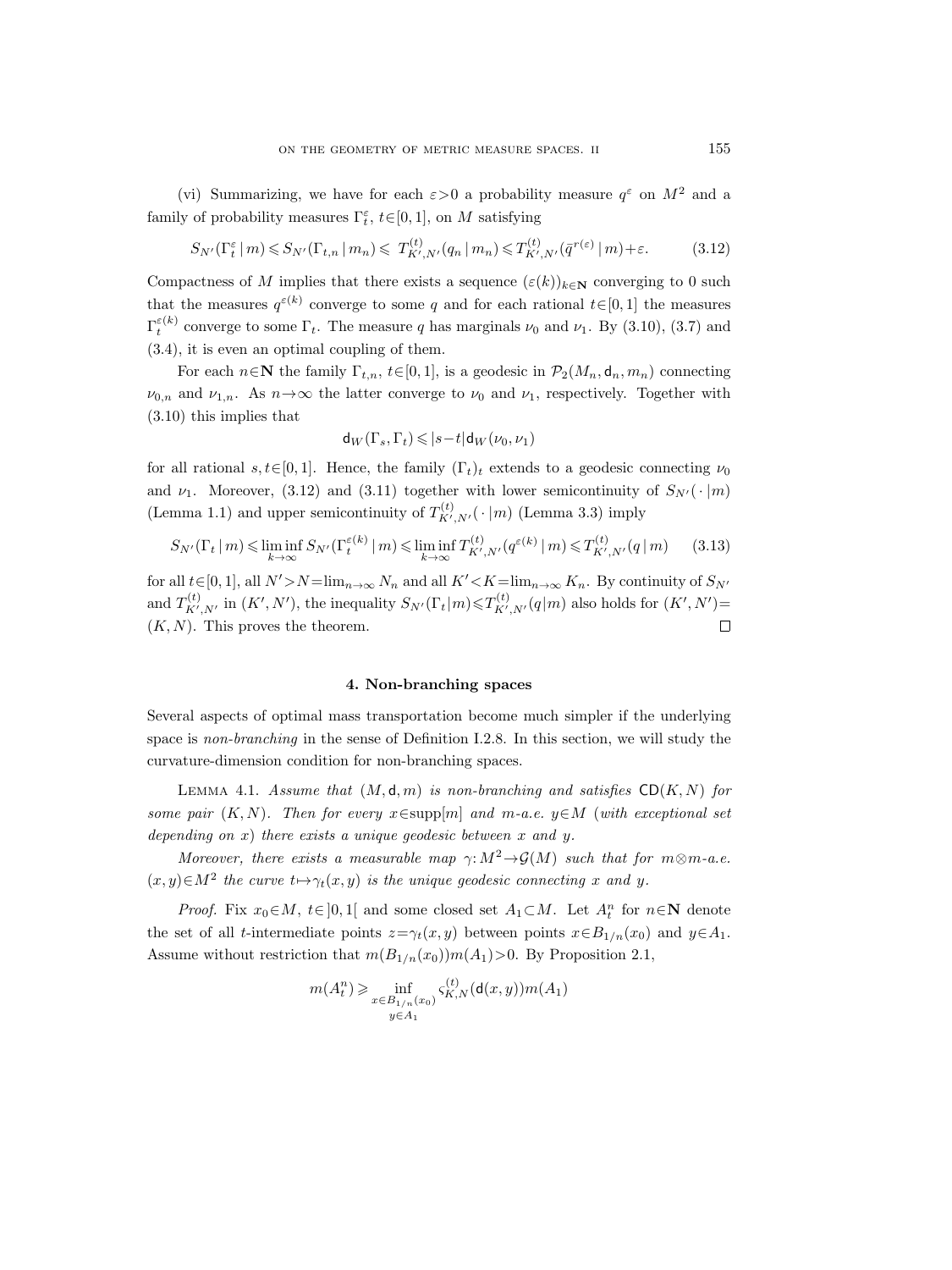for each n and thus (as  $n \rightarrow \infty$ )

$$
m(A_t) \geqslant \inf_{y \in A_1} \varsigma_{K,N}^{(t)}(\mathsf{d}(x,y))m(A_1)
$$

with  $A_t := \bigcap_{n \in \mathbb{N}} A_t^n$ .

Each point  $z \in A_t$  lies on some geodesic starting in  $x_0$  and ending somewhere in  $A_1$ . Indeed, for each n the point z will be a t-intermediate point of some  $x_n \in B_{1/n}(x_0)$  and some  $y_n \in A_1$ . By local compactness of M and closedness of  $A_1$  there exists a point  $y_0 \in A_1$  such that (after passing to a suitable subsequence)  $y_n \rightarrow y_0$ , and thus z will also be a *t*-intermediate point of  $x_0$  and  $y_0$ .

Now choose  $A_1 = \overline{B}_R(x_0)$  for some large R. Decomposing  $A_1$  into a disjoint union  $\bigcup_i A_1^i$ , with  $A_1^i = A_1 \cap (\overline{B}_{\varepsilon i}(x_0) \setminus \overline{B}_{\varepsilon(i-1)}(x_0))$ , and applying the previous estimate to each of the  $A_1^i$  yields (as  $\varepsilon \rightarrow 0$ )

$$
m(A_t) \geqslant \int_{A_1} \varsigma_{K,N}^{(t)}(\mathsf{d}(x_0,y))\,m(dy),
$$

where  $A_t$  denotes the set of t-intermediate points between  $x_0$  and some  $y \in A_1$ . Nonbranching of M therefore will imply that for each  $z \in A_t$  the geodesic from  $x_0$  to z is unique.

We have  $\varsigma_{K,N}^{(t)}(\mathsf{d}(x_0,y))\to 1$  as  $t\to 1$  for all  $y\in M$  with  $K\mathsf{d}^2(x_0,y)\lt(N-1)\pi^2$  and  $\varsigma_{K,N}^{(t)}(\mathsf{d}(x_0,y))=\infty$  for all other  $y\in M$ . Hence,  $m(A_1\setminus\bigcup_{t\leq 1}A_t)=0$  and thus for m-a.e.  $z \in A_1$  there exists a unique geodesic connecting  $x_0$  and z. Finally, for  $R \rightarrow \infty$  this yields the claim concerning uniqueness of geodesics.

For the claim concerning the measurable choice of geodesics (or intermediate points), fix a number  $t \in [0, 1]$  and assume for simplicity that  $m(M)=1$ . For each  $k \in \mathbb{N}$  let  $M =$  $\bigcup_i M_{i,k}$  be a (finite or countable) covering of M by measurable sets  $M_{i,k}$  with diameter  $\leq 1/k$  and  $\lambda_{i,k} := m(M_{i,k}) > 0$ . Let  $p_{i,k}$  be a probability measure on  $M^3$  with the following properties: the projection  $(\pi_1)_*p_{i,k}$  onto the first component is the probability measure  $(1/\lambda_{i,k})1_{M_{i,k}}$ m; the projection on the third component is m; the joint distribution of the first and third components is an optimal coupling of them; and conditioned under the first and third components, the second component is a  $t$ -intermediate point of them.

Hence, for each k the probability measure  $p_k := \sum_i \lambda_{i,k} p_{i,k}$  on  $M^3$  has the following properties: the projection on the first component is  $m$ ; the projection on the third component is m; and conditioned under the first and third components, the second component is a t-intermediate point of them.

Now by compactness there exists an accumulation point p of the  $p_k, k \in \mathbb{N}$ . It has the following properties: the joint projection on the first and third components is  $m \otimes m$ ;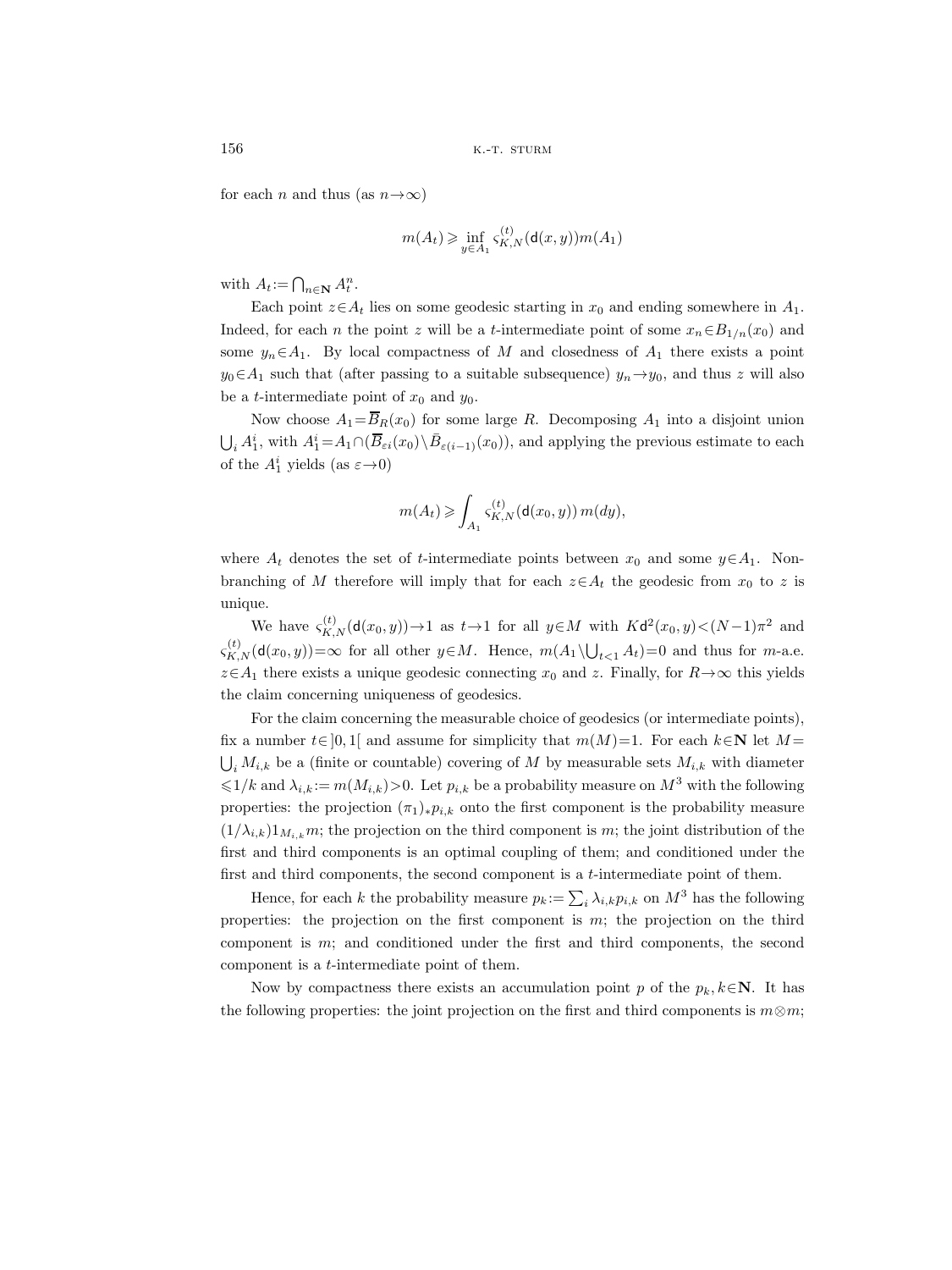and conditioned under the first and third components, the second component is a  $t$ intermediate point of them. That is,  $p(A \times M \times C) = m(A) \times m(C)$  for all measurable A,  $C\subset M$ ; moreover, for p-a.e.  $(x, z, y)\in M^3$  the point z is a t-intermediate point of x and y. Disintegration of measures yields a Markov kernel P from  $M<sup>2</sup>$  to M such that

$$
dp(x, z, y) = P(x, y; dz)m(dx)m(dy).
$$

According to the uniqueness of t-intermediate points

$$
P(x, y; dz) = \delta_{\gamma_t(x, y)}(dz)
$$

for  $m^2$ -a.e.  $(x, y)$ . This finally proves the measurability of  $\gamma_t$ , since by definition P is measurable in  $(x, y)$ .  $\Box$ 

PROPOSITION 4.2. Given numbers  $K \in \mathbb{R}$  and  $N \geq 1$ , and a compact non-branching metric measure space  $(M, d, m)$ . Then the following are equivalent:

(i)  $(M, \mathsf{d}, m)$  satisfies the curvature-dimension condition  $CD(K, N)$ .

(ii) For each pair  $\nu_0, \nu_1 \in \mathcal{P}_2(M, \mathsf{d}, m)$  there exist a geodesic  $\Gamma: [0, 1] \to \mathcal{P}_2(M, \mathsf{d}, m)$ connecting  $\nu_0$  and  $\nu_1$ , and an optimal coupling q such that for all  $t \in [0, 1]$  and all  $N' \ge N$ ,

$$
S_{N'}(\Gamma(t) \mid m) \leq \tau_{K,N'}^{(1-t)}(\Theta) S_{N'}(\nu_0 \mid m) + \tau_{K,N'}^{(t)}(\Theta) S_{N'}(\nu_1 \mid m), \tag{4.1}
$$

where

$$
\Theta := \begin{cases} q\text{-}\mathrm{essinf}_{x_0, x_1} \mathsf{d}(x_0, x_1), & \text{if } K \geqslant 0, \\ q\text{-}\mathrm{esssup}_{x_0, x_1} \mathsf{d}(x_0, x_1), & \text{if } K < 0, \end{cases}
$$

denotes the minimal (if  $K\geq 0$ ) or maximal (if  $K<0$ ) transportation distance.

(iii) For each pair of points  $z_0, z_1 \in M$  there exists an  $\varepsilon > 0$  such that for each pair  $\nu_0, \nu_1 \in \mathcal{P}_2(M, \mathsf{d}, m)$ , with  $\text{supp}[\nu_0] \subset B_{\varepsilon}(z_0)$  and  $\text{supp}[\nu_1] \subset B_{\varepsilon}(z_1)$ , there exist an optimal coupling q and a geodesic  $\Gamma: [0, 1] \to \mathcal{P}_2(M, \mathsf{d}, m)$  connecting them and satisfying (1.1).

(iv) For each pair  $\nu_0, \nu_1 \in \mathcal{P}_2(M, \mathsf{d}, m)$  and each optimal coupling q of them

$$
\varrho_t(\gamma_t(x_0, x_1)) \leqslant [\tau_{K,N}^{(1-t)}(\mathbf{d}(x_0, x_1)) \varrho_0^{-1/N}(x_0) + \tau_{K,N}^{(t)}(\mathbf{d}(x_0, x_1)) \varrho_1^{-1/N}(x_1)]^{-N} \tag{4.2}
$$

for all  $t \in [0, 1]$ , and  $q$ -a.e.  $(x_0, x_1) \in M^2$ . Here  $\varrho_t$  is the density of the push-forward of q under the map  $(x_0, x_1) \mapsto \gamma_t(x_0, x_1)$ . It is determined by

$$
\int_M u(y)\varrho_t(y)\,dm(y) = \int_{M\times M} u(\gamma_t(x_0,x_1))\,dq(x_0,x_1)
$$

for all bounded measurable u:  $M \rightarrow \mathbf{R}$ .

(v) For each pair  $\nu_0, \nu_1 \in \mathcal{P}_2(M, \mathsf{d}, m)$  and each optimal coupling q of them there exists a geodesic  $\Gamma: [0, 1] \to \mathcal{P}_2(M, \mathsf{d}, m)$  connecting  $\nu_0$  and  $\nu_1$ , and satisfying (1.1) for all  $t \in [0, 1]$  and all  $N' \geq N$ .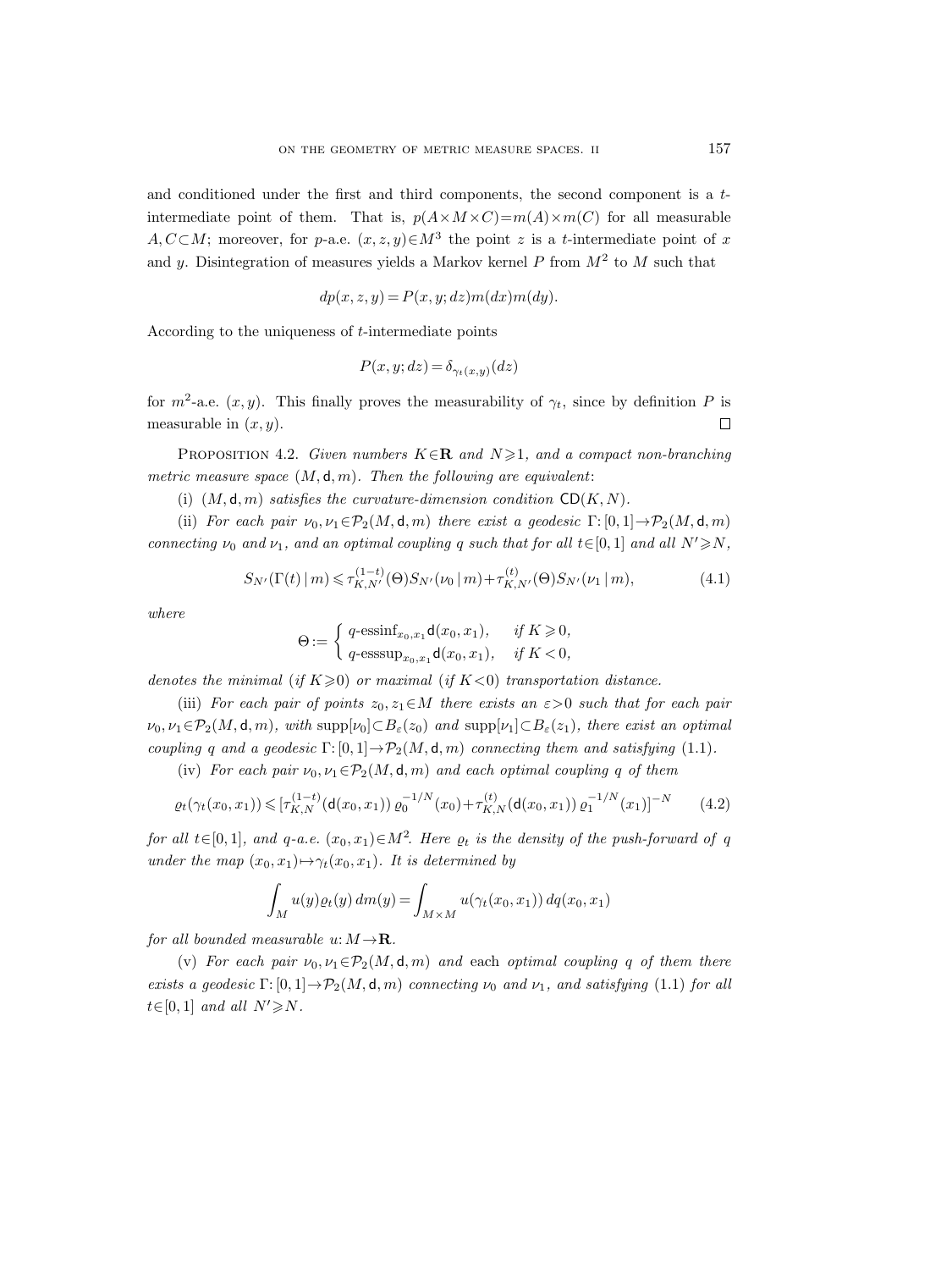*Proof.* The implications (i)  $\Rightarrow$  (iii), (iv)  $\Rightarrow$  (i) and (v)  $\Rightarrow$  (i) are trivial.

(i)  $\Rightarrow$  (ii) This is immediate consequence of the fact that  $\tau_{K,N'}^{(t)}(\mathsf{d}(x_0,x_1)) \ge \tau_{K,N'}^{(t)}(\Theta)$ for all  $t \in [0, 1]$  and all  $x_0, x_1$  with  $Kd(x_0, x_1) \geq K\Theta$ . (Actually, this implication does not require that  $M$  is compact and non-branching.)

(iii)  $\Rightarrow$  (i) By compactness of M, there exist finitely many disjoint sets  $L_1, ..., L_n$ which cover M such that for each pair  $i, j \in \{1, ..., n\}$  and each pair  $\nu_0, \nu_1 \in \mathcal{P}_2(M, \mathsf{d}, m)$ , with supp $[\nu_0]\subset \bar{L}_i$  and supp $[\nu_1]\subset \bar{L}_j$ , there exist an optimal coupling q and a geodesic  $\Gamma: [0, 1] \rightarrow \mathcal{P}_2(M, d, m)$  connecting them and satisfying (1.1).

Now let arbitrary  $\nu_0$  and  $\nu_1 \in \mathcal{P}_2(M, \mathsf{d}, m)$  be given. Fix an arbitrary optimal coupling  $\tilde{q}$  of them, and define probability measures  $\nu_0^{ij}$  and  $\nu_1^{ij}$  for  $i, j = 1, ..., n$  by

$$
\nu_0^{ij}(A) := \frac{1}{\alpha_{ij}} \tilde{q}((A \cap L_i) \times L_j) \quad \text{and} \quad \nu_1^{ij}(A) := \frac{1}{\alpha_{ij}} \tilde{q}(L_i \times (A \cap L_j)),\tag{4.3}
$$

provided  $\alpha_{ij} := \tilde{q}(L_i \times L_j) \neq 0$ . Then  $\text{supp}[\nu_0^{ij}] \subset \bar{L}_i$  and  $\text{supp}[\nu_1^{ij}] \subset \bar{L}_j$ . Therefore, for each pair  $(i, j) \in \{1, ..., n\}^2$  the assumption can be applied to the probability measures  $\nu_0^{ij}$ and  $\nu_1^{ij}$ . It yields the existence of an optimal coupling  $q^{ij}$  of them and of a geodesic  $\Gamma^{ij}$ connecting them with the property

$$
S_{N'}(\Gamma_t^{ij} \mid m) \leqslant -\int_{M \times M} \left[ \tau_{K,N'}^{(1-t)}(\mathbf{d}(x_0, x_1)) \varrho_0^{ij}(x_0)^{-1/N'} + \tau_{K,N'}^{(t)}(\mathbf{d}(x_0, x_1)) \varrho_1^{ij}(x_1)^{-1/N'} \right] dq^{ij}(x_0, x_1)
$$
\n
$$
(4.4)
$$

for all  $t \in [0, 1]$  and all  $N' \ge N$ . Define

$$
q := \sum_{i,j=1}^{n} \alpha_{ij} q^{ij} \quad \text{and} \quad \Gamma_t := \sum_{i,j=1}^{n} \alpha_{ij} \Gamma_t^{ij}.
$$
 (4.5)

Then q is an optimal coupling of  $\nu_0$  and  $\nu_1$  and  $\Gamma$  is a geodesic connecting them. Moreover, since the  $\nu_0^{ij} \otimes \nu_1^{ij}$  for different choices of  $(i, j) \in \{1, ..., n\}^2$  are mutually singular and since M is non-branching, also the  $\Gamma_t^{ij}$  for different choices of  $(i, j) \in \{1, ..., n\}^2$  are mutually singular; Lemma I.2.11(iii) (for each fixed  $t \in [0, 1]$ ). Hence,

$$
S_{N'}(\Gamma_t | m) = \sum_{i,j} \alpha_{ij}^{1-1/N'} S_{N'}(\Gamma_t^{ij} | m)
$$

and one simply may sum both sides of inequality (4.4), multiplied by  $\alpha_{ij}^{1-1/N'}$ , to obtain the claim.

 $(ii) \Rightarrow (i)$  Let numbers K and N, and a compact non-branching space  $(M, d, m)$ with the property (4.1) be given. Moreover, let two measures  $\nu_0 = \rho_0 m$  and  $\nu_1 = \rho_1 m \in$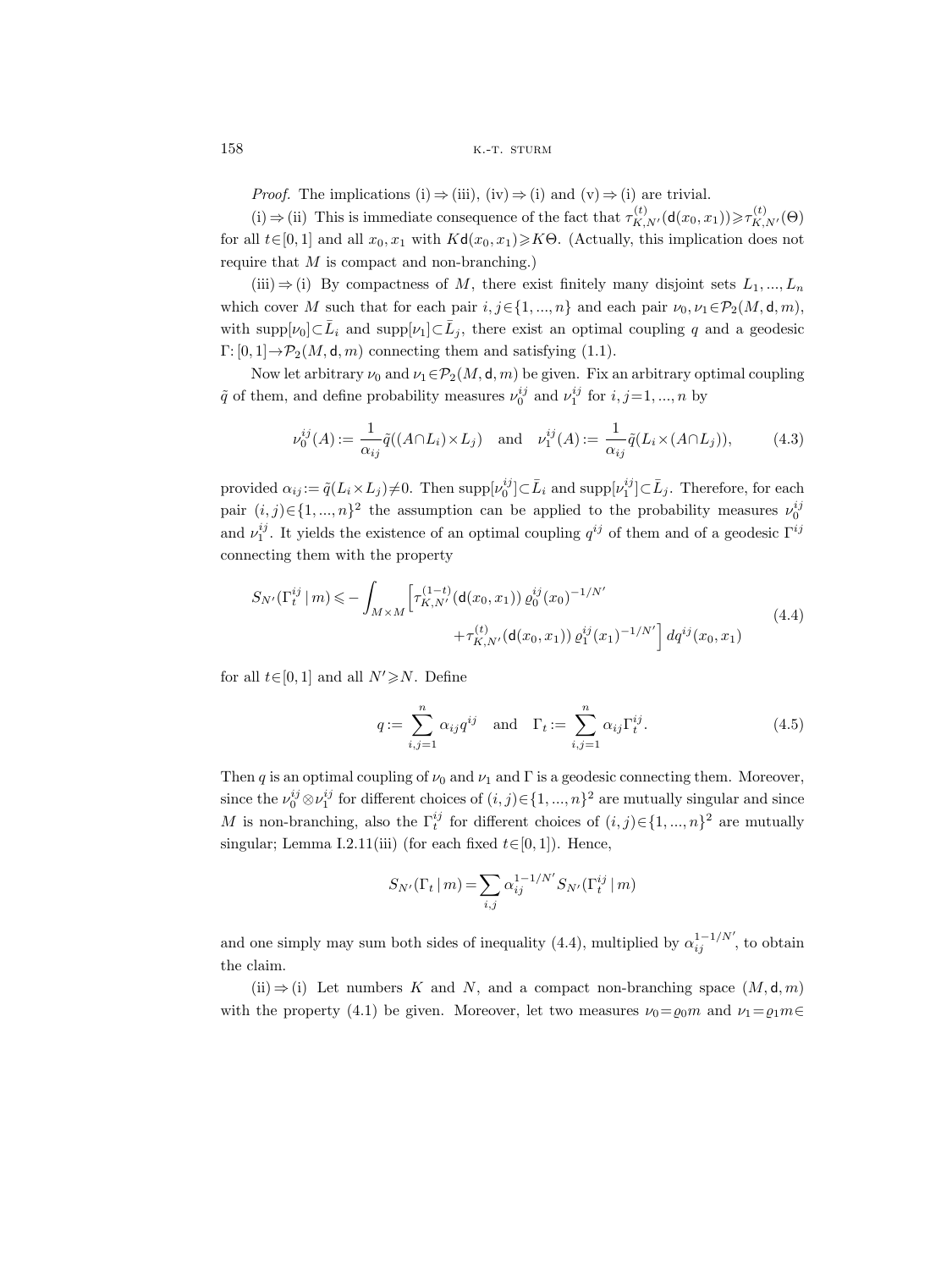$\mathcal{P}_2(M, \mathsf{d}, m)$  be given and choose an arbitrary optimal coupling  $\tilde{q}$  of them. For each  $\varepsilon > 0$ choose a finite covering  $(L_i)_{i=1,\ldots,n}$  of M by sets  $L_i$  of diameter  $\leq \varepsilon/2$ . Define numbers  $\alpha_{ij}$  and probability measures  $\nu_0^{ij}$  and  $\nu_1^{ij}$  for  $i, j = 1, ..., n$  as in the previous proof. Then by assumption there exist an optimal coupling  $q^{ij}$  of them and a geodesic  $\Gamma^{ij}$  connecting them with the property

$$
S_{N'}(\Gamma_t^{ij} \mid m) \leqslant -\int_{M \times M} \left[ \tau_{K,N'}^{(1-t)}(\mathsf{d}(x_0, x_1) \mp \varepsilon) \varrho_0^{ij}(x_0)^{-1/N'} + \tau_{K,N'}^{(t)}(\mathsf{d}(x_0, x_1) \mp \varepsilon) \varrho_1^{ij}(x_1)^{-1/N'} \right] dq^{ij}(x_0, x_1)
$$
\n(4.6)

for all  $t \in [0, 1]$  and all  $N' \ge N$  and with  $\mp$  depending on the sign of K. Then, for each  $\varepsilon > 0$  as before,  $q^{(\varepsilon)} := \sum_{i,j=1}^n \alpha_{ij} q^{ij}$  defines an optimal coupling of  $\nu_0$  and  $\nu_1$ , and  $\Gamma_t^{(\varepsilon)}$ :  $\sum_{i,j=1}^n \alpha_{ij} \Gamma_t^{ij}$  defines a geodesic connecting  $\nu_0$  and  $\nu_1$ . Compactness of M implies that there exists a sequence  $(\varepsilon(k))_{k\in\mathbb{N}}$  converging to 0 such that  $q^{(\varepsilon(k))}$  converge to some q and such that the geodesics  $\Gamma_{\bullet}^{(\varepsilon(k))}$  converge to some geodesic  $\Gamma_{\bullet}$  in  $\mathcal{P}_2(M, \mathsf{d}, m)$ . Hence, for each fixed  $\varepsilon' > 0$  and all t and  $N' > 1$  under consideration

$$
S_{N'}(\Gamma_t|m) \leq \liminf_{k \to \infty} S_{N'}(\Gamma_t^{(\varepsilon(k))}|m)
$$
  
\n
$$
\leq -\limsup_{k \to \infty} \int_{M \times M} \left[ \tau_{K,N'}^{(1-t)}(\mathbf{d}(x_0, x_1) \mp \varepsilon') \varrho_0^{(\varepsilon(k))}(x_0)^{-1/N'} + \tau_{K,N'}^{(t)}(\mathbf{d}(x_0, x_1) \mp \varepsilon') \varrho_1^{(\varepsilon(k))}(x_1)^{-1/N'} \right] dq^{(\varepsilon(k))}(x_0, x_1)
$$
  
\n
$$
\leq -\int_{M \times M} \left[ \tau_{K,N'}^{(1-t)}(\mathbf{d}(x_0, x_1) \mp \varepsilon') \varrho_0(x_0)^{-1/N'} + \tau_{K,N'}^{(t)}(\mathbf{d}(x_0, x_1) \mp \varepsilon') \varrho_1(x_1)^{-1/N'} \right] dq(x_0, x_1),
$$

where the proof of the last inequality is similar to the proof of Lemma 3.3. Finally, by monotone convergence, the claim follows as  $\varepsilon' \rightarrow 0$ .

 $(i) \Rightarrow (iv)$  Assume that the condition CD(K, N) holds and that M is compact and non-branching. Let measures  $\nu_0$  and  $\nu_1$  be given as well as an optimal coupling  $\tilde{q}$  of them.

Choose a ∩-stable generator  $\{M_n\}_{n\in\mathbb{N}}$  of the Borel  $\sigma$ -field of M with  $m(\partial M_n)=0$  for all *n*. For each  $n \in \mathbb{N}$  consider the disjoint covering of M by the  $2^n$  sets  $L_1 = M_1 \cap ... \cap M_n$ ,  $L_2=M_1\cap...\cap M_{n-1}\cap M_n$ , ...,  $L_{2^n}=\complement M_1\cap...\cap M_n$ . For each fixed n, define probability measures  $\nu_0^{ij}$  and  $\nu_1^{ij}$  as in (4.3) (proof of the implication (iii)  $\Rightarrow$  (i)) and choose optimal couplings  $q^{ij}$  of them with

$$
\int_{M \times M} \left[ \tau_{K,N'}^{(1-t)} (\mathbf{d}(x_0, x_1)) \varrho_0^{ij}(x_0)^{-1/N'} + \tau_{K,N'}^{(t)} (\mathbf{d}(x_0, x_1)) \varrho_1^{ij}(x_1)^{-1/N'} \right] dq^{ij}(x_0, x_1)
$$
\n
$$
\leqslant \int_M \varrho_t^{ij} (\gamma_t(x_0, x_1))^{-1/N'} dq^{ij}(x_0, x_1).
$$
\n(4.7)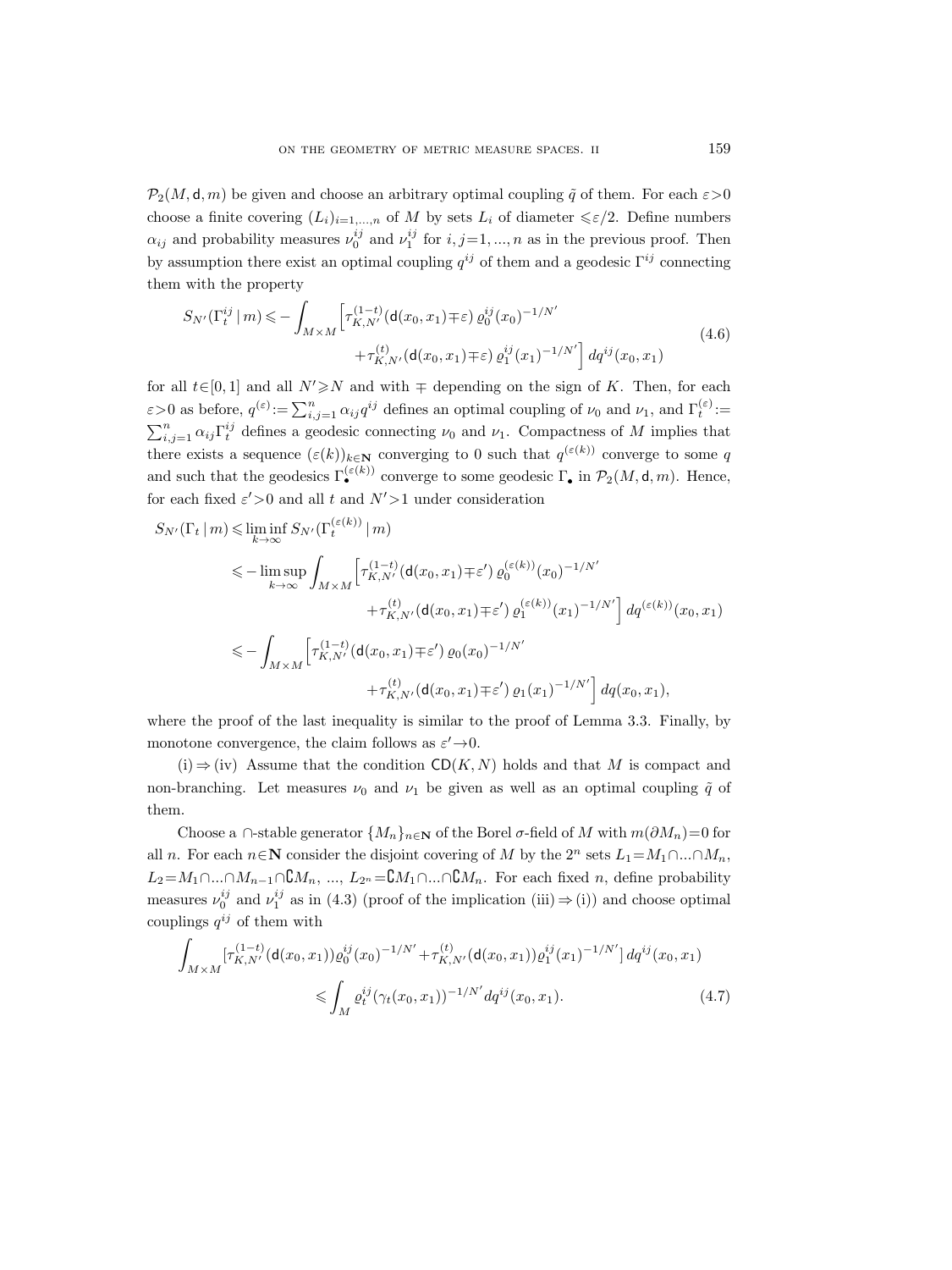Define, as in  $(4.5)$ ,

$$
q^{(n)} := \sum_{i,j=1}^{2^n} \alpha_{ij} q^{ij}.
$$
 (4.8)

Then, by construction, for all  $i, j \leq n$ ,

$$
\int_{M_i \times M_j} \left[ \tau_{K,N'}^{(1-t)} (\mathbf{d}(x_0, x_1)) \varrho_0^{(n)}(x_0)^{-1/N'} + \tau_{K,N'}^{(t)} (\mathbf{d}(x_0, x_1)) \varrho_1^{(n)}(x_1)^{-1/N'} \right] dq^{(n)}(x_0, x_1)
$$
\n
$$
\leq \int_{M_i \times M_j} \varrho_t^{(n)} (\gamma_t(x_0, x_1))^{-1/N'} dq^{(n)}(x_0, x_1).
$$
\n(4.9)

Compactness of M implies that—at least along a suitable subsequence—the  $q^{(n)}$ converge to an optimal coupling q of  $\nu_0$  and  $\nu_1$ . Since  $m(\partial M_i)=0$  for all i, we obtain for all  $i, j \in \mathbb{N}$ ,

$$
q(M_i \times M_j) = \lim_{n \to \infty} q^{(n)}(M_i \times M_j) = \tilde{q}(M_i \times M_j).
$$

Hence,  $q = \tilde{q}$ . Moreover, we may apply (modifications of) Lemma 1.1 and Lemma 3.3 to pass to the limit in (4.9) and to obtain

$$
\int_{M_i \times M_j} \left[ \tau_{K,N'}^{(1-t)}(\mathsf{d}(x_0,x_1)) \varrho_0(x_0)^{-1/N'} + \tau_{K,N'}^{(t)}(\mathsf{d}(x_0,x_1)) \varrho_1(x_1)^{-1/N'} \right] dq(x_0,x_1)
$$
\n
$$
\leqslant \int_{M_i \times M_j} \varrho_t(\gamma_t(x_0,x_1))^{-1/N'} dq(x_0,x_1). \tag{4.10}
$$

Since this holds for all  $i$  and  $j$ , it finally implies

$$
\tau_{K,N'}^{(1-t)}(\mathbf{d}(x_0,x_1))\varrho_0(x_0)^{-1/N'} + \tau_{K,N'}^{(t)}(\mathbf{d}(x_0,x_1))\varrho_1(x_1)^{-1/N'} \leq \varrho_t(\gamma_t(x_0,x_1))^{-1/N'}
$$

for q-a.e.  $(x_0, x_1) \in M^2$ . With the particular choice  $N' = N$  this is (iv).

 $(iv) \Rightarrow (v)$  We will prove that estimate (4.2) for a given N implies the corresponding estimate for any  $N' \ge N$ . Indeed, by Hölder's inequality and Lemma 1.2,

$$
\varrho_t^{-1/N'}(\gamma_t(x_0, x_1)) \geqslant [\tau_{K,N}^{(1-t)}(\mathsf{d}(x_0, x_1)) \varrho_0^{-1/N}(x_0) + \tau_{K,N}^{(t)}(\mathsf{d}(x_0, x_1)) \varrho_1^{-1/N}(x_1)]^{N/N'}
$$
\n
$$
\geqslant \tau_{K,N}^{(1-t)}(\mathsf{d}(x_0, x_1))^{N/N'}(1-t)^{1-N/N'} \varrho_0^{-1/N'}(x_0)
$$
\n
$$
+ \tau_{K,N}^{(t)}(\mathsf{d}(x_0, x_1))^{N/N'}t^{1-N/N'} \varrho_1^{-1/N'}(x_1)
$$
\n
$$
\geqslant \tau_{K,N'}^{(1-t)}(\mathsf{d}(x_0, x_1)) \varrho_0^{-1/N'}(x_0) + \tau_{K,N'}^{(t)}(\mathsf{d}(x_0, x_1)) \varrho_1^{-1/N'}(x_1).
$$

Finally, integrating this estimate with respect to the given optimal coupling  $q$  yields estimate (1.1). $\Box$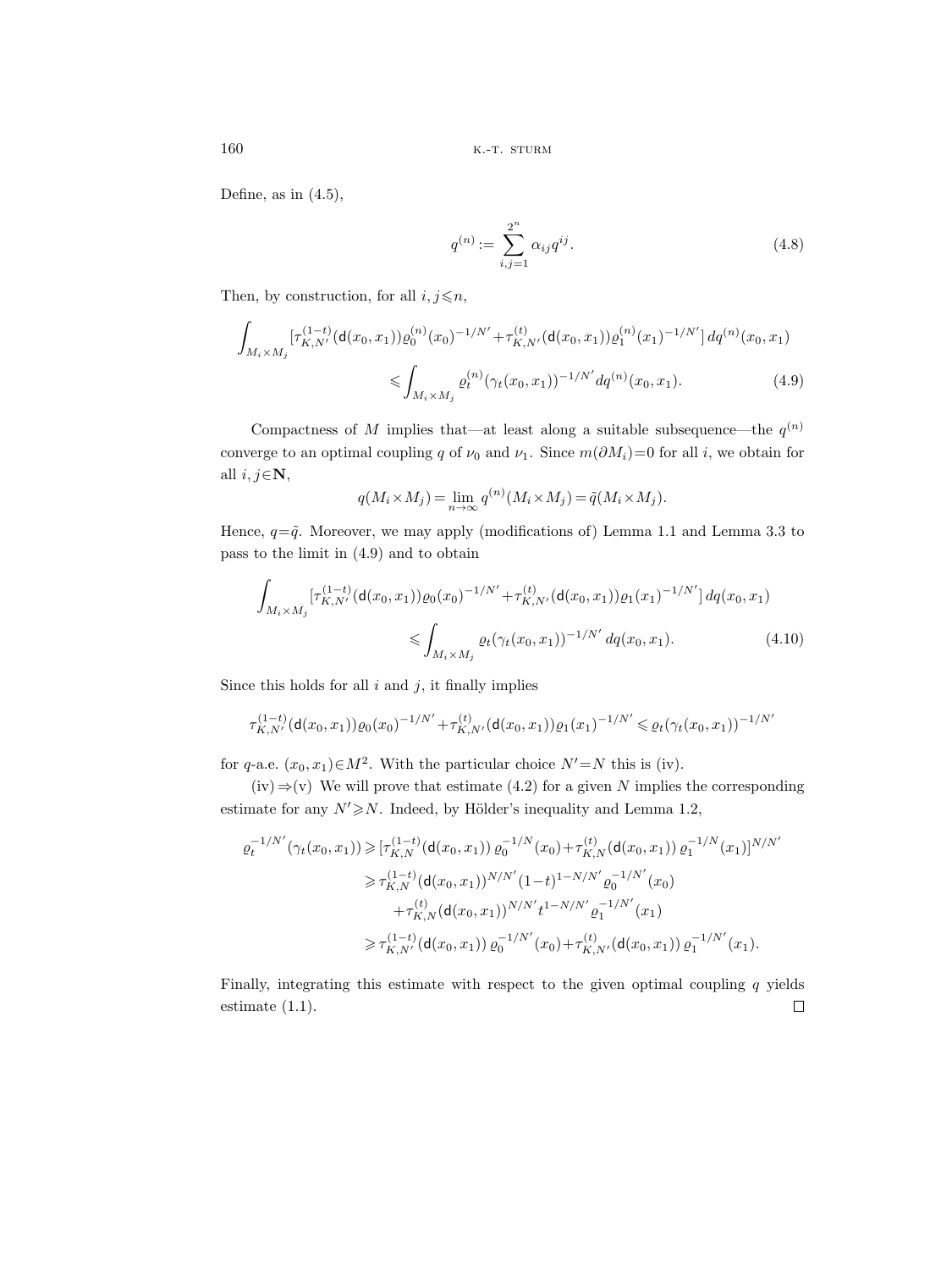### **5. The measure contraction property**

Recall from Section 1 that

$$
\varsigma_{K,N}^{(t)}(\theta) = t \left( \frac{\sin(t\theta \sqrt{K/(N-1)})}{\sin(\theta \sqrt{K/(N-1)})} \right)^{N-1}
$$

if  $0 < K\theta^2 < (N-1)\pi^2$  and with appropriate interpretations otherwise.

*Definition* 5.1. Given two numbers  $K, N \in \mathbb{R}$ , with  $N \geq 1$ , we say that a metric measure space  $(M, d, m)$  satisfies the measure contraction property  $MCP(K, N)$  if and only if for each  $0 < t < 1$  there exists a Markov kernel  $P_t$  from  $M^2$  to M such that for  $m^2$ -a.e.  $(x, y)$  and for  $P_t(x, y; \cdot)$ -a.e. z the point z is a t-intermediate point of x and y, and such that for m-a.e.  $x \in M$  and for every measurable  $B \subset M$ ,

$$
\int_{M} \varsigma_{K,N}^{(t)}(\mathsf{d}(x,y)) P_t(x,y;B) \, dm(y) \leqslant m(B),\tag{5.1}
$$

$$
\int_{M} \varsigma_{K,N}^{(1-t)}(\mathsf{d}(x,y)) P_t(y,x;B) \, dm(y) \leq m(B). \tag{5.2}
$$

LEMMA 5.2. A metric measure space  $(M, d, m)$  satisfies the measure contraction property MCP(K, N) if and only if for each  $0 < t < 1$  there exists a measure  $p_t$  on  $M^3$ such that for  $p_t-a.e.$   $(x, z, y)$  the point z is a t-intermediate point of x and y, and such that for all measurable sets  $A, B, C \subset M$ ,

$$
p_t(A \times M \times C) = m(A)m(C), \tag{5.3}
$$

$$
\int_{A\times B\times M} \varsigma_{K,N}^{(t)}(\mathsf{d}(x,y)) dp_t(x,z,y) \leqslant m(A)m(B),\tag{5.4}
$$

$$
\int_{M \times B \times C} s_{K,N}^{(1-t)}(\mathsf{d}(x,y)) \, dp_t(x,z,y) \leqslant m(B)m(C). \tag{5.5}
$$

*Proof.* Given the Markov kernel  $P_t$  define a measure  $p_t$  as follows:

$$
dp_t(x, z, y) = P_t(x, y; dz) m(dx) m(dy).
$$

Vice versa, given the measure  $p_t$  define the Markov kernel  $P_t$  with the above properties by means of disintegration of measures.  $\Box$ 

In the case  $K=0$  the previous conditions simply read as

$$
p_t(A \times M \times C) \leq m(A)m(C),
$$
  
\n
$$
t^N p_t(A \times B \times M) \leq m(A)m(B),
$$
  
\n
$$
(1-t)^N p_t(M \times B \times C) \leq m(B)m(C).
$$

For alternative formulations of conditions (5.1) and (5.2) see Remark 5.11 below.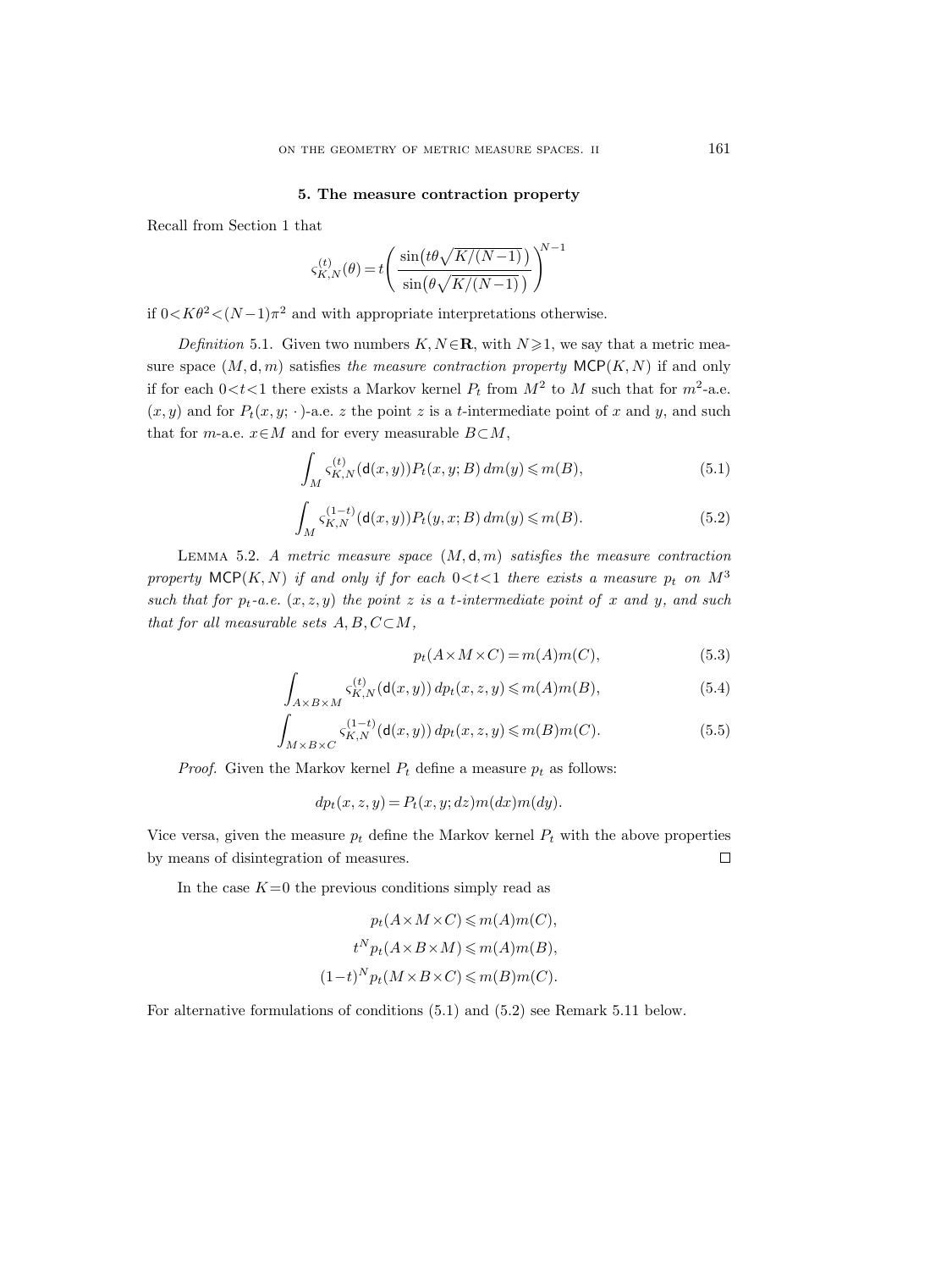$162$  k.-t. sturm

Remark 5.3. Most of the results of Section 2 also remain true with condition  $MCP(K, N)$  in the place of condition  $CD(K, N)$ . In particular, this is the case for

- Theorem 2.3 (Generalized Bishop–Gromov volume growth inequality);
- Corollary 2.4 (Doubling);
- Corollary 2.5 (Hausdorff dimension);
- Corollary 2.6 (Generalized Bonnet–Myers theorem).

The proofs are essentially the same. Actually, for all these geometric consequences, property (5.2) is not required (i.e. the so-called one-sided MCP suffices; see Remark 5.11).

Under minimal regularity assumptions on  $(M, d, m)$ , condition  $CD(K, N)$  implies  $MCP(K, N)$ . These regularity assumptions are *either* that M is non-branching or that geodesics in M are unique (at least for  $m^2$ -a.e. pair of endpoints). Indeed, the latter assumption will follow from the former (Lemma 4.1).

THEOREM 5.4. Assume that there exists a measurable map  $\gamma: M^2 \to \mathcal{G}(M)$  such that for  $m \otimes m$ -a.e.  $(x, y) \in \text{supp}[m]^2$  the curve  $\gamma_{\bullet}(x, y)$  is the unique geodesic connecting x and y. Then condition  $CD(K, N)$  implies property  $MCP(K, N)$ .

*Proof.* Let  $\gamma: M^2 \to \mathcal{G}(M)$  be as above and define for each  $t \in [0, 1]$  a Markov kernel  $P_t$  from  $M^2$  to M by

$$
P_t(x, y; B) := 1_B(\gamma_t(x, y))
$$

and for each pair t, x a measure  $m_{t,x} = \int P_t(x, y; \cdot) m(dy)$  on M by

$$
m_{t,x}(B) := \int_M 1_B(\gamma_t(x,y)) m(dy).
$$

For each  $x \in M$  let  $M_x$  denote the set of all  $y \in M$  for which there exists a unique geodesic connecting x and y and let  $M_0$  be the set of x such that  $m(M \setminus M_x)=0$ . By assumption  $m(M \backslash M_0)=0.$ 

Now assume  $CD(K, N)$ . Fix a point  $x_0 \in M_0$  and a closed subset  $B \subset M$ . Then, by inner regularity of m, there exist closed sets  $M_k \subset M_{x_0}$ , with  $m(M \setminus M_k) \leq 1/k$ . Put  $A_0^n := B_{1/n}(x_0)$  and  $A_1^k := \gamma_t(x_0, \cdot)^{-1}(B) \cap M_k$ . Moreover, let  $A_t^{n,k}$  denote the set of all  $\gamma_t(x, y)$ , with  $x \in A_0^n$  and  $y \in A_1^k$ . Then for each k,

$$
\bigcap_{n\in\mathbf{N}} A_t^{n,k} \subset B. \tag{5.6}
$$

Indeed, assume that  $z \in \bigcap_{n\in\mathbf{N}} A_t^{n,k}$ , i.e. there exist  $x_n \in B_{1/n}(x_0)$  and  $y_n \in A_1^k$  with  $z=$  $\gamma_t(x_n, y_n)$  for all n. Then by definition of  $A_1^k$  there exist  $w_n \in B$  with  $w_n = \gamma_t(x_0, y_n)$ for all n. Now, by local compactness of M (cf. Corollary 2.4) and by closedness of  $M_k$ and B, there exist  $y_0 \in M_k$  and  $w_0 \in B$  such that (after passing to suitable subsequences)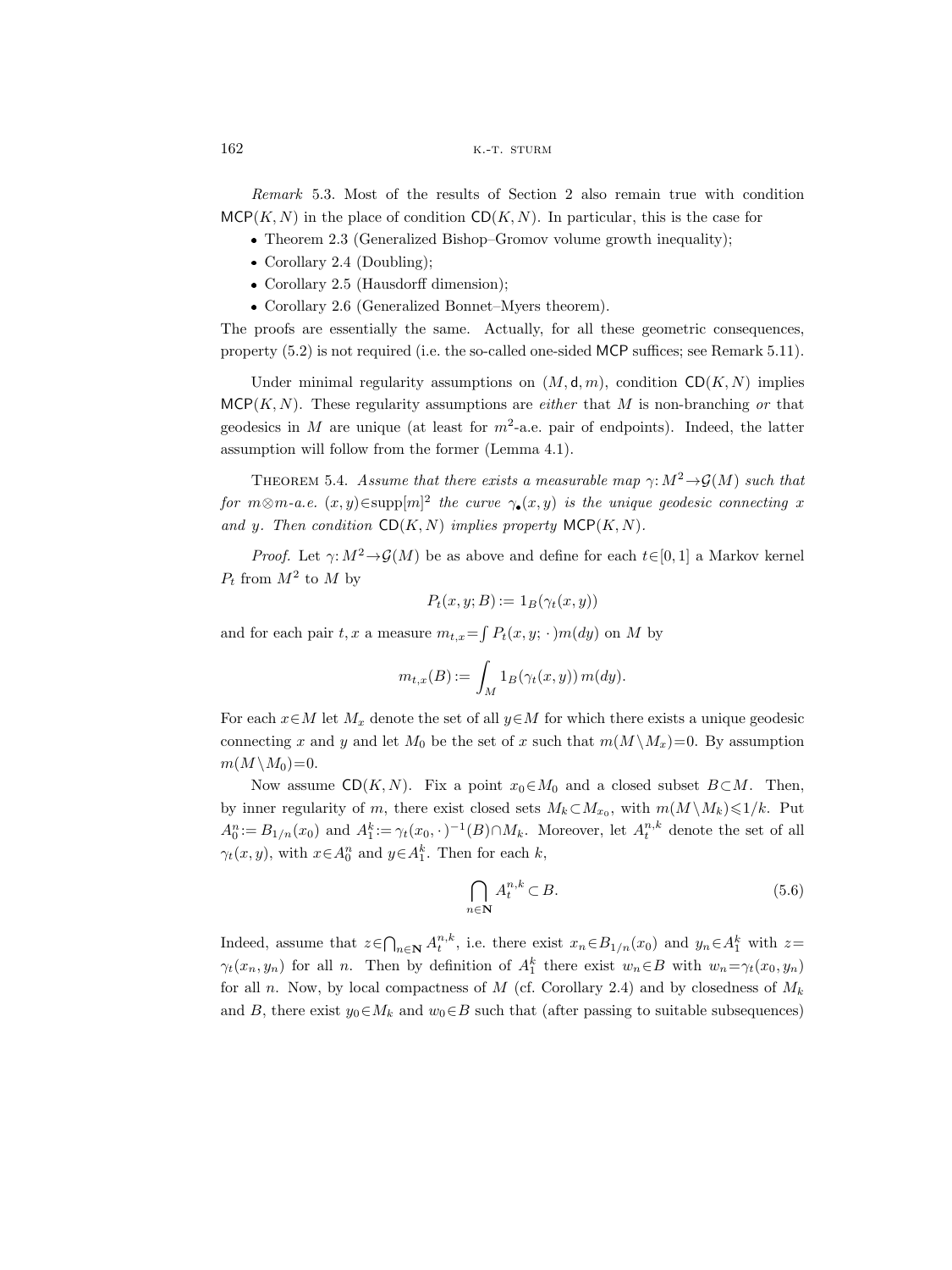$y_n \rightarrow y_0$  and  $w_n \rightarrow w_0$  as  $n \rightarrow \infty$ . Moreover, we have  $x_n \rightarrow x_0$ . Hence, z as well as  $w_0$  will be t-intermediate points of  $x_0$  and  $y_0$ . By uniqueness of intermediate points,  $z=w_0$  and thus  $z \in B$ .

Apply our version of the Brunn–Minkowski inequality (Proposition 2.1) to the sets  $A_0^n$  and  $A_1^k$ . It yields

$$
m(A_t^{n,k}) \ge \inf_{\substack{x \in A_0^n \\ y \in A_1^k}} \varsigma_{K,N}^{(t)}(\mathsf{d}(x,y)) m(A_1^k)
$$

for all k,  $n \in \mathbb{N}$ . This, together with (5.6), implies, as  $n \to \infty$ , that

$$
m(B) \geq \inf_{y \in A_1^k} \varsigma_{K,N}^{(t)}(\mathsf{d}(x_0, y)) m(A_1^k)
$$

for all k, which in turn implies, as  $k \rightarrow \infty$ , that

$$
m(B) \geqslant \inf_{y \in \gamma_t(x_0, \cdot)^{-1}(B)} \varsigma_{K,N}^{(t)}(\mathsf{d}(x_0,y)) m(\gamma_t(x_0, \cdot)^{-1}(B)) = \inf_{z \in B} \varsigma_{K,N}^{(t)}\bigg(\frac{\mathsf{d}(x_0,z)}{t}\bigg) m_{t,x_0}(B).
$$

Decomposing B into a disjoint union  $\bigcup_i B_i$  with  $B_i=B\cap (\overline{B}_{\varepsilon i}(x_0)\setminus \overline{B}_{\varepsilon(i-1)}(x_0))$ , and applying the previous estimate to each of the  $B_i$  finally yields (as  $\varepsilon \rightarrow 0$ )

$$
m(B) \geqslant \int_B \varsigma_{K,N}^{(t)} \bigg( \frac{\mathrm{d}(x_0, z)}{t} \bigg) m_{t,x_0}(dz)
$$

or equivalently

$$
m(B) \geqslant \int_M \varsigma_{K,N}^{(t)}(\mathsf{d}(x_0,y)) P_t(x_0,y;B) m(dy).
$$

Finally, by inner regularity, these estimates carry over from all closed sets B to all measurable sets  $B \subset M$ .  $\Box$ 

The assumptions of the previous theorem are in particular satisfied in the Riemannian case. The proof of the 'only if' part of the assertion follows the argumentation in the proof of Theorem 1.7.

COROLLARY 5.5. (Riemannian spaces) Let  $M$  be a complete Riemannian manifold with Riemannian distance d and Riemannian volume m, and let numbers  $K, N \in \mathbb{R}$  with  $N \geqslant 1$  be given.

(i) If the Riemannian manifold M has Ricci curvature  $\geq K$  and dimension  $\leq N$ then the metric measure space  $(M, d, m)$  satisfies property MCP $(K, N)$ .

Moreover, in this case for every measurable function  $V: M \rightarrow \mathbf{R}$  the weighted space  $(M, d, Vm)$  satisfies property MCP $(K + K', N + N')$  provided

$$
\mathop{\rm Hess}\nolimits V^{1/N'}\leqslant-\frac{K'}{N'}V^{1/N'}
$$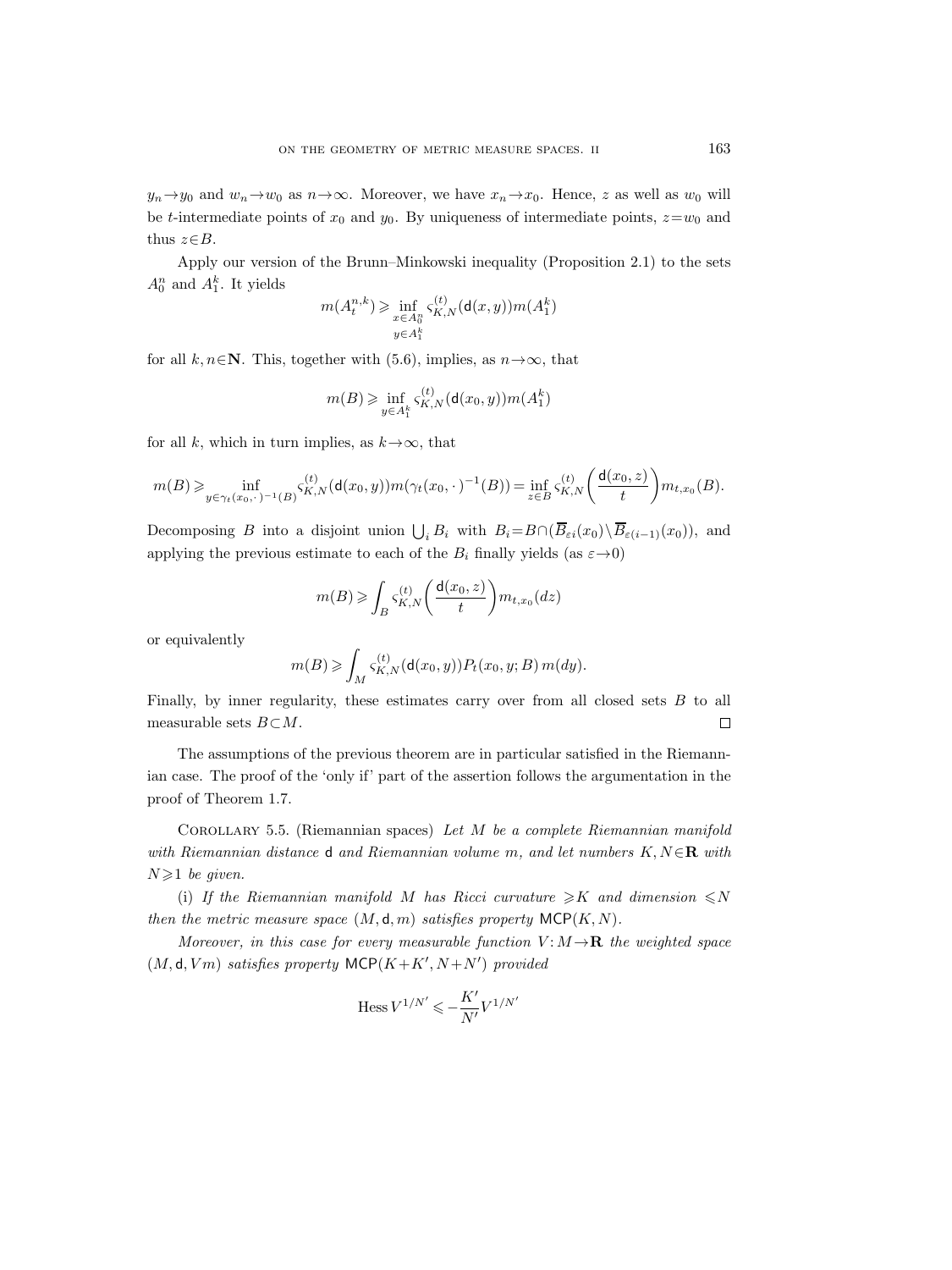for some numbers  $K' \in \mathbb{R}$  and  $N' > 0$ , in the sense of (1.3).

(ii) Conversely, if  $(M, \mathsf{d}, m)$  satisfies MCP $(K, N)$  then M has dimension  $\leq N$ .

If  $(M, d, m)$  satisfies property MCP $(K, n)$ , where n denotes the dimension of M, then M has Ricci curvature  $\geq K$ .

In general, property  $MCP(K, N)$  for a Riemannian manifold will not imply that M has Ricci curvature  $\geq K$ . This can be seen from the following observation.

Remark 5.6. (<sup>2</sup>) For each  $N>1$  there exists a constant  $c_N>0$  such that each compact Riemannian manifold M with Ricci curvature  $\geq 0$ , dimension  $\leq N-1$  and diameter  $\leq L$ satisfies property  $\mathsf{MCP}(K,N)$  for each positive  $K \leq c_N/L^2$ .

*Proof.* According to part (i) of the previous theorem, the space  $(M, d, m)$  satisfies property  $MCP(0, N-1)$ . It therefore suffices to prove that

$$
t^{N-1}\geqslant \varsigma_{K,N}^{(t)}(\theta)
$$

for all  $t \in [0, 1]$  and  $\theta \in [0, L]$ . Now, for sufficiently small  $c_N \in [0, 1]$  and all  $K\theta^2 \leq c_N$ , the right-hand side can be estimated from above by  $t^N(1+(1-t^2)K\theta^2/2)$ . But obviously

$$
t^{N-1}\geqslant t^N\bigg(1\!+\!(1\!-\!t^2)\frac{K\theta^2}{2}\bigg)
$$

for all  $K\theta^2 \leq 1$ .

THEOREM 5.7. (Alexandrov spaces) Let  $M$  be a complete locally compact geodesic space with curvature  $\geqslant \varkappa$  in the sense of Alexandrov and with finite Hausdorff dimension n for some numbers  $\varkappa \in \mathbb{R}$  and  $n \in \mathbb{N}$ . Let m be the n-dimensional Hausdorff measure on M. Then the metric measure space  $(M, d, m)$  satisfies property MCP $((n-1)\varkappa, n)$ .

Proof. [11, Proposition 6.1, Lemma 6.1 and Theorem 6.1].

Remark 5.8. Let  $(M, d, m)$  be a metric measure space which satisfies property  $MCP(K, N)$  for some pair of real numbers  $K, N$ . Then the following properties hold:

(i) Isomorphism: Each metric measure space  $(M', d', m')$  which is isomorphic to  $(M, d, m)$  satisfies property MCP $(K, N)$ .

(ii) Scaled spaces: For each  $\alpha$ ,  $\beta$  > 0 the metric measure space  $(M, \alpha d, \beta m)$  satisfies property MCP( $\alpha^{-2}K, N$ ).

(iii) Subsets: For each convex subset M' of M the metric measure space  $(M', \mathsf{d}, m)$ satisfies property  $MCP(K, N)$ .

(iv) Hierarchy:  $(M, \mathsf{d}, m)$  satisfies conditions  $\mathsf{MCP}(K', N')$  for all  $K' \leq K, N' \geq N$ .

 $\Box$ 

 $\Box$ 

<sup>(&</sup>lt;sup>2</sup>) As observed by S. Ohta, this remark (applied e.g. to small convex subsets of  $\mathbb{R}^{N-1}$ ) proves that  $MCP(K, N)$  is *strictly* weaker than  $CD(K, N)$ . It also proves that  $MCP(K, N)$  is not a local property.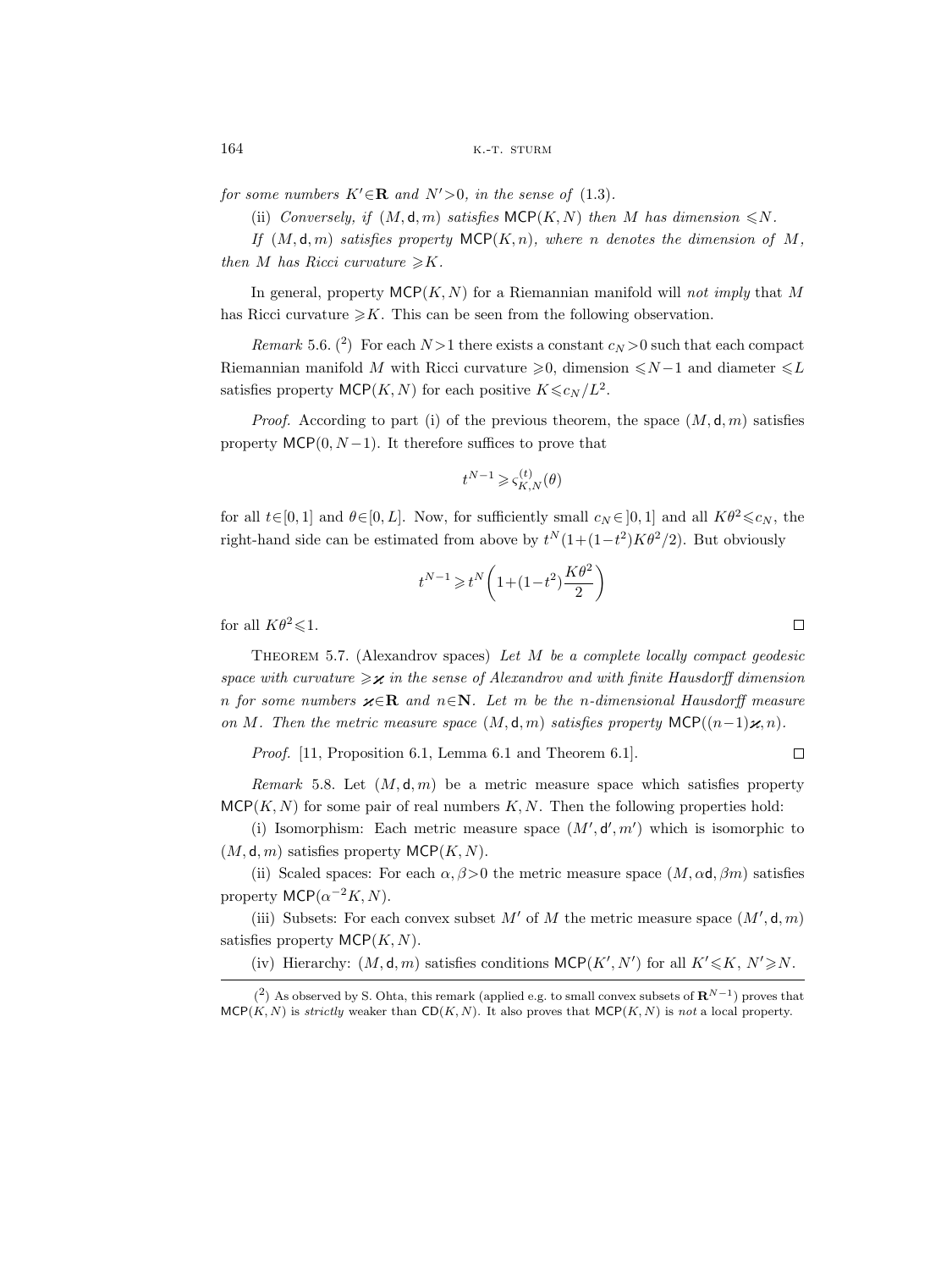THEOREM 5.9. (Stability under convergence) Let  $((M_n, \mathsf{d}_n, m_n))_{n \in \mathbb{N}}$  be a sequence of normalized metric measure spaces, where for each  $n \in \mathbb{N}$  the space  $(M_n, \mathsf{d}_n, m_n)$  satisfies property  $\mathsf{MCP}(K_n, N_n)$  and has diameter  $\leq L_n$ . Assume that as  $n \to \infty$ ,

$$
(M_n, \mathsf{d}_n, m_n) \xrightarrow{\mathbf{D}} (M, \mathsf{d}, m)
$$

and  $(K_n, N_n, L_n) \rightarrow (K, N, L)$  for some triple  $(K, N, L) \in \mathbb{R}^3$ . Then the space  $(M, d, m)$ satisfies property  $\mathsf{MCP}(K,N)$  and has diameter  $\leq L$ .

*Proof.* Let a sequence of normalized metric measure spaces  $((M_n, d_n, m_n))_{n\in\mathbb{N}}$  and a limit space  $(M, d, m)$  be given as above. Passing to a suitable subsequence we may assume that there exist a metric measure space  $(\hat{M}, \hat{d}, \hat{m})$  and a sequence of probability measures  $(\widehat{m}_n)_{n\in\mathbb{N}}$  on  $\widehat{M}$ , weakly converging to  $\widehat{m}$ , such that for each  $n\in\mathbb{N}$  the space  $(M_n, \mathsf{d}_n, m_n)$ is isomorphic to the space  $(\widehat{M}, \widehat{\mathsf{d}}, \widehat{m}_n)$  and the space  $(M, \mathsf{d}, m)$  is isomorphic to the space  $(\hat{M}, \hat{\mathsf{d}}, \hat{m})$  (see part (v) of the proof of Theorem I.3.6, or [7, Union Lemma  $3\frac{1}{2}$ .12] together with Lemma I.3.7).

Without restriction, we therefore may assume that  $M_n = \hat{M} = M$  and  $d_n = \hat{d} = d$  for all *n* as well as  $\hat{m}_n = m_n$  for all *n* and  $\hat{m} = m$ .

Property  $MCP(K, N)$  for  $(M, d, m_n)$  implies the ('restricted') doubling property (Corollary 2.4 and Remark 5.3) and thus compactness of supp $[m_n]$ . Since doubling constant and diameter can be estimated uniformly in  $n$ , we may also assume that  $M$  is compact (Theorem I.3.16 and Lemma I.3.15).

Property MCP(K, N) for  $(M, d, m_n)$  states that for each  $t \in [0, 1]$  there exists a probability measure  $p_t^{(n)}$  on  $M^3$  satisfying (5.3)–(5.5). The latter conditions are equivalent to the fact that for all non-negative bounded measurable functions u on  $M^2$ ,

$$
\int_{M^3} u(x, y) dp_t^{(n)}(x, z, y) = \int_{M^2} u(x, y) dm_n(x) dm_n(y), \tag{5.7}
$$

$$
\int_{M^3} u(x, z) dp_t^{(n)}(x, z, y) \le \int_{M^2} \frac{u(x, z)}{\varsigma^{(t)}(\mathbf{d}(x, z)/t)} dm_n(x) dm_n(z),\tag{5.8}
$$

$$
\int_{M^3} u(z, y) dp_t^{(n)}(x, z, y) \le \int_{M^2} \frac{u(z, y)}{\varsigma^{(t)}(\mathsf{d}(z, y)/(1-t))} dm_n(z) dm_n(y). \tag{5.9}
$$

Since  $p_t^{(n)}$  and  $m_n$  are Radon measures on the compact space M, it suffices to verify  $(5.7)$ – $(5.9)$  for all non-negative bounded continuous functions u on  $M<sup>2</sup>$ . Note that also the function  $1/\varsigma^{(t)}(\mathsf{d}(x,y)/t)$  is bounded and continuous on  $M^2$ .

Compactness of M implies that there exists a probability measure  $p_t$  on  $M^3$  such that (after passing to an appropriate subsequence)  $p_t^{(n)} \rightarrow p_t$  weakly as  $n \rightarrow \infty$ . Together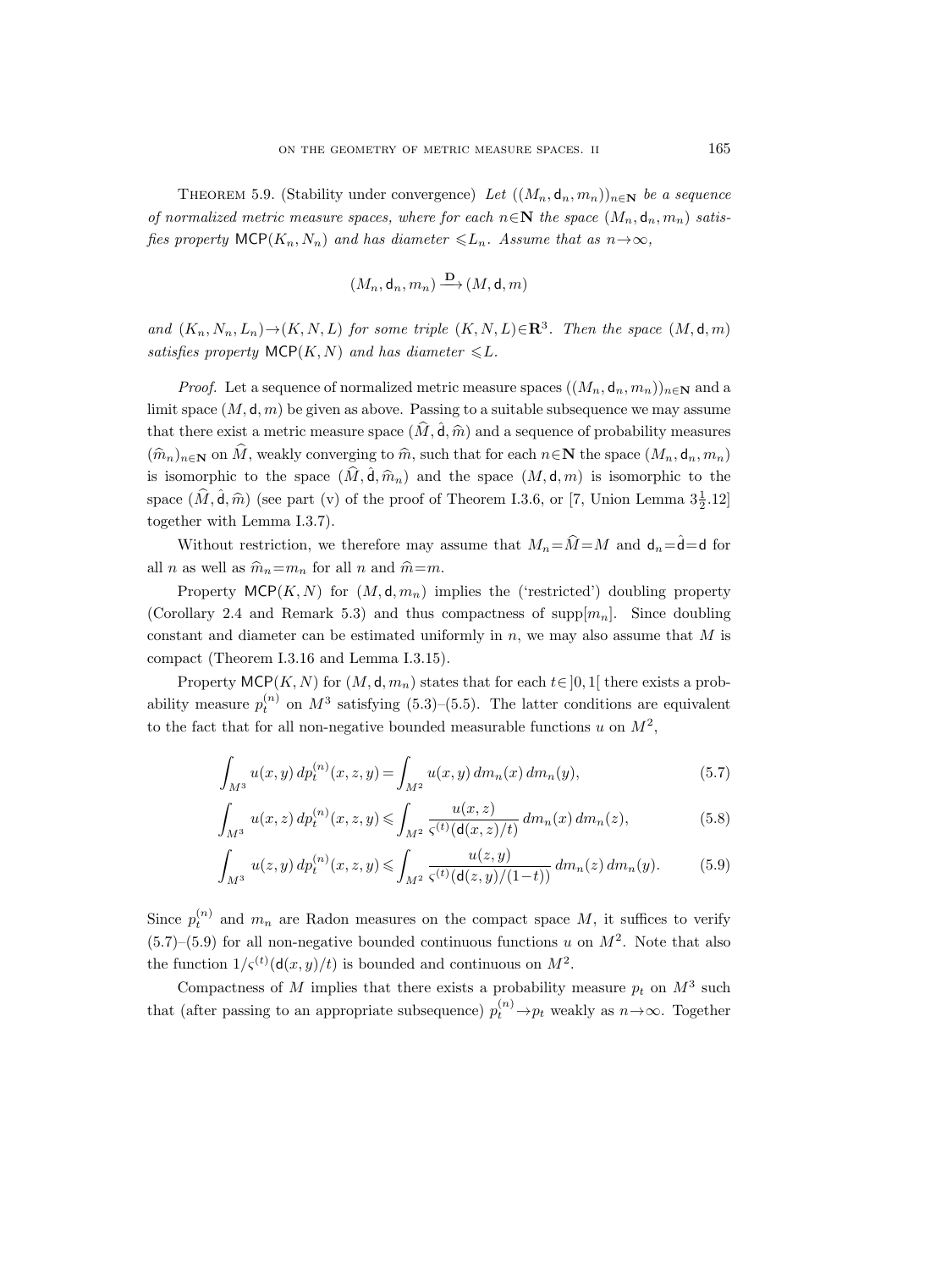166 **k.-t. sturm** 

with the weak convergence of  $m_n \to m$ , it implies that

$$
\int_{M^3} u(x, y) \, dp_t(x, z, y) = \int_{M^2} u(x, y) \, dm(x) \, dm(y),\tag{5.10}
$$

$$
\int_{M^3} u(x, z) dp_t(x, z, y) \le \int_{M^2} \frac{u(x, z)}{\varsigma^{(t)}(\mathsf{d}(x, z)/t)} \, dm(x) \, dm(z),\tag{5.11}
$$

$$
\int_{M^3} u(z, y) dp_t(x, z, y) \le \int_{M^2} \frac{u(z, y)}{\varsigma^{(t)}(\mathsf{d}(z, y)/(1-t))} dm(z) dm(y) \tag{5.12}
$$

for all non-negative bounded continuous functions  $u$  on  $M$ . As mentioned before, this is equivalent to properties  $(5.3)$ – $(5.5)$  for  $p_t$ .  $\Box$ 

COROLLARY 5.10. (Compactness) For each triple  $(K, N, L) \in \mathbb{R}^3$  we have that the  $family \mathbf{X}_1'(K,N,L)$  of isomorphism classes of normalized metric measure spaces which satisfy property  $\textsf{MCP}(K,N)$  and which have diameter  $\leq L$  is compact with respect to **D**. The family  $\widetilde{\mathbf{X}}'_1(K, N, L)$  of isomorphism classes of normalized compact metric measure spaces with full support which satisfy property  $\mathsf{MCP}(K,N)$  and which have diameter  $\leq L$ is mGH-compact. On each such family, the **D**-topology and the mGH-topology coincide.

Proof. This is analogous to the proof of Corollary 3.2.

Let us discuss some more conditions related to property  $M\mathsf{CP}(K,N)$ .

Remark 5.11. Given a metric measure space  $(M, d, m)$  the following properties are equivalent:

(i) For each  $0 < t < 1$  there exists a Markov kernel  $P_t$  from  $M^2$  to M such that for every  $x \in \text{supp}[m]$ , for m-a.e. y and for  $P_t(x, y; \cdot)$ -a.e. z the point z is a t-intermediate point of x and y and such that estimate (5.1) holds for every  $x \in \text{supp}[m]$  and every measurable subset  $B \subset M$ .

(ii) For each  $0 < t < 1$  there exists a Markov kernel  $P_t$  from  $M^2$  to M such that for  $m^2$ -a.e.  $(x, y)$  and for  $P_t(x, y; \cdot)$ -a.e. z the point z is a t-intermediate point of x and y and such that estimate (5.1) holds for m-a.e.  $x \in M$  and every measurable subset  $B \subset M$ .

(iii) There exists a measure  $\Upsilon$  on  $\mathcal{G}(M)$  such that  $\Upsilon_{0,1}=m\otimes m$  and for each  $t\in[0,1],$ 

$$
\varsigma_{K,N}^{(t)}\left(\frac{\mathsf{d}(\,\cdot\,,\,\cdot\,)}{t}\right)\Upsilon_{0,t}\leqslant m\otimes m.\tag{5.13}
$$

 $\Box$ 

Here  $\Upsilon_{s,t}=(\pi_{s,t})_*\Upsilon$ , for  $s,t\in[0,1]$ , is the push-forward of  $\Upsilon$  under the projection

$$
\pi_{s,t}: \mathcal{G}(M) \longrightarrow M^2
$$

$$
\gamma \longmapsto (\gamma_s, \gamma_t).
$$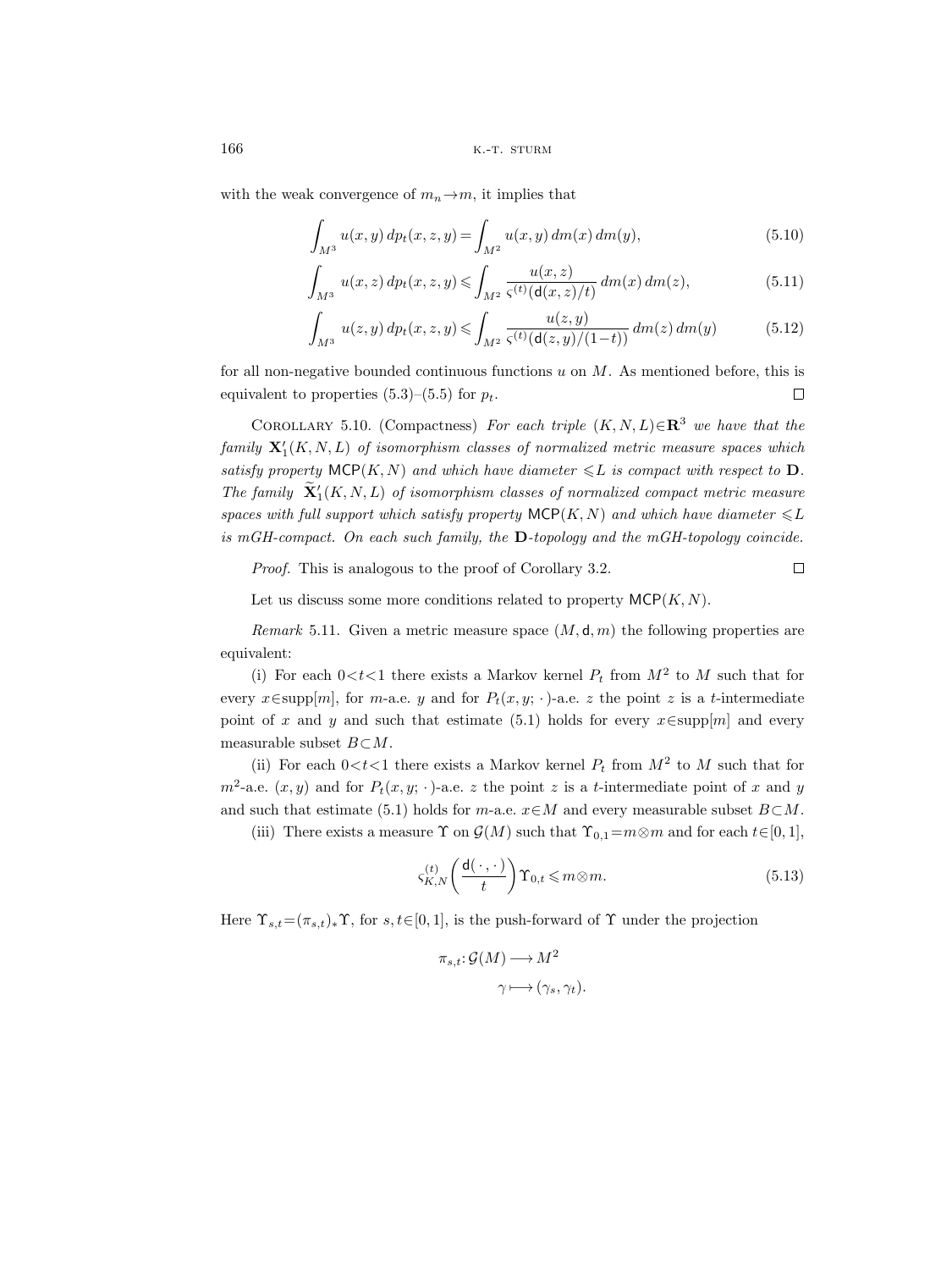If one (hence all) of the properties (i)–(iii) holds, we say that  $(M, d, m)$  satisfies the one-sided measure contraction property  $MCP^{1/2}(K, N)$ .

*Proof.* The implications (i)  $\Rightarrow$  (ii) and (iii)  $\Rightarrow$  (ii) are trivial.

The implication (ii)  $\Rightarrow$  (i) follows by the weak convergence

$$
\int P_t(x_n, y; \cdot) m(dy) \longrightarrow \int P_t(x, y; \cdot) m(dy)
$$

as  $x_n \rightarrow x \in \text{supp}[m]$ .

It remains to prove (ii)  $\Rightarrow$  (iii). According to Remark 5.3 (and Corollary 2.4) we may assume without restriction that M is compact. For each  $n \in \mathbb{N}$  we define a measure  $p^{(n)}$ on  $M^{n+1}$  by

$$
dp^{(n)}(x_0, x_1, ..., x_k, ..., x_n) = P_{1/2}(x_0, x_2; dx_1) ... P_{(k-1)/k}(x_0, x_k; dx_{k-1}) ...
$$

$$
\times P_{(n-1)/n}(x_0, x_n; dx_{n-1}) dm(x_n) dm(x_0).
$$

Passing to a suitable subsequence, by compactness, there exists a limit Υ, such that for infinitely many  $n \in \mathbb{N}$ ,

$$
(\pi_{0,1/n,\dots,(n-1)/n,1})_{\star}\Upsilon = p^{(n)}
$$

as measures on  $M^{n+1}$ . In particular, this implies  $(\pi_{0,1})_*\Upsilon = m \otimes m$ .

Moreover, for all such n, all  $k=1, ..., n-1$  and all measurable sets  $A_0, A_k \subset M$  we obtain (using estimate (5.1))

$$
\begin{split}\n&\left(\varsigma_{K,N}^{(k/n)}\left(\frac{\mathsf{d}(\cdot,\cdot)}{k/n}\right)(\pi_{0,k/n})_*\Upsilon\right)(A_0\times A_k) \\
&= \int \dots \int \varsigma_{K,N}^{(k/n)}\left(\frac{\mathsf{d}(x_0,x_k)}{k/n}\right) \cdot 1_{A_0}(x_0) \cdot 1_{A_k}(x_k) \, P_{1/2}(x_0,x_2;dx_1)\dots \\
&\times P_{(k-1)/k}(x_0,x_k;dx_{k-1}) \dots P_{(n-1)/n}(x_0,x_n;dx_{n-1}) \, dm(x_n) \, dm(x_0) \\
&\stackrel{(5.1)}{\leq} \int \dots \int \varsigma_{K,N}^{(k/n)}(\mathsf{d}(x_0,x_n)) \cdot 1_{A_0}(x_0) \cdot 1_{A_k}(x_k) \varsigma_{K,N}^{((n-1)/n)}(\mathsf{d}(x_0,x_n))^{-1} \\
&\times P_{1/2}(x_0,x_2;dx_1) \dots P_{(n-2)/(n-1)}(x_0,x_{n-1};dx_{n-2}) \, dm(x_{n-1}) \, dm(x_0) \\
&\stackrel{(5.1)}{\leq} \dots \\
&\leq \int \dots \int 1_{A_0}(x_0) \cdot 1_{A_k}(x_k) \, P_{1/2}(x_0,x_2;dx_1) \dots P_{(k-1)/k}(x_0,x_k;dx_{k-1}) \, dm(x_k) \, dm(x_0) \\
&= m(A_0)m(A_k).\n\end{split}
$$

This already proves estimate (5.13) for all  $t=k/n$  as above. By weak convergence the claim follows for all  $t \in [0, 1]$ .  $\Box$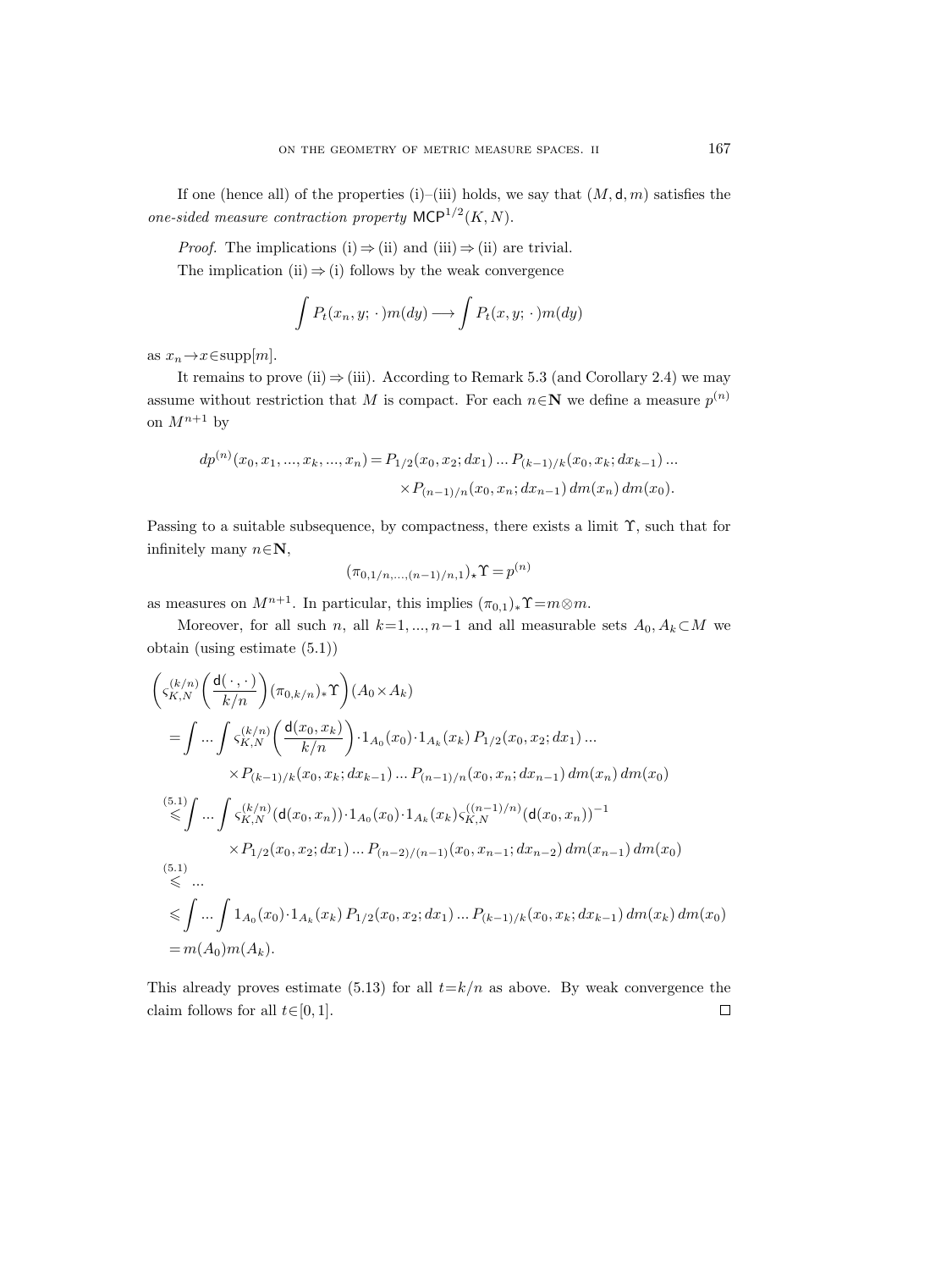Remark 5.12. Assume that the metric measure space  $(M, d, m)$  satisfies condition MCP(K, N). Then there exists a measure  $\Upsilon$  on  $\mathcal{G}(M)$  such that  $\Upsilon_{0,1}=m\otimes m$  and for all  $n \in \mathbb{N}$  and all  $k=1, ..., 2^n$ ,

$$
\varsigma_{K,N}^{(2^{-n})}(2^n \mathsf{d}(\cdot,\cdot)) \Upsilon_{(k-1)2^{-n},k2^{-n}} \leq m \otimes m. \tag{5.14}
$$

*Proof.* The measure  $\Upsilon$  is obtained as the projective limit of measures  $p^{(n)}$  on  $M^{2^n+1}$ recursively defined by  $p^{(0)}=m\otimes m$  and

$$
dp^{(n)}(x_0, x_1, ..., x_{2^n})
$$
  
=  $P_{2^{-n}}(x_0, x_2; dx_1) ... P_{2^{-n}}(x_{2^n-2}, x_{2^n}; dx_{2^n-1}) dp^{(n-1)}(x_0, x_2, ..., x_{2^n}).$ 

# **6. Analytic consequences of the measure contraction property**

Throughout this section, assume that the metric measure space  $(M, d, m)$  satisfies property  $MCP(K, N)$  for some  $K, N \in \mathbf{R}$ .

For  $p \in [1,\infty]$  and  $u \in L_p(M,m)$  define the p-th order energy integral by

$$
\mathcal{E}_N^p(u):=\sup_{\substack{\varphi\in\mathcal{C}_c(M)\\\varphi\leqslant 1}}\mathcal{E}_N^p(u,\varphi),
$$

where

$$
\mathcal{E}^p_N(u,\varphi):=\limsup_{r\to 0}\frac{N}{r^N}\iint_{B^*_r(x)}\bigg|\frac{u(x)-u(y)}{\mathsf{d}(x,y)}\bigg|^p\varphi(x)\,dm(y)\,dm(x).
$$

Moreover, define the p-th order Sobolev space by

$$
W^{1,p}(M) := \{ u \in L_p(M, m) : \mathcal{E}_N^p(u) < \infty \}.
$$

THEOREM 6.1. (i) For each  $p \in [1,\infty]$ , each  $u \in W^{1,p}(M)$  and each  $\varphi \in \mathcal{C}_c(M)$  the limit

$$
\lim_{r \to 0} \frac{N}{r^N} \iint_{B_r^*(x)} \left| \frac{u(x) - u(y)}{\mathsf{d}(x, y)} \right|^p \varphi(x) \, dm(y) \, dm(x)
$$

exists and coincides with  $\mathcal{E}_N^p(u, \varphi)$ .

(ii) For each p and u as above there exists a measure  $\mu_N^p(u, \cdot)$  on M (p-th order energy measure) such that

$$
\mathcal{E}_N^p(u,\varphi) = \int_M \varphi(x)\,\mu_N^p(u,dx)
$$

for all  $\varphi \in \mathcal{C}_c(M)$ .

(iii) For each  $p \in [1,\infty[$  the energy integral  $u \mapsto \mathcal{E}_N^p(u)$  is lower semicontinuous on  $L_p(M,m)$ , and  $W^{1,p}(M)$  is a Banach space.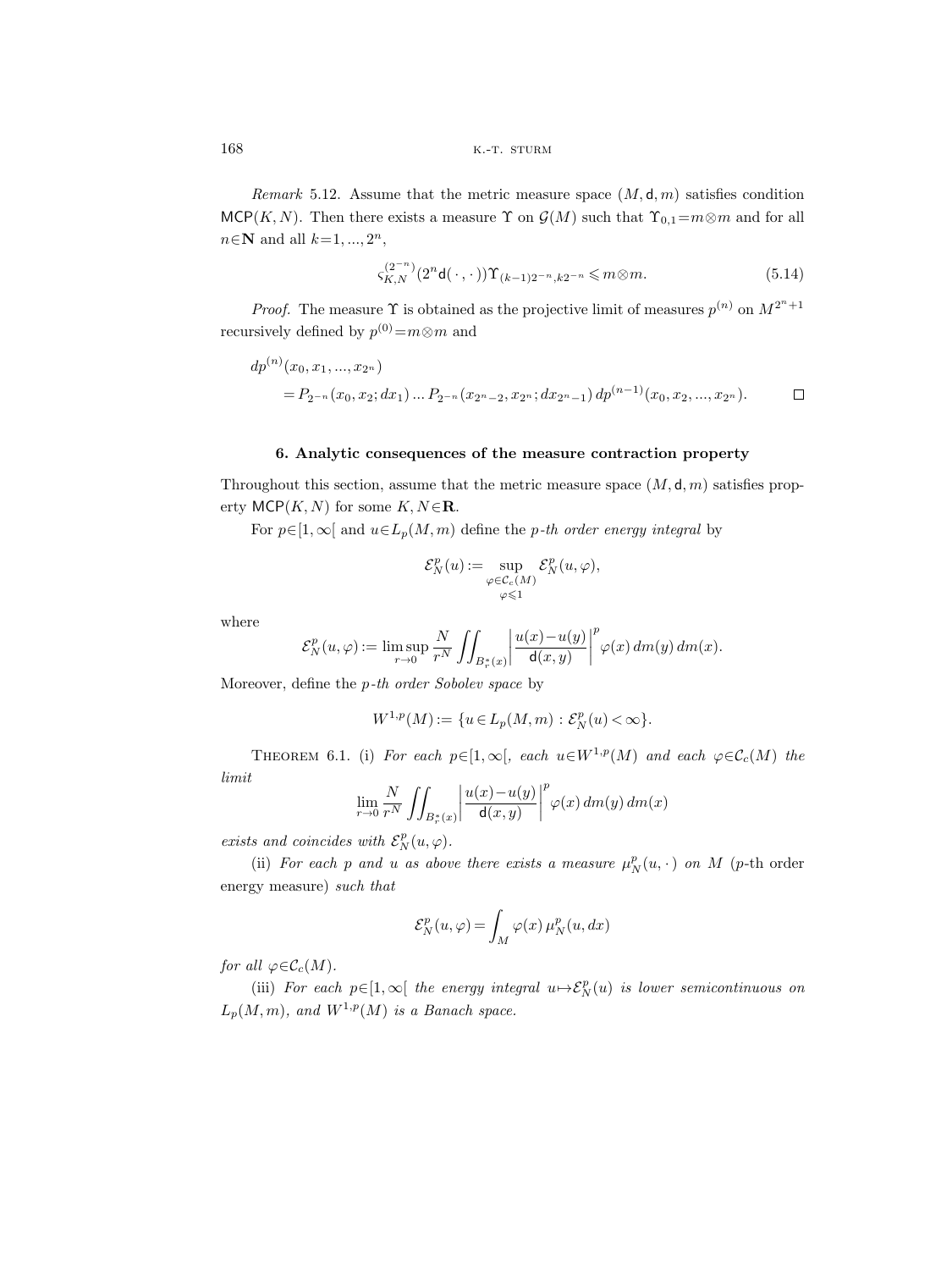The proof of the theorem follows the argumentation in [10], [18] and [11]. The key ingredient is the following lemma which uses approximation of  $\mathcal{E}_N^p$  by functionals slightly different from those in the theorem. Fix a non-negative measurable function  $\eta$  on **R** with  $\text{supp}[\eta] \subset [0,1]$  and  $\int_{\mathbf{R}} \eta(s) ds = 1$ . (The choice  $\eta = N s^{N-1} \cdot 1_{[0,1]}$  covers the situation from the theorem.) Put

$$
\mathcal{E}^{p,r}_{K,N}(u,\varphi):=\frac{1}{r}\iint\bigg|\frac{u(x)-u(y)}{\mathsf{d}(x,y)}\bigg|^p\eta\bigg(\frac{\mathsf{d}(x,y)}{r}\bigg)s_{K,N}(\mathsf{d}(x,y))^{1-N}\varphi(x)\,dm(y)\,dm(x),
$$

where

$$
s_{K,N}(\Theta) := \sqrt{\frac{N-1}{K}} \sin \left( \Theta \sqrt{\frac{K}{N-1}} \right)
$$

(with the usual interpretation if  $K \leq 0$ ).

LEMMA 6.2. (Subpartitioning Lemma) For all  $p \in [1,\infty[,$  all  $u \in W^{1,p}(M)$ , all  $\varphi \in$  $\mathcal{C}_c(M)$ , with  $\varphi \geqslant 0$ , and all  $0=t_0 < t_1 < t_2 < ... < t_{n-1} < t_n = 1$ ,

$$
\mathcal{E}_{K,N}^{p,r}(u,\varphi) \leq \sum_{i=1}^{n} (t_i - t_{i-1}) \mathcal{E}_{K,N}^{p,(t_i - t_{i-1})r}(u,\varphi_r),
$$
\n(6.1)

where  $\varphi_r(x) = \varphi(x) + \sup_{y \in B_r(x)} |\varphi(x) - \varphi(y)|$ .

*Proof.* For simplicity here we restrict ourselves to the case  $n=2$ . The general case follows analogously, see [18].

Let us fix  $t \in [0, 1]$  and let  $P_t(x, y; dz)$  be the Markov kernel from  $M^2$  to M from the definition of the measure contraction property  $\mathsf{MCP}(K,N)$ . Then

$$
\mathcal{E}_{K,N}^{p,r}(u,\varphi) = \frac{1}{r} \iiint \left| \frac{u(x) - u(y)}{\mathsf{d}(x,y)} \right|^p \eta \left( \frac{\mathsf{d}(x,y)}{r} \right) s_{K,N}(\mathsf{d}(x,y))^{1-N} \varphi(x) \, dm(y) \, dm(x)
$$
\n
$$
\leq \frac{1}{r} \iiint \left[ t^{1-p} \left| \frac{u(x) - u(z)}{\mathsf{d}(x,y)} \right|^p + (1-t)^{1-p} \left| \frac{u(z) - u(y)}{\mathsf{d}(x,y)} \right|^p \right]
$$
\n
$$
\times P_t(x,y; dz) \eta \left( \frac{\mathsf{d}(x,y)}{r} \right) s_{K,N}(\mathsf{d}(x,y))^{1-N} \varphi(x) \, dm(y) \, dm(x)
$$
\n
$$
\leq \frac{1}{r} \iiint \left| \frac{u(x) - u(z)}{\mathsf{d}(x,z)} \right|^p \eta \left( \frac{\mathsf{d}(x,z)}{tr} \right) t s_{K,N}(\mathsf{d}(x,y))^{1-N} P_t(x,y; dz) \, dm(y) \, \varphi_r(x) \, dm(x)
$$
\n
$$
+ \frac{1}{r} \iiint \left| \frac{u(z) - u(y)}{\mathsf{d}(z,y)} \right|^p \eta \left( \frac{\mathsf{d}(z,y)}{(1-t)r} \right) (1-t) s_{K,N}(\mathsf{d}(x,y))^{1-N}
$$
\n
$$
\times P_t(x,y; dz) \, dm(x) \, \varphi_r(y) \, dm(y)
$$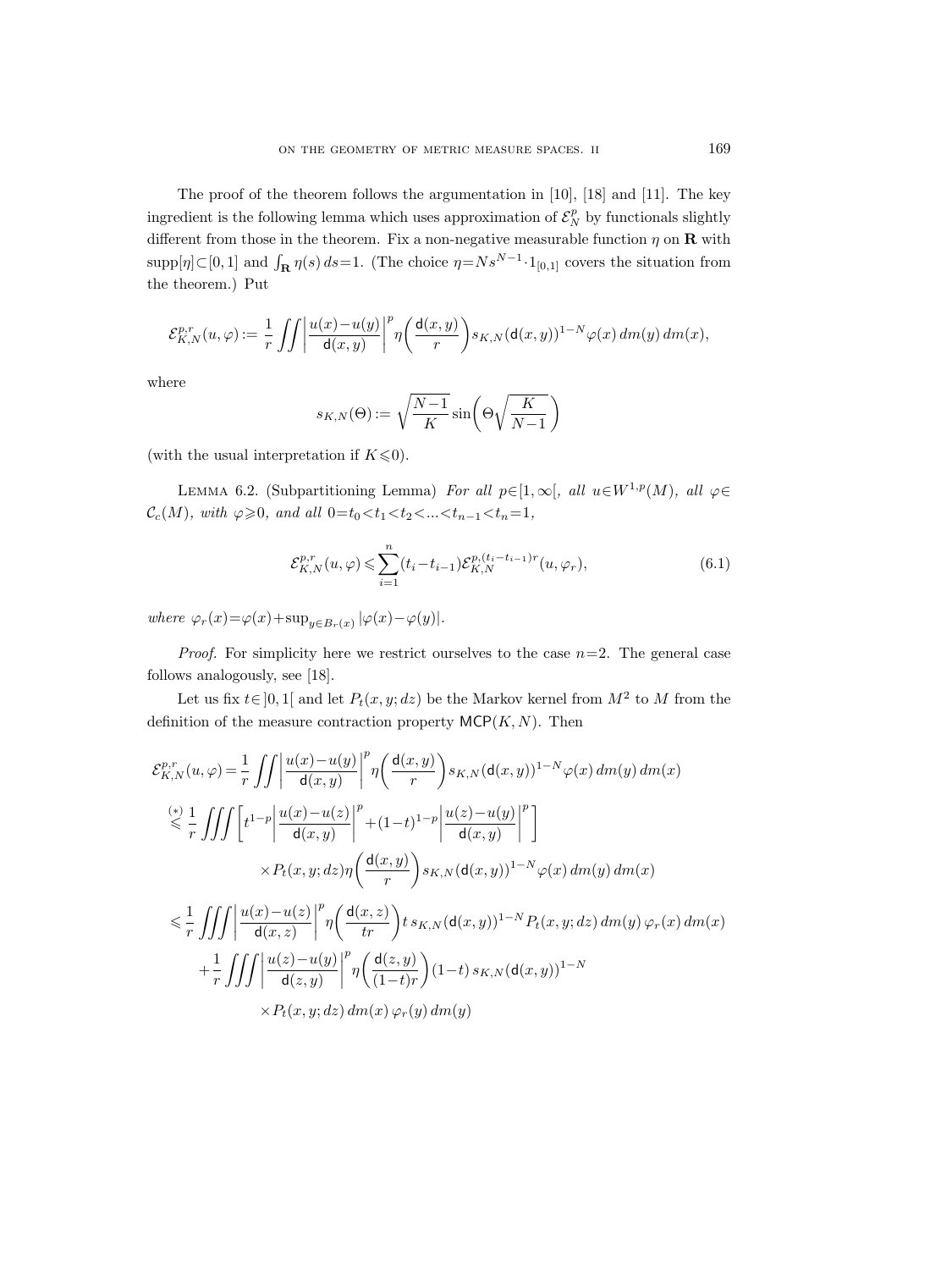$$
\begin{split} &\stackrel{(**)}{\leqslant} \frac{1}{r} \iint \left| \frac{u(x) - u(z)}{\mathsf{d}(x, z)} \right|^p \eta \left( \frac{\mathsf{d}(x, z)}{\mathsf{t}r} \right) s_{K, N}(\mathsf{d}(x, z))^{1 - N} \, dm(z) \, \varphi_r(x) \, dm(x) \\ &\quad + \frac{1}{r} \iint \left| \frac{u(z) - u(y)}{\mathsf{d}(z, y)} \right|^p \eta \left( \frac{\mathsf{d}(z, y)}{(1 - t)r} \right) s_{K, N}(\mathsf{d}(z, y))^{1 - N} \, dm(z) \, \varphi_r(y) \, dm(y) \\ &\quad = t \mathcal{E}_{K, N}^{p, tr}(u, \varphi_r) + (1 - t) \mathcal{E}_{K, N}^{p, (1 - t)r}(u, \varphi_r). \end{split}
$$

Here (\*) is due to the standard estimate  $(a+b)^p \leq t^{1-p}a^p + (1-t)^{1-p}b^p$  and (\*\*) is due to our assumption (5.1).  $\Box$ 

Proof of Theorem 6.1. We only sketch the main steps. See [10], [18] and [11] for more details.

(i) Using the estimate of the lemma, one verifies that for each p, u and  $\varphi$  as above the limit  $\lim_{r\to 0} \mathcal{E}_{K,N}^{p,r}(u,\varphi)$  exists and is independent of the choice of  $\eta$  and K. It therefore coincides with  $\mathcal{E}_N^p(u,\varphi)$ .

(ii) For each  $p \ge 1$  and each  $u \in W^{1,p}(M)$  the map  $\varphi \mapsto \mathcal{E}_N^p(u, \varphi)$  is linear. It is represented by a measure  $\mu_N^p(u, dx)$  (independent of K and  $\eta$ ) which is the weak limit of the measures  $\varrho_{K,N}^{p,r}(u,x) dm(x)$  as  $r\rightarrow 0$ , where

$$
\varrho_{K,N}^{p,r}(u,x):=\frac{1}{r}\int\bigg|\frac{u(x)-u(y)}{\mathsf{d}(x,y)}\bigg|^p\eta\bigg(\frac{\mathsf{d}(x,y)}{r}\bigg)s_{K,N}(\mathsf{d}(x,y))^{1-N}dm(y).
$$

(iii) Now choose  $\eta(s) = (p+N)s^{p+N-1} \cdot 1_{[0,1]}(s)$ . Then the densities  $\varrho_{K,N}^{p,r}(u, \cdot)$  of the approximate energy measures are given by

$$
\varrho_{K,N}^{p,r}(u,x) = \frac{p+N}{r^{p+N}} \int_{B_r(x)} |u(x)-u(y)|^p \bigg(\frac{\mathsf{d}(x,y)}{s_{K,N}(\mathsf{d}(x,y))}\bigg)^{\!\!N-1} dm(y).
$$

Hence, if  $(u_k)_k$  is a sequence in  $W^{1,p}(M)$  converging in  $L_p(M,m)$  to some  $u \in L_p$  then  $\mathcal{E}_{K,N}^{p,r}(u_k,\varphi)\to \mathcal{E}_{K,N}^{p,r}(u,\varphi)$  for each  $r>0$  and  $\varphi$  as  $k\to\infty$ . Now assume  $\sup_k \mathcal{E}_N^p(u_k)\lt C$ . Then for all  $\varphi \leq 1$ , all sufficiently small  $r > 0$  and all  $k \in \mathbb{N}$ ,

$$
\mathcal{E}_{K,N}^{p,r}(u_k,\varphi) < C.
$$

Thus  $\mathcal{E}_N^p(u) \leq C$ . Passing to a suitable subsequence finally yields

$$
\liminf_{k \to \infty} \mathcal{E}_N^p(u_k) \geqslant \mathcal{E}_N^p(u). \square
$$

The last statement of the preceding theorem also admits an extension to varying state spaces. Let  $(M_i, d_i, m_i)$  for  $i \in \mathbb{N}$  be a family of normalized metric measure spaces with

$$
(M_i, \mathsf{d}_i, m_i) \xrightarrow{\mathbf{D}} (M, \mathsf{d}, m)
$$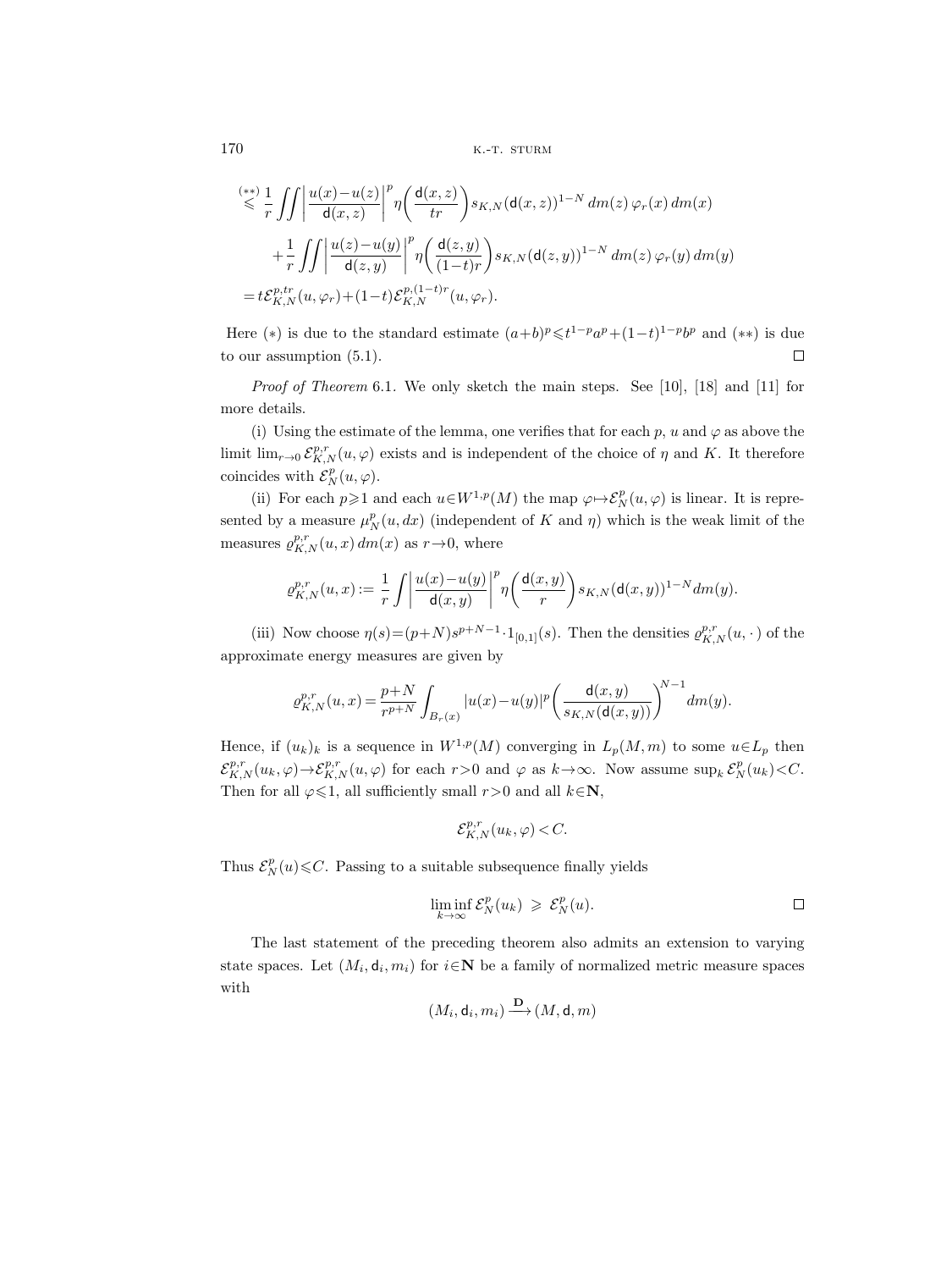as  $i \rightarrow \infty$ . Given functions  $u_i \in L_p(M_i, m_i)$  and  $u \in L_p(M, m)$  we say that

$$
u_i \to u \quad \text{in } L_p
$$

if and only if there exist a family of couplings  $q_i$  of the measures  $m_i$  and  $m$ , and a family of couplings  $\hat{\mathsf{d}}_i$  of the metrics  $\mathsf{d}_i$  and  $\mathsf{d}$  such that, as  $i \rightarrow \infty$ ,

$$
\int_{M_i \times M} \hat{d}_i(x, y)^2 dq_i(x, y) \to 0 \quad \text{and} \quad \int_{M_i \times M} |u_i(x) - u(y)|^p dq_i(x, y) \to 0.
$$

THEOREM 6.3. Let  $(M_i, d_i, m_i)$ ,  $i \in \mathbb{N}$ , be a family of normalized compact metric measure spaces satisfying the measure contraction property  $\mathsf{MCP}(K,N)$  for some pair  $(K, N)$  and converging to a metric measure space  $(M, d, m)$ . For  $p \in [1, \infty[$  and  $i \in \mathbb{N}$ , let  $\mathcal{E}_N^{i,p}$  and  $\mathcal{E}_N^p$  be the p-th order energy integral on  $L_p(M_i,m_i)$  and  $L_p(M,m)$ , respectively. Then

$$
\liminf_{i \to \infty} \mathcal{E}_N^{i,p}(u_i) \geqslant \mathcal{E}_N^p(u)
$$

for all  $u \in L_p(M,m)$  and all sequences of  $u_i \in L_p(M_i, m_i)$ ,  $i \in \mathbb{N}$ , with

 $u_i \rightarrow u$  in  $L_p$ .

*Proof.* Let u and  $(u_i)_{i \in \mathbb{N}}$  be given as above. Let us first consider the case where all the  $u_i$  are uniformly bounded, say  $|u_i| \leq \beta$ . Put  $\alpha := \liminf_{i \to \infty} \mathcal{E}_N^{i,p}(u_i)$ . Without restriction, we may assume that  $\alpha = \lim_{i \to \infty} \mathcal{E}_N^{i,p}(u_i)$ . (Otherwise, we pass to a suitable subsequence.) To simplify the presentation we also assume that  $K=0$ . Since M is compact, it suffices to choose  $\varphi=1$ . Then for all  $r>0$  and all (sufficiently small)  $\varepsilon>0$ ,

$$
\mathcal{E}_{0,N}^{p,r}(u,1) = \frac{N+p}{r^{N+p}} \int_{M} \int_{M} |u(x)-u(y)|^{p} \cdot 1_{\{\mathbf{d}(x,y) < r\}} m(dy) m(dx)
$$
\n
$$
\leq \frac{N+p}{r^{N+p}} \int_{M_{i} \times M} \int_{M_{i} \times M} [|u(x)-u_{i}(x')| + |u_{i}(x') - u_{i}(y')| + |u_{i}(y') - u(y)|]^{p}
$$
\n
$$
\times 1_{\{\mathbf{d}(x,y) < r, \hat{\mathbf{d}}_{i}(x,x') < \varepsilon r/2, \hat{\mathbf{d}}_{i}(y,y') < \varepsilon r/2\}} dq_{i}(y',y) dq_{i}(x',x)
$$
\n
$$
+ 2 \frac{N+p}{r^{N+p}} (2\beta)^{p} q_{i}(\{(x',x) \in M_{i} \times M : \hat{\mathbf{d}}_{i}(x',x) \geq \varepsilon r/2\})
$$
\n
$$
\leq (1+\varepsilon) \frac{N+p}{r^{N+p}} \int_{M_{i}} \int_{M_{i}} |u_{i}(x') - u_{i}(y')|^{p} \cdot 1_{\{\mathbf{d}}_{i}(x',y') < (1+\varepsilon)r\}} m_{i}(dy') m_{i}(dx')
$$
\n
$$
+ \frac{C(N,p,\varepsilon)}{r^{N+p}} \int_{M_{i} \times M} |u_{i}(x') - u(x)|^{p} dq_{i}(x',x)
$$
\n
$$
+ 2 \frac{N+p}{r^{N+p}} (2\beta)^{p} \frac{4}{\varepsilon^{2}r^{2}} \mathbf{D}^{2}((M_{i},\mathbf{d}_{i},m_{i}),(M,\mathbf{d},m)).
$$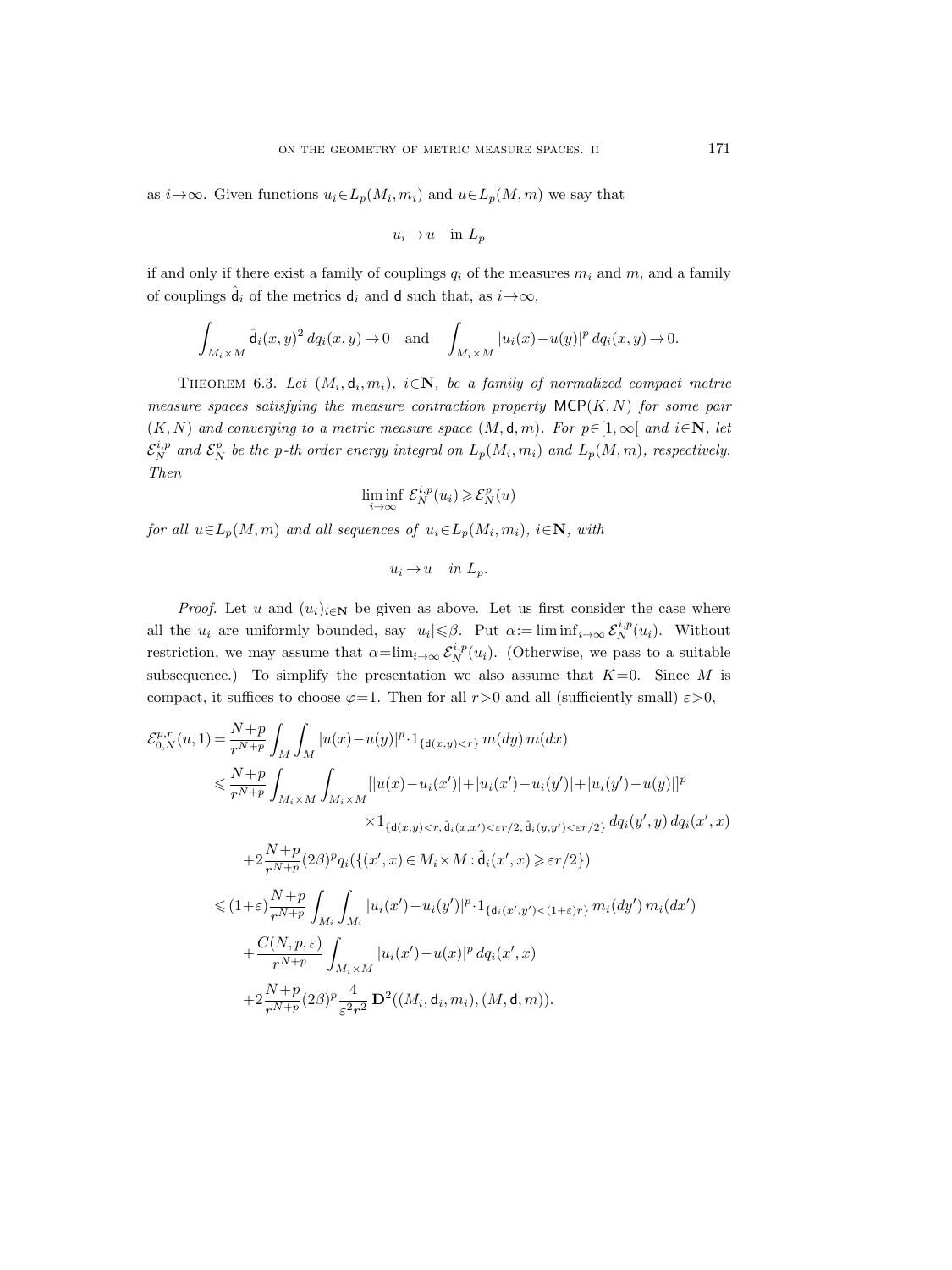For fixed r and  $\varepsilon$  and sufficiently large i the second and third term on the right-hand side are arbitrarily small. The first term can be estimated by

$$
(1+\varepsilon)^{1+N+p} \mathcal{E}_{0,N}^{i,p,(1+\varepsilon)r}(u_i) \leq (1+\varepsilon)^{1+N+p} \alpha.
$$

Thus  $\mathcal{E}_N^p(u) \le \alpha$ . This proves the claim for uniformly bounded sequences of  $u_i$ .

Now let an arbitrary sequence of  $u_i$  be given with  $u_i \rightarrow u$  in  $L_p$ . For each  $\beta > 0$ define  $u_i^{(\beta)} := \min(\max(u_i, -\beta), \beta)$  and similarly  $u^{(\beta)}$ . Then  $u_i^{(\beta)} \to u^{(\beta)}$  in  $L_p$  as  $i \to \infty$ (for each  $\beta$ ) and  $\mathcal{E}_N^{i,p}(u_i^{(\beta)}) \nearrow \mathcal{E}_N^{i,p}(u_i)$  as  $\beta \rightarrow \infty$  (for each *i*).

Hence,  $\alpha = \liminf_{i \to \infty} \mathcal{E}_N^{i,p}(u_i)$  implies that  $\liminf_{i \to \infty} \mathcal{E}_N^{i,p}(u_i^{(\beta)}) \leq \alpha$  for each  $\beta$ . By the first part of the proof, it therefore follows that  $\mathcal{E}_N^p(u^{(\beta)}) \leq \alpha$  for each  $\beta$ . This finally yields  $\mathcal{E}_N^p(u) \leq \alpha$ .  $\Box$ 

Of particular interest is the case  $p=2$ . It allows one to define a Laplace operator on  $L_2(M,m)$ . The definition depends on the number N from the measure contraction property  $MCP(K, N)$ . On the other hand, everything will be independent of the choice of K.

THEOREM 6.4. (i) The 2-nd order energy integral  $\mathcal{E}_N^2$  extends to a bilinear form

$$
\mathcal{E}_N(u,v):=\tfrac{1}{4}\mathcal{E}_N^2(u\!+\!v)\!-\!\tfrac{1}{4}\mathcal{E}_N^2(u\!-\!v)
$$

with domain  $W^{1,2}_N(M)$ . This is a strongly local Dirichlet form on  $L_2(M,m)$  (not necessarily densely defined).

(ii) There exists a unique linear operator  $\Delta_N$  with domain  $\mathcal{D}(\Delta_N) \subset W_N^{1,2}(M) \subset$  $L_2(M,m)$  such that

$$
\mathcal{E}_N(u,v) = -\int (\Delta_N u) v \, dm
$$

for all  $v \in W_N^{1,2}(M)$  and  $u \in \mathcal{D}(\Delta_N)$ .

(iii) For each compact  $K\subset M$  there exists a constant  $C>0$  such that for all  $x \in \text{supp}[m]$ , all r with  $B_r(x) \subset K$  and all  $u \in W_N^{1,2}(M)$ ,

$$
\int_{B_{3r}(x)} \mu_N(u, dy) \ge \frac{C}{r^2} \int_{B_r(x)} |u(y) - \bar{u}_{r,x}|^2 dm(y).
$$

Here  $\mu_N(u, \cdot)$  denotes the energy measure of u associated with  $\mathcal{E}_N$  and

$$
\bar{u}_{r,x} = \frac{1}{m(B_r(x))} \int_{B_r(x)} u \, dm.
$$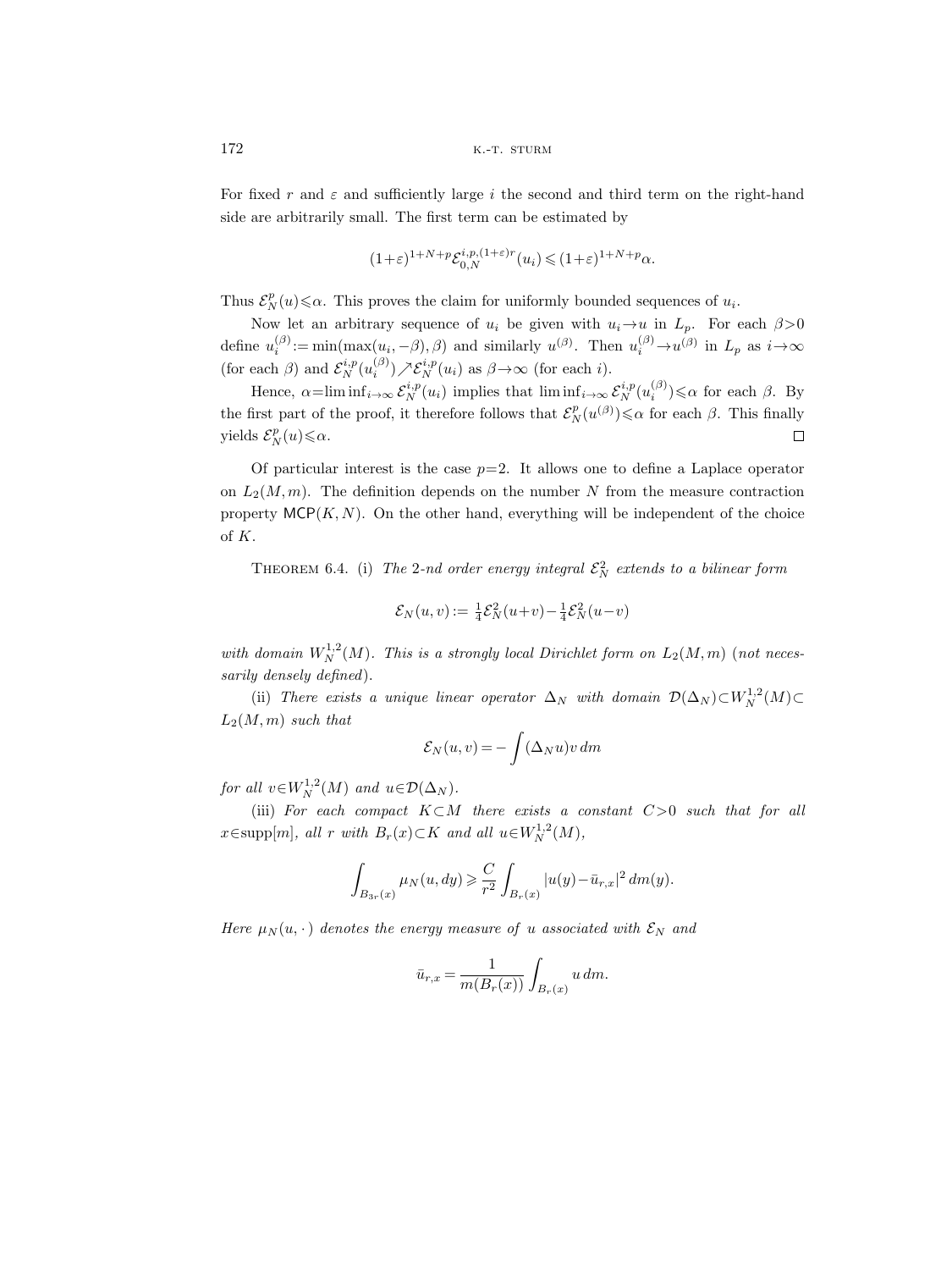Proof. (i) and (ii) are obvious. In order to prove (iii) we follow the argumentation in [18, Theorem 6.3 and Corollary 6.4], Assume without restriction that  $K=B_R(x_0)$ . Choose a continuous approximation  $\varphi$  of the indicator function  $1_{B_r(x)}$  and choose  $\eta(s)=$  $(p+N)s^{p+N-1} \cdot 1_{[0,1]}(s)$ . Then  $\varphi_{2r} \leq 2 \cdot 1_{B_{3r}(x)}$  and thus, by the subpartitioning lemma,

$$
\begin{split} 2\int_{B_{3r}(x)} d\mu_N(u,dy) \\ &\geqslant \frac{2+N}{(2r)^{2+N}}\int_{B_r(x)}\int_{B_{2r}(y)}|u(y)-u(z)|^2\bigg(\frac{\mathsf{d}(y,z)}{s_{K,N}(\mathsf{d}(y,z))}\bigg)^{N-1}\;dm(z)\,dm(y) \\ &\geqslant \frac{C}{r^{2+N}}\int_{B_r(x)}\int_{B_r(x)}|u(y)-u(z)|^2\,dm(z)\,dm(y) \\ &\qquad= \frac{2C}{r^2}\frac{m(B_r(x))}{r^N}\int_{B_r(x)}|u(y)-\bar u_{r,x}|^2\,dm(y) \\ &\geqslant \frac{2C}{r^2}\frac{m(B_R(x_0))}{(2R)^N}\int_{B_r(x)}|u(y)-\bar u_{r,x}|^2\,dm(y). \end{split} \eqno{\Box}
$$

Recall that according to the Bishop–Gromov volume growth inequality (2.5) the limit

$$
\omega_N(x):=\lim_{r\to 0}\frac{m(B_r(x))}{r^N}
$$

exists for each  $x \in \text{supp}[m]$ . Moreover, it is positive and lower semicontinuous on supp $[m]$ . Assume for the sequel that

$$
M = \text{supp}[m] \quad \text{and} \quad \omega_N \text{ is locally bounded on } M. \tag{*}
$$

Note that  $\omega_N \equiv \infty$  on supp $[m]$  as soon as  $(M, d, m)$  also satisfies the measure contraction property  $MCP(K', N')$  for some  $N' < N$  (and some K'). Hence, there exists at most one number  $N$  for which the above assumption is fulfilled.

Define the *Dirichlet form*  $(\mathcal{E}, W_0^{1,2}(M))$  on  $L_2(M,m)$  as the closure of  $(\mathcal{E}, C_c^{\text{Lip}}(M))$ , where

$$
\mathcal{E}(u,u):=\int_M\frac{1}{\omega_N(x)}\,\mu_N(u,dx).
$$

Moreover, define the Laplace operator on M as the linear operator  $\Delta$  with domain  $\mathcal{D}(\Delta)$ ⊂  $W_0^{1,2}(M) \subset L_2(M,m)$  such that  $\mathcal{E}(u,v) = -\int (\Delta u) v dm$  for all  $v \in W_0^{1,2}(M)$  and  $u \in \mathcal{D}(\Delta)$ .

Example 6.5. In the case of a Riemannian manifold  $M$  as considered in Corollary 5.5 (i), the operator  $\Delta$  coincides with the Laplace–Beltrami operator on  $L_2(M,m)$ .

COROLLARY 6.6. For each metric measure space satisfying property  $\mathsf{MCP}(K,N)$  and condition (∗):

(i)  $(\mathcal{E}, W_0^{1,2}(M))$  is a strongly local, regular Dirichlet form on  $L_2(M,m)$ , densely defined with core  $C_c^{\text{Lip}}(M)$ .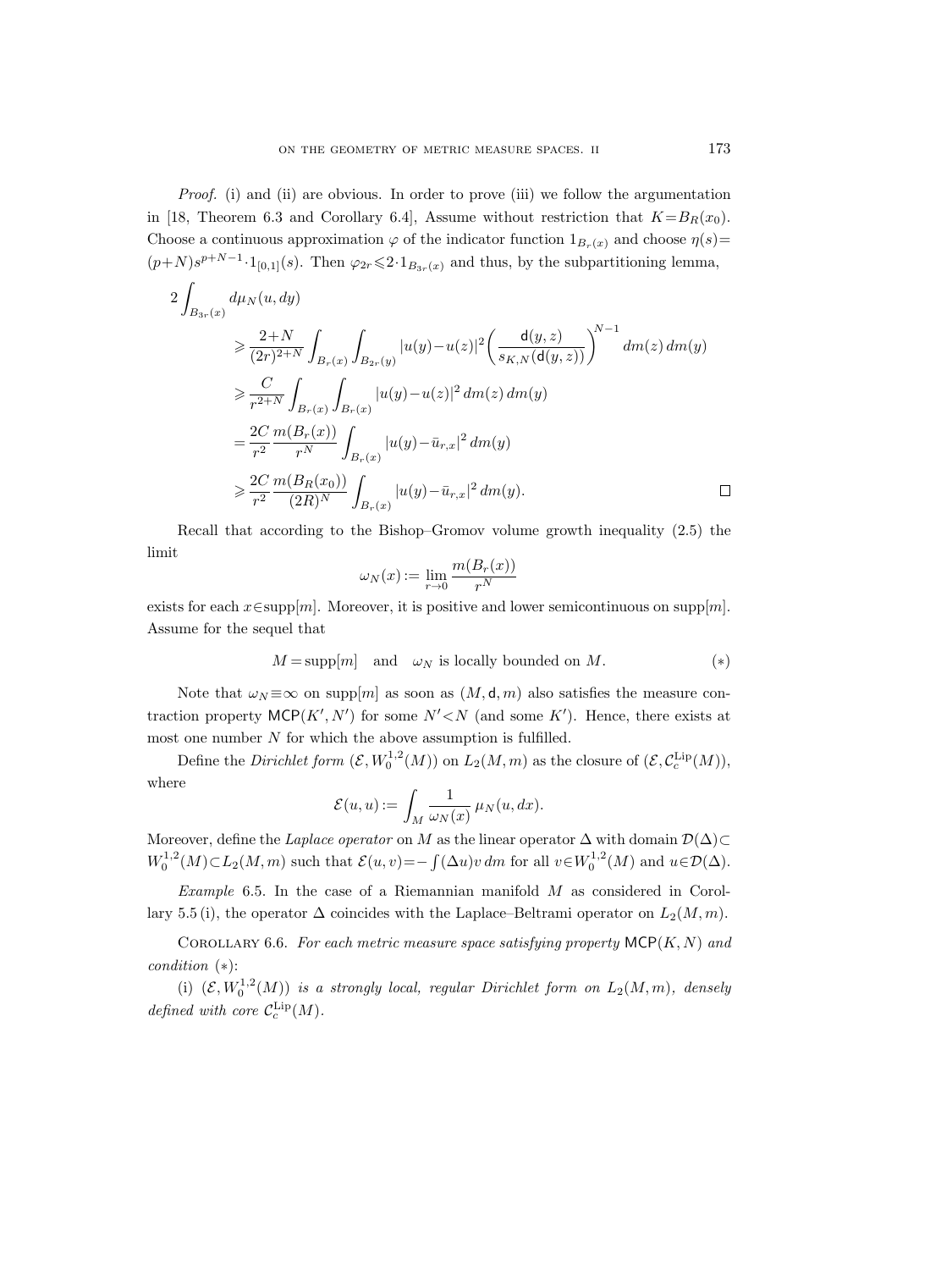(ii) A scale invariant Poincaré inequality (in the same form as in the previous theorem) holds for  $\mathcal{E}.$ 

(iii) For each  $u \in C_{\text{loc}}^{\text{Lip}}(M)$ ,

$$
\mu(u, dx) \leq N|\nabla u|^2(x)m(dx),\tag{6.2}
$$

where  $|\nabla u|(x) := \limsup_{y \to x} |u(x)-u(y)|/d(x, y)$  denotes the 'length of the gradient' of u. Moreover, for each  $z \in M$  and  $u = d(z, \cdot)$  we have  $|\nabla u|(\cdot) \equiv 1$  and

$$
\mu(u,dx)\geqslant \frac{N+2}{2^{3N+2}}\,m(dx).
$$

Proof. Properties (i) and (ii) are obvious due to the previous theorem. In order to see the first assertion of (iii), note that by monotone convergence for all non-negative continuous  $\varphi$ ,

$$
\int_{M} |\nabla u|^{2}(x)\varphi(x) m(dx) = \lim_{r \to 0} \int_{M} \sup_{y \in B_{r}(x)} \left| \frac{u(x) - u(y)}{\mathsf{d}(x, y)} \right|^{2} \frac{m(B_{r}(x))}{r^{N}} \frac{\varphi(x)}{\omega_{N}(x)} m(dx)
$$
  
\n
$$
\geq \lim_{r \to 0} \frac{1}{r^{N}} \int_{M} \int_{B_{r}(x)} \left| \frac{u(x) - u(y)}{\mathsf{d}(x, y)} \right|^{2} dm(y) \frac{\varphi(x)}{\omega_{N}(x)} m(dx)
$$
  
\n
$$
= \frac{1}{N} \int \frac{\varphi(x)}{\omega_{N}(x)} \mu_{N}(u, dx)
$$
  
\n
$$
= \frac{1}{N} \int \varphi(x) \mu(u, dx).
$$

For the second assertion of (iii), let  $z, x \in M$  and  $r > 0$  be given with  $r \leq d(x, z)$ . Choose a point  $\xi$  on a geodesic connecting x and z with  $d(x, \xi) = 3r/4$ . Then  $|u(x)-u(y)| \ge r/2$ for all  $y \in B_{r/4}(\xi)$ . Hence,

$$
\frac{1}{N+2} \int \varphi(x) \,\mu(u, dx) = \lim_{r \to 0} \frac{1}{r^{N+2}} \int_M \int_{B_r(x)} |u(x) - u(y)|^2 \, m(dy) \frac{\varphi(x)}{\omega_N(x)} \, m(dx)
$$
  
\n
$$
\geq \lim_{r \to 0} \frac{1}{r^{N+2}} \int_M m(B_{r/4}(\xi)) \left(\frac{r}{2}\right)^2 \frac{\varphi(x)}{\omega_N(x)} \, m(dx)
$$
  
\n
$$
\geq \lim_{r \to 0} \frac{1}{4r^N 8^N} \int_M m(B_{2r}(\xi)) \frac{\varphi(x)}{\omega_N(x)} \, m(dx)
$$
  
\n
$$
\geq \frac{1}{2^{3N+2}} \int_M \varphi(x) \, m(dx).
$$

Extending fundamental work of De Giorgi, Nash, Moser, Grigor'yan, Saloff-Coste and many others, it was shown in [17] that

(i) a doubling property for the volume of balls (as in Corollary 2.4),

- (ii) a scale-invariant Poincaré inequality on balls (as in Theorem  $6.4$ ), and
- (iii) a gradient estimate (as in  $(6.2)$ ) for cut-off functions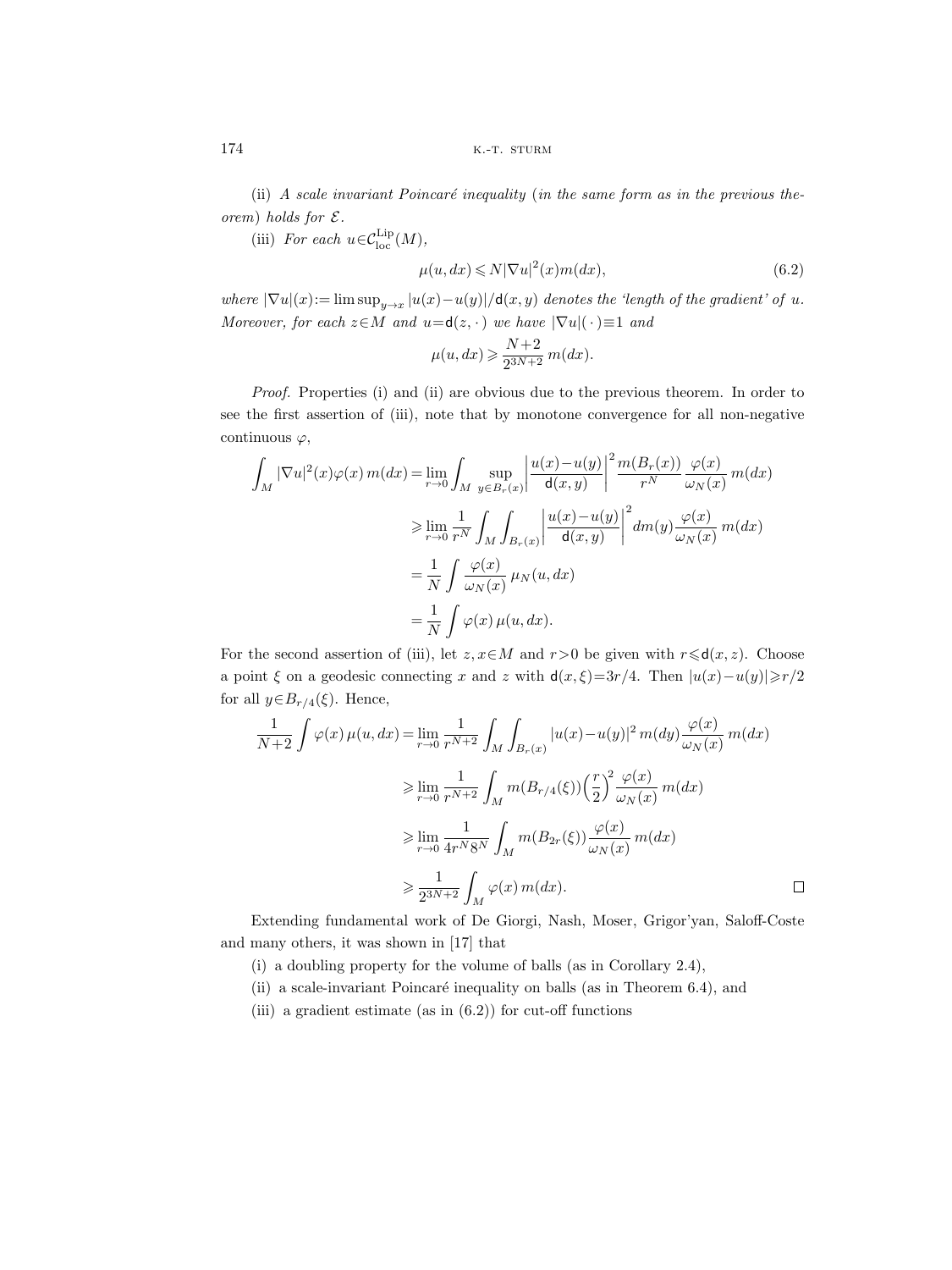allow one to deduce a variety of regularity results in the general framework of strongly local, regular Dirichlet forms on locally compact metric spaces, generalizing classical regularity theory for second order elliptic operators on Euclidean or Riemannian spaces. In particular, as an immediate consequence of Corollaries 6.6 and 2.4 we obtain the following results:

(i) Parabolic Harnack inequality for local weak solutions of the equation

$$
\bigg(\frac{1}{2}\Delta-\frac{\partial}{\partial t}\bigg)u=0\quad\text{on }\mathbf{R}\times M;
$$

(ii) Hölder continuity for functions u as above and, in particular, for harmonic functions on  $M$ ;

(iii) Feller property of the transition semigroup  $T_t := \exp(t\Delta/2)$  on  $L_2(M,m)$  (and on  $C_0(M)$ ;

(iv) Gaussian estimates for the heat kernel  $p_t(x, y)$ , i.e. for the density of the transition semigroup  $T_t$ .

We refer to [17] and [18] for detailed formulations of these properties as well as for proofs. Instead of going into technicalities we will close here, presenting a simple nice application.

COROLLARY 6.7. The measure contraction property  $MCP(0, 2)$  for  $(M, d, m)$  together with assumption (\*) for  $N=2$  imply that the Dirichlet form  $(\mathcal{E}, W_0^{1,2}(M))$  is recurrent.

That is, every non-negative superharmonic function on M must be constant. Or, in other words, the space M is 'parabolic'.

Remark 6.8. Defining the p-th order energy integral and the Dirichlet form on  $L_2(M,m)$ , we followed our previous approach in [18]. The latter provided the first construction of a Dirichlet form on a metric measure space  $(M, d, m)$ . Later on, Cheeger [5] presented a remarkable alternative construction, based on the concept of upper gradients. According to Corollary 7.6 (iii) the measure contraction property also implies the Poincaré inequality in Cheeger's context.

There is a huge literature on Sobolev spaces over metric measure spaces, starting with the work of Hajlasz [8]. See [9], [1] and references therein.

Final Comments. This paper was first submitted (and distributed) in a shorter version, containing essentially Sections 1–4. This first version has been used by various other authors. Soon after that, it was extended to the present form. The basic concepts and main results of the present paper have also been announced in [20].

After this paper was completed, the author learned of related work by Shin-Ichi Ohta [15]. In the meantime, he also got knowledge of related work (in progress) by Max-Kostja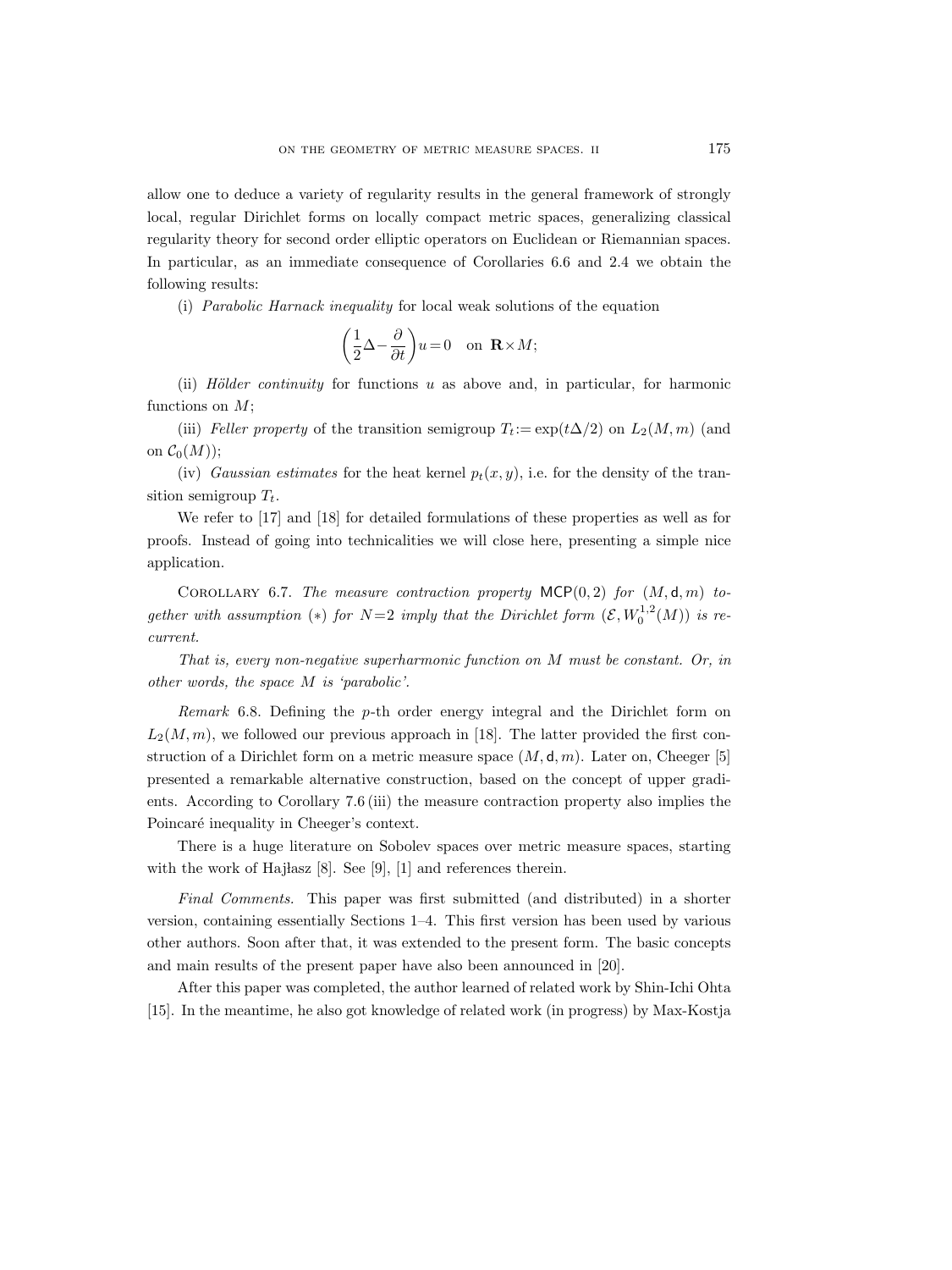von Renesse [16] as well as by John Lott and Cedric Villani [14].(3) The author would like to thank all of them for exchanging preprints on early stages.

The author would like to express his gratitude to the referee and to the editors of Acta Mathematica for their detailed and helpful comments.

#### **References**

- [1] AMBROSIO, L. & TILLI, P., Topics on Analysis in Metric Spaces. Oxford Lecture Series in Mathematics and its Applications, 25. Oxford University Press, Oxford, 2004.
- [2] BAKRY, D. & ÉMERY, M., Diffusions hypercontractives, in Séminaire de probabilités, XIX, 1983/84, pp. 177–206. Lecture Notes in Math., 1123. Springer, Berlin, 1985.
- [3] Bakry, D. & Qian, Z., Some new results on eigenvectors via dimension, diameter, and Ricci curvature. Adv. Math., 155 (2000), 98–153.
- [4] Chavel, I., Riemannian Geometry—a Modern Introduction. Cambridge Tracts in Mathematics, 108. Cambridge University Press, Cambridge, 1993.
- [5] Cheeger, J., Differentiability of Lipschitz functions on metric measure spaces. Geom. Funct. Anal., 9 (1999), 428–517.
- [6] CORDERO-ERAUSQUIN, D., MCCANN, R. J. & SCHMUCKENSCHLÄGER, M., A Riemannian interpolation inequality à la Borell, Brascamp and Lieb. *Invent. Math.*, 146 (2001), 219–257.
- [7] Gromov, M., Metric Structures for Riemannian and non-Riemannian Spaces. Progress in Mathematics, 152. Birkhäuser Boston, Boston, MA, 1999.
- [8] HAJLASZ, P., Sobolev spaces on an arbitrary metric space. Potential Anal., 5 (1996), 403– 415.
- [9] Heinonen, J., Lectures on Analysis on Metric Spaces. Springer, New York, 2001.
- [10] Korevaar, N. J. & Schoen, R. M., Sobolev spaces and harmonic maps for metric space targets. Comm. Anal. Geom., 1 (1993), 561–659.
- [11] Kuwae, K. & Shioya, T., On generalized measure contraction property and energy functionals over Lipschitz maps. Potential Anal., 15 (2001), 105–121.
- [12] Sobolev and Dirichlet spaces over maps between metric spaces. J. Reine Angew. Math., 555 (2003), 39–75.
- [13] LOTT, J. & VILLANI, C., Ricci curvature for metric-measure spaces via optimal transport. Preprint, 2005.
- $[14]$  Weak curvature conditions and Poincaré inequalities. Preprint, 2005.
- [15] Ohta, S.-I., On measure contraction property of metric measure spaces. Preprint, 2006.
- [16] von RENESSE, M.-K., Local Poincaré via transportation. To appear in *Math. Z.*
- [17] Sturm, K.-T., Analysis on local Dirichlet spaces. III. The parabolic Harnack inequality. J. Math. Pures Appl., 75 (1996), 273–297.
- [18] Diffusion processes and heat kernels on metric spaces. Ann. Probab., 26 (1998), 1–55.
- [19] Convex functionals of probability measures and nonlinear diffusions on manifolds. J. Math. Pures Appl., 84 (2005), 149–168.
- $[20]$  A curvature-dimension condition for metric measure spaces. C. R. Math. Acad. Sci. Paris, 342 (2006), 197–200.
- $[21]$  On the geometry of metric measure spaces. I. Acta Math., 196 (2006), 65-131.

 $(3)$  Just recently, Cordero-Erausquin (private communication) proved that  $CD(0, N)$  also holds for each Banach space of dimension  $\leq N$ .